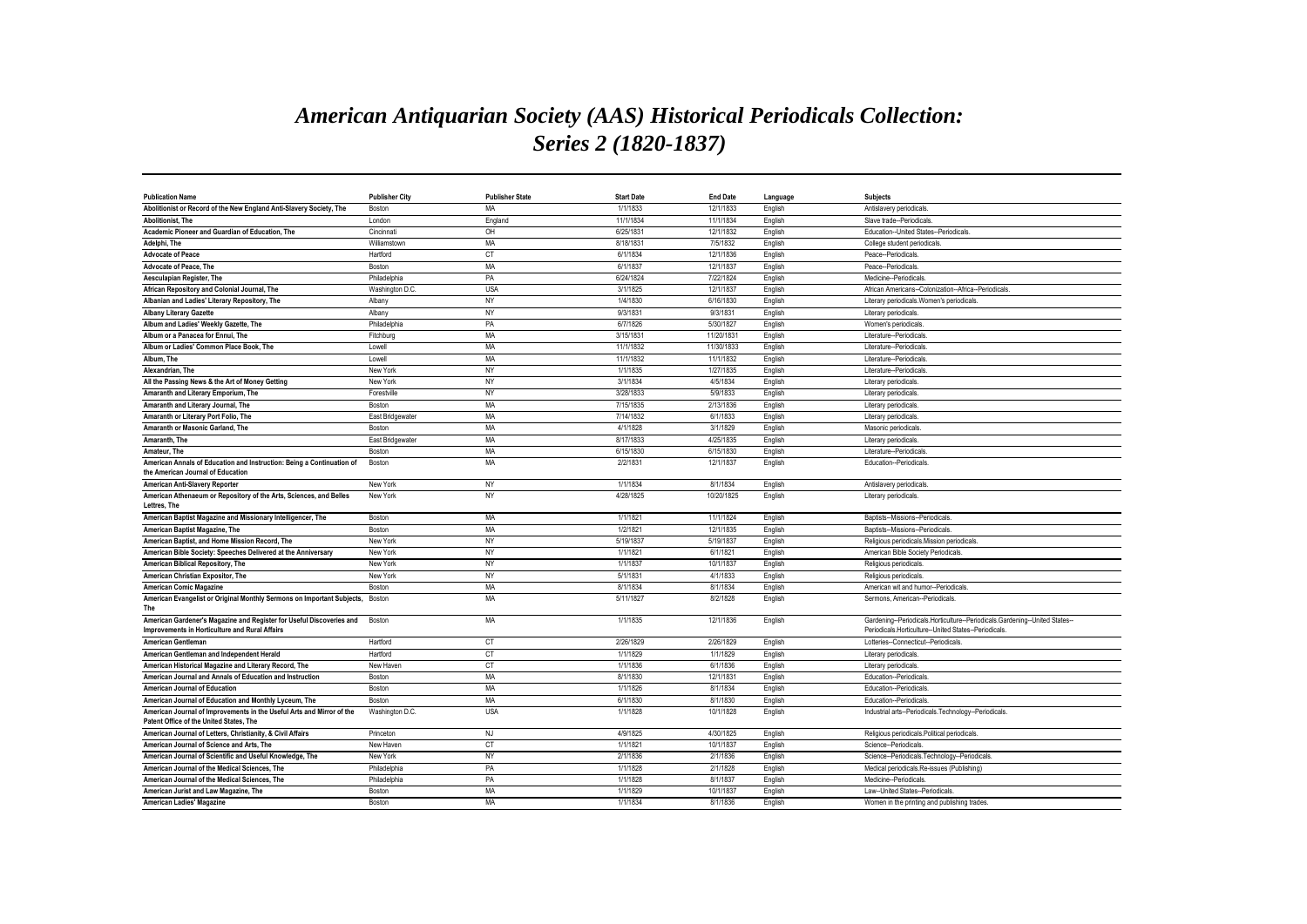| <b>Publication Name</b>                                                                                                                                                                                               | <b>Publisher City</b> | <b>Publisher State</b> | <b>Start Date</b> | <b>End Date</b> | Language | Subjects                                                               |
|-----------------------------------------------------------------------------------------------------------------------------------------------------------------------------------------------------------------------|-----------------------|------------------------|-------------------|-----------------|----------|------------------------------------------------------------------------|
| American Magazine of Letters & Christianity                                                                                                                                                                           | Princeton             | <b>NJ</b>              | 2/1/1826          | 4/1/1826        | English  | Christianity--Periodicals.Literature--Periodicals.                     |
| American Magazine of Useful and Entertaining Knowledge, The                                                                                                                                                           | Boston                | MA                     | 9/1/1834          | 8/2/1836        | English  | Literary periodicals.                                                  |
| American Masonic Register and Ladies' and Gentlemen's Magazine, The                                                                                                                                                   | New York              | <b>NY</b>              | 1/1/1821          | 6/1/1823        | English  | Masonic periodicals. Women's periodicals                               |
| American Masonick Record and Albany Literary Journal                                                                                                                                                                  | Albany                | NY                     | 3/6/1830          | 10/8/1831       | English  | Masonic periodicals.Literary periodicals.                              |
| American Masonick Record and Albany Saturday Magazine                                                                                                                                                                 | Albany                | NY                     | 2/3/1827          | 1/23/1830       | English  | Masonic periodicals.                                                   |
| <b>American Mechanic</b>                                                                                                                                                                                              | Washington D.C.       | <b>USA</b>             | 10/11/1834        | 10/11/1834      | English  | Mechanics' periodicals.Labor periodicals                               |
| <b>American Mechanics Magazine</b>                                                                                                                                                                                    | New York              | NY                     | 2/5/1825          | 2/11/1826       | English  | Technology--Periodicals                                                |
| American Medical Library and Intelligencer                                                                                                                                                                            | Philadelphia          | PA                     | 1/1/1836          | 1/1/1836        | English  | Medicine--Periodicals                                                  |
| American Medical Recorder of Original Papers and Intelligence in<br>Medicine and Surgery, The                                                                                                                         | Philadelphia          | PA                     | 1/1/1821          | 10/1/1823       | English  | Medicine--Periodicals                                                  |
| American Medical Recorder, The                                                                                                                                                                                        | Philadelphia          | PA                     | 1/1/1828          | 10/1/1828       | English  | Medicine-Periodicals                                                   |
| American Missionary Register: Embracing the Principal Transactions of<br>the Various Institutions for the Promulgation of Christian Knowledge:<br>With the Proceedings at Large of the United Foreign Mission Society | New York              | <b>NY</b>              | 1/1/1821          | 11/1/1824       | English  | Missions--Periodicals                                                  |
| <b>American Monthly Magazine</b>                                                                                                                                                                                      | New York              | <b>NY</b>              | 1/1/1831          | 1/1/1836        | English  | Literary periodicals.                                                  |
| American Monthly Magazine, The                                                                                                                                                                                        | New York              | <b>NY</b>              | 1/1/1836          | 12/1/1837       | English  | Literary periodicals.                                                  |
| American Monthly Magazine, The                                                                                                                                                                                        | Boston                | MA                     | 4/1/1829          | 7/1/1831        | English  | Literary periodicals.                                                  |
| American Monthly Magazine, The                                                                                                                                                                                        | Philadelphia          | PA                     | 4/1/1824          | 5/1/1831        | English  | Literary periodicals.                                                  |
| American Monthly Review, The                                                                                                                                                                                          | Cambridge             | MA                     | 1/1/1832          | 12/1/1833       | English  | Literary periodicals.                                                  |
| American Museum of Science Literature and the Arts, The                                                                                                                                                               | Baltimore             | <b>MD</b>              | 1/2/1833          | 1/2/1833        | English  | Literary periodicals.                                                  |
| American Musical Journal, The                                                                                                                                                                                         | New York              | NY                     | 10/1/1834         | 12/1/1835       | English  | Music--Periodicals.                                                    |
| American National Preacher or Original Monthly Sermons From Living<br>Ministers of the United States, The                                                                                                             | New York              | NY                     | 11/2/1828         | 5/1/1837        | English  | Sermons, American--Periodicals.Christianity--Periodicals               |
| American Pulpit, The                                                                                                                                                                                                  | Boston                | MA                     | 1/1/1831          | 12/1/1831       | English  | Religious periodicals                                                  |
| American Quarterly Observer, The                                                                                                                                                                                      | Boston                | MA                     | 1/1/1831          | 10/1/1834       | English  | Literary periodicals.                                                  |
| American Quarterly Register, The                                                                                                                                                                                      | Boston                | MA                     | 8/1/1831          | 11/1/1837       | English  | Education--Periodicals.Congregational churches--Education--Periodicals |
| American Quarterly Review, The                                                                                                                                                                                        | Philadelphia          | PA                     | 3/1/1827          | 12/2/1837       | English  | Literary periodicals.                                                  |
| American Quarterly Temperance Magazine, The                                                                                                                                                                           | Albany                | NY                     | 2/1/1833          | 2/1/1834        | English  | Temperance periodicals                                                 |
| American Railroad Journal                                                                                                                                                                                             | New York              | <b>NY</b>              | 1/2/1832          | 12/22/1832      | English  | Railroad engineering--United States--Periodicals                       |
| American Railroad Journal                                                                                                                                                                                             | New York              | <b>NY</b>              | 1/7/1832          | 12/22/1832      | English  | Railroad industry periodicals                                          |
| American Railroad Journal and Advocate of Internal Improvements                                                                                                                                                       | New York              | <b>NY</b>              | 1/5/1833          | 12/30/1837      | English  | Railroad engineering--United States--Periodicals                       |
| American Repertory of Arts, Sciences, and Useful Literature, The                                                                                                                                                      | Philadelphia          | PA                     | 1/1/1830          | 12/1/1831       | English  | Literary periodicals.                                                  |
| American Repertory of Arts, Sciences, and Useful Literature, The                                                                                                                                                      | Philadelphia          | PA                     | 1/1/1832          | 1/1/1832        | English  | Literary periodicals.                                                  |
| American Silk Grower and Agriculturist                                                                                                                                                                                | Keene                 | NH                     | 5/23/1836         | 12/1/1837       | English  | Agriculture--Periodicals.Sericulture--Periodicals                      |
| American Sunday School Magazine, The                                                                                                                                                                                  | Philadelphia          | PA                     | 7/1/1824          | 12/1/1830       | English  | Sunday schools--Periodicals.                                           |
| American Tract Magazine, The                                                                                                                                                                                          | New York              | NY                     | 6/1/1824          | 12/1/1824       | English  | Tracts--Periodicals                                                    |
| American Tract Magazine, The                                                                                                                                                                                          | New York              | <b>NY</b>              | 1/1/1831          | 12/1/1832       | English  | Tracts--Periodicals                                                    |
| American Tract Magazine, The                                                                                                                                                                                          | New York              | NY                     | 6/1/1824          | 12/1/1837       | English  | Tracts--Periodicals                                                    |
| American Turf Register and Sporting Magazine                                                                                                                                                                          | Baltimore             | <b>MD</b>              | 9/1/1829          | 11/1/1837       | English  | Horse racing--Periodicals                                              |
| Americanische Volksfreund                                                                                                                                                                                             | Greensburg            | PA                     | 11/7/1833         | 11/7/1833       | English  | Ethnic periodicals. Religious periodicals                              |
| Amethyst, The                                                                                                                                                                                                         | Albany                | <b>NY</b>              | 12/19/1835        | 12/19/1835      | English  | Religious periodicals                                                  |
| <b>Annals of Phrenology</b>                                                                                                                                                                                           | Boston                | MA                     | 10/1/1833         | 10/1/1835       | English  | Phrenology--Periodicals                                                |
| Anti-Masonic Review and Magazine, The                                                                                                                                                                                 | New York              | NY                     | 1/1/1828          | 12/1/1830       | English  | Anti-Masonic periodicals                                               |
| Anti-Romanist                                                                                                                                                                                                         | New York              | NY                     | 8/23/1834         | 8/23/1834       | English  | Anti-Catholicism--Periodicals                                          |
| Anti-Slavery Examiner, The                                                                                                                                                                                            | New York              | NY                     | 8/1/1836          | 9/1/1836        | English  | Antislavery periodicals                                                |
| Anti-Slavery Monthly Reporter                                                                                                                                                                                         | London                | England                | 6/30/1825         | 12/31/1832      | English  | Antislavery periodicals                                                |
| Anti-Slavery Record, The                                                                                                                                                                                              | New York              | <b>NY</b>              | 1/1/1835          | 12/2/1837       | English  | Antislavery periodicals                                                |
| <b>Anti-Slavery Reporter</b>                                                                                                                                                                                          | New York              | NY                     | 6/1/1833          | 11/1/1833       | English  | Antislavery periodicals                                                |
| Anti-Slavery Reporter, The                                                                                                                                                                                            | London                | England                | 1/1/1832          | 12/31/1832      | English  | Antislavery periodicals                                                |
| <b>Apprentice's Companion</b>                                                                                                                                                                                         | New York              | NY                     | 4/1/1835          | 10/1/1835       | English  | Technology--Periodicals                                                |
| Archaeologia Americana: Transactions and Collections of the American<br><b>Antiquarian Society</b>                                                                                                                    | Worcester             | MA                     | 1/1/1836          | 1/4/1836        | English  | United States -- Antiquities; United States -- History.                |
| Ariel, The                                                                                                                                                                                                            | Philadelphia          | PA                     | 5/5/1827          | 11/24/1832      | English  | Literary periodicals.                                                  |
| Ariel. The                                                                                                                                                                                                            | Philadelphia          | PA                     | 4/5/1828          | 7/23/1831       | English  | Literature-Periodicals                                                 |
| Army and Navy Chronicle                                                                                                                                                                                               | Washington D.C.       | <b>USA</b>             | 1/3/1835          | 12/28/1837      | English  | Military periodicals.Maritime periodicals                              |
| Athenaeum, The                                                                                                                                                                                                        | Boston                | MA                     | 4/1/1832          | 3/1/1833        | English  | Literary periodicals.                                                  |
| Atheneum or Spirit of English Literature and Fashion, The                                                                                                                                                             | Boston                | MA                     | 10/1/183          | 2/1/1832        | English  | Literary periodicals                                                   |
| Atheneum or Spirit of the English Magazines and Ladies Journal of<br>Fashions, The                                                                                                                                    | Boston                | MA                     | 9/1/1831          | 9/1/1831        | English  | Women's periodicals                                                    |
| Atheneum: Or, Spirit of the English Magazines, The                                                                                                                                                                    | Boston                | MA                     | 2/16/1824         | 11/15/1830      | English  | English periodicals--Selections--Periodicals                           |
| Atheneum: Or, Spirit of the English Magazines, The                                                                                                                                                                    | Boston                | MA                     | 9/1/1830          | 3/1/1831        | English  | English periodicals--Selections--Periodicals.                          |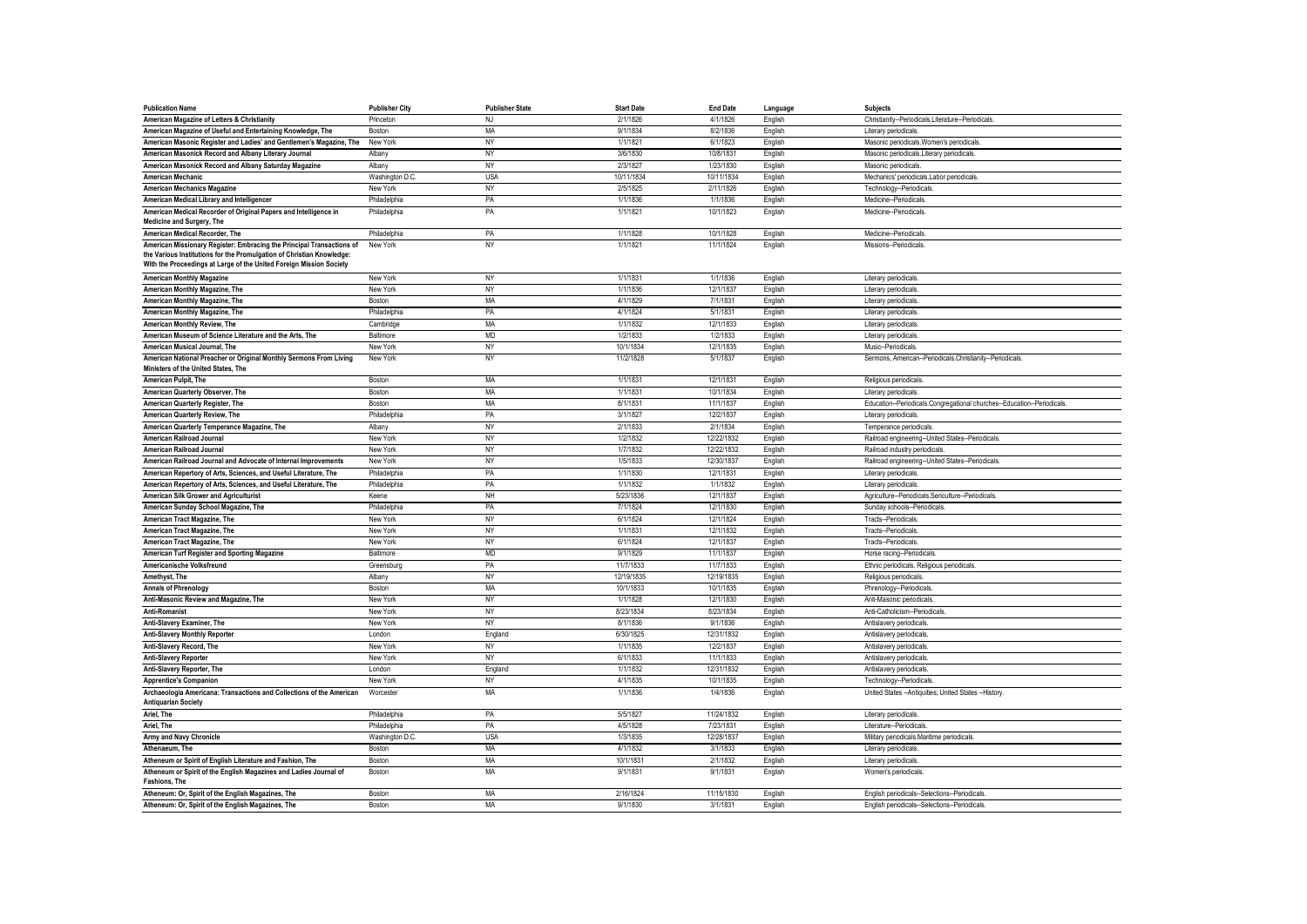| <b>Publication Name</b>                                                                                                         | <b>Publisher City</b> | <b>Publisher State</b> | <b>Start Date</b> | <b>End Date</b> | Language | <b>Subjects</b>                                                                      |
|---------------------------------------------------------------------------------------------------------------------------------|-----------------------|------------------------|-------------------|-----------------|----------|--------------------------------------------------------------------------------------|
| Atheneum: Or, Spirit of the English Magazines, The                                                                              | Boston                | MA                     | 10/1/1828         | 3/15/1830       | English  | English periodicals--Selections--Periodicals                                         |
| Athenian and Literary Gazette, The                                                                                              | Philadelphia          | PA                     | 1/4/1834          | 1/4/1834        | English  | Literary periodicals                                                                 |
| <b>Atkinson's Casket</b>                                                                                                        | Philadelphia          | PA                     | 1/1/1831          | 12/1/1831       | English  | Literary periodicals                                                                 |
| Atkinson's Casket or Gems of Literature Wit and Sentiment                                                                       | Philadelphia          | PA                     | 1/1/1833          | 12/1/1833       | English  | Literary periodicals                                                                 |
| Atkinson's Casket: Gems of Literature, Wit and Sentiment                                                                        | Philadelphia          | PA                     | 1/1/1836          | 10/1/1837       | English  | Literary periodicals                                                                 |
| Atlantic Journal and Friend of Knowledge                                                                                        | Philadelphia          | PA                     | 3/1/1832          | 12/1/1833       | English  | Natural history--Periodicals.Indians--Languages                                      |
| <b>Atlantic Magazine, The</b>                                                                                                   | New York              | <b>NY</b>              | 5/1/1824          | 2/1/1825        | English  | Literary periodicals                                                                 |
| <b>Auburn Miscellany</b>                                                                                                        | Aubum                 | NY                     | 5/19/1835         | 10/8/1835       | English  | Literary periodicals                                                                 |
| Augusta Literary and Religious Herald                                                                                           | Augusta               | <b>KS</b>              | 9/12/1827         | 9/12/1827       | English  | Literary periodicalsReligious periodicals                                            |
| <b>Auxiliary Missionary Herald</b>                                                                                              | Calcutta              | India                  | 12/1/1828         | 12/1/1828       | English  | Missions--Periodicals                                                                |
| Bachelors' Journal, The                                                                                                         | Boston                | MA                     | 4/24/1828         | 9/18/1828       | English  | Literary periodicals                                                                 |
| Badger & Porter's Stage Register                                                                                                | Boston                | MA                     | 9/6/1825          | 3/2/1830        | English  | Stagecoach lines--Timetables                                                         |
| Balance, The                                                                                                                    | Boston                | MA                     | 9/20/1836         | 9/20/1836       | English  | Political periodicals                                                                |
| Baltimore Athenaeum and Young Men's Paper: A Weekly Journal Devoted Baltimore<br>to Literature, Science, and the Fine Arts, The |                       | <b>MD</b>              | 6/7/1834          | 11/14/1835      | English  | Literary periodicals.Science periodicals                                             |
| Baltimore Literary and Religious Magazine, The                                                                                  | Baltimore             | <b>MD</b>              | 1/1/1835          | 12/1/1837       | English  | Theology--Periodicals                                                                |
| Baltimore Southern Pioneer and Richmond Gospel Visiter                                                                          | Baltimore             | <b>MD</b>              | 11/1/1834         | 11/1/1834       | English  | Religious periodicals                                                                |
| <b>Banner of the Church</b>                                                                                                     | Boston                | MA                     | 9/3/1831          | 11/24/1832      | English  | Religious periodicals                                                                |
| <b>Baptist Advocate. The</b>                                                                                                    | Cincinnati            | OH                     | 1/1/1835          | 11/2/1836       | English  | Religious periodicals                                                                |
| Baptist Chronicle and Georgetown Literary Register, The                                                                         | Georgetown            | KY                     | 2/1/1830          | 3/1/1830        | English  | Baptists--Periodicals                                                                |
| Baptist Chronicle and Literary Register, The                                                                                    | Georgetown            | KY                     | 4/1/1830          | 9/1/1832        | English  | Baptists--Periodicals                                                                |
| Baptist Herald and Georgetown Literary Register, The                                                                            | Georgetown            | KY                     | 1/1/1830          | 1/1/1830        | English  | Religious periodicals.Literary periodicals                                           |
| <b>Baptist Magazine, The</b>                                                                                                    | London                | England                | 1/1/1827          | 1/1/1827        | English  | Baptists-Periodicals                                                                 |
| <b>Baptist Missionary Magazine, The</b>                                                                                         | Boston                | <b>MA</b>              | 1/1/1836          | 12/1/1837       | English  | Baptists--Missions--Periodicals                                                      |
| <b>Baptist Preacher, The</b>                                                                                                    | <b>Roston</b>         | MA                     | 10/1/1827         | 7/1/1830        | English  | Baptist Church--Sermons--Periodicals                                                 |
| <b>Baptist Register</b>                                                                                                         | Utica                 | <b>NY</b>              | 3/19/1824         | 2/11/1825       | English  | Baptists--Periodicals                                                                |
| Baptist Sunday School Journal, The                                                                                              | Utica                 | <b>NY</b>              | 2/1/1828          | 2/1/1828        | English  | Sunday school literature.Baptists--Periodicals                                       |
| <b>Baptist Tract and Youth's Magazine, The</b>                                                                                  | Philadelphia          | PA                     | 5/15/1830         | 8/1/1832        | English  | Baptists--Periodicals                                                                |
| <b>Baptist Tract Magazine, The</b>                                                                                              | Philadelphia          | PA                     | 12/1/1827         | 11/1/1834       | English  | Baptists--Periodicals                                                                |
| <b>Baptist Tract Magazine, The</b>                                                                                              | Philadelphia          | PA                     | 12/1/1827         | 12/1/1827       | English  | Baptists-Periodicals                                                                 |
| Beacon and Watchman, The                                                                                                        | Albany                | NY                     | 2/1/1834          | 3/22/1834       | English  | Temperance periodicals                                                               |
| Beacon, The                                                                                                                     | New York              | <b>NY</b>              | 5/20/1837         | 5/20/1837       | English  | Literary periodicals                                                                 |
| Bee: A Monthly Miscellany Containing a Variety of Original and Select<br>Pieces in Prose and Poetry, The                        | Delaware              | OH                     | 9/1/1823          | 8/2/1824        | English  | Literary periodicals.                                                                |
| <b>Bentley's Miscellany</b>                                                                                                     | London                | England                | 1/1/1837          | 12/1/1837       | English  | Literary periodicals.                                                                |
| <b>Berean Guide</b>                                                                                                             | Essex                 | NY                     | 12/29/1837        | 12/29/1837      | English  | Bible Study and teaching Periodicals                                                 |
| Berean, The                                                                                                                     | Wilmington            | DE                     | 7/25/1826         | 9/1/1828        | English  | Religious periodicals                                                                |
| <b>Bethel Magazine, The</b>                                                                                                     | Buffalo               | NY                     | 11/1/1835         | 3/1/1836        | English  | Sailors--Religious life--Periodicals.Sailorsreat Lakes (North America)--Periodicals  |
| Bethlehem Star, The                                                                                                             | Woodstock             | VT                     | 1/1/1824          | 11/1/1824       | English  | Religious periodicals                                                                |
| <b>Biblical Repertory</b>                                                                                                       | Princeton             | <b>NJ</b>              | 1/1/1825          | 1/1/1829        | English  | Theology--Periodicals                                                                |
| Biblical Repertory and Theological Review, The                                                                                  | Philadelphia          | PA                     | 4/1/1830          | 10/1/1836       | English  | Theology--Periodicals                                                                |
| <b>Biblical Repository and Quarterly Observer, The</b>                                                                          | Andover               | MA                     | 1/1/1835          | 10/1/1836       | English  | Theology--Periodicals                                                                |
| <b>Biblical Repository, The</b>                                                                                                 | Andover               | <b>MA</b>              | 1/1/1831          | 10/1/1834       | English  | Theology--Periodicals                                                                |
| Bibliographie de la France, ou, Journal ge'ne'ral de l'imprimerie et de la<br>librairie                                         | Paris                 | France                 | 1/5/1822          | 12/28/1822      | French   | Literary periodicals. Printing and publishing industries periodicals                 |
| Blackwood the Metropolitan and the Foreign Quarterly Review Re-Printed New Haven                                                |                       | CT                     | 1/1/1833          | 12/1/1833       | English  | Literary periodicals                                                                 |
| <b>Blackwood's Edinburgh Magazine</b>                                                                                           | New York              | NY                     | 1/1/1836          | 2/1/1836        | English  | Scottish Americans--Periodicals.                                                     |
| <b>Blackwood's Edinburgh Magazine</b>                                                                                           | New York              | <b>NY</b>              | 1/1/1836          | 12/1/1837       | English  | Scottish Americans--Periodicals.                                                     |
| <b>Blackwood's Edinburgh Magazine</b>                                                                                           | Edinburgh             | Scotland               | 1/1/1821          | 6/1/1836        | English  | Literary periodicals                                                                 |
| Boatman's Magazine, The                                                                                                         | Cleveland             | OH                     | 10/1/1834         | 1/1/1836        | English  | Sailors--Religious life--Periodicals.Sailorsreat Lakes (North America)--Periodicals. |
| Booksellers' Advertiser, and Monthly Register of New Publications,                                                              | New York              | NY                     | 3/1/1836          | 3/1/1836        | English  | Printing and publishing industries periodicals                                       |
| American and Foreign<br><b>Boston Castigator</b>                                                                                | Boston                | MA                     | 8/7/1822          | 5/16/1828       | English  | Humor--Boston (Mass.                                                                 |
| <b>Boston Castigator</b>                                                                                                        | Boston                | MA                     | 5/16/1829         | 5/16/1829       | English  | Humor--Boston (Mass.                                                                 |
| Boston Castigator and Independent Quizzical Examiner                                                                            | Boston                | MA                     | 6/27/1828         | 8/1/1828        | English  | Humor--Boston (Mass.                                                                 |
| <b>Boston Castigator, The</b>                                                                                                   | Boston                | MA                     | 7/12/1827         | 5/16/1828       | English  | Humor-Boston (Mass.)                                                                 |
| Boston Journal of Philosophy and the Arts, The                                                                                  | Boston                | MA                     | 5/1/1823          | 8/1/1826        | English  | Science--Periodicals                                                                 |
| <b>Boston Literary Magazine, The</b>                                                                                            | Boston                | <b>MA</b>              | 5/1/1832          | 7/1/1836        | English  | Literary periodicals                                                                 |
| Boston Lyceum, The                                                                                                              | Boston                | MA                     | 1/15/1827         | 11/15/1827      | English  | Literary periodicals                                                                 |
| <b>Boston Masonic Mirror</b>                                                                                                    | Boston                | MA                     | 7/3/1830          | 1/25/1834       | English  | Freemasonry--Periodicals.                                                            |
| Boston Mechanic and Journal of the Useful Arts and Sciences                                                                     | Boston                | MA                     | 3/1/1835          | 2/1/1836        | English  | Technology--Periodicals.Industrial arts--Periodicals                                 |
|                                                                                                                                 |                       |                        |                   |                 |          |                                                                                      |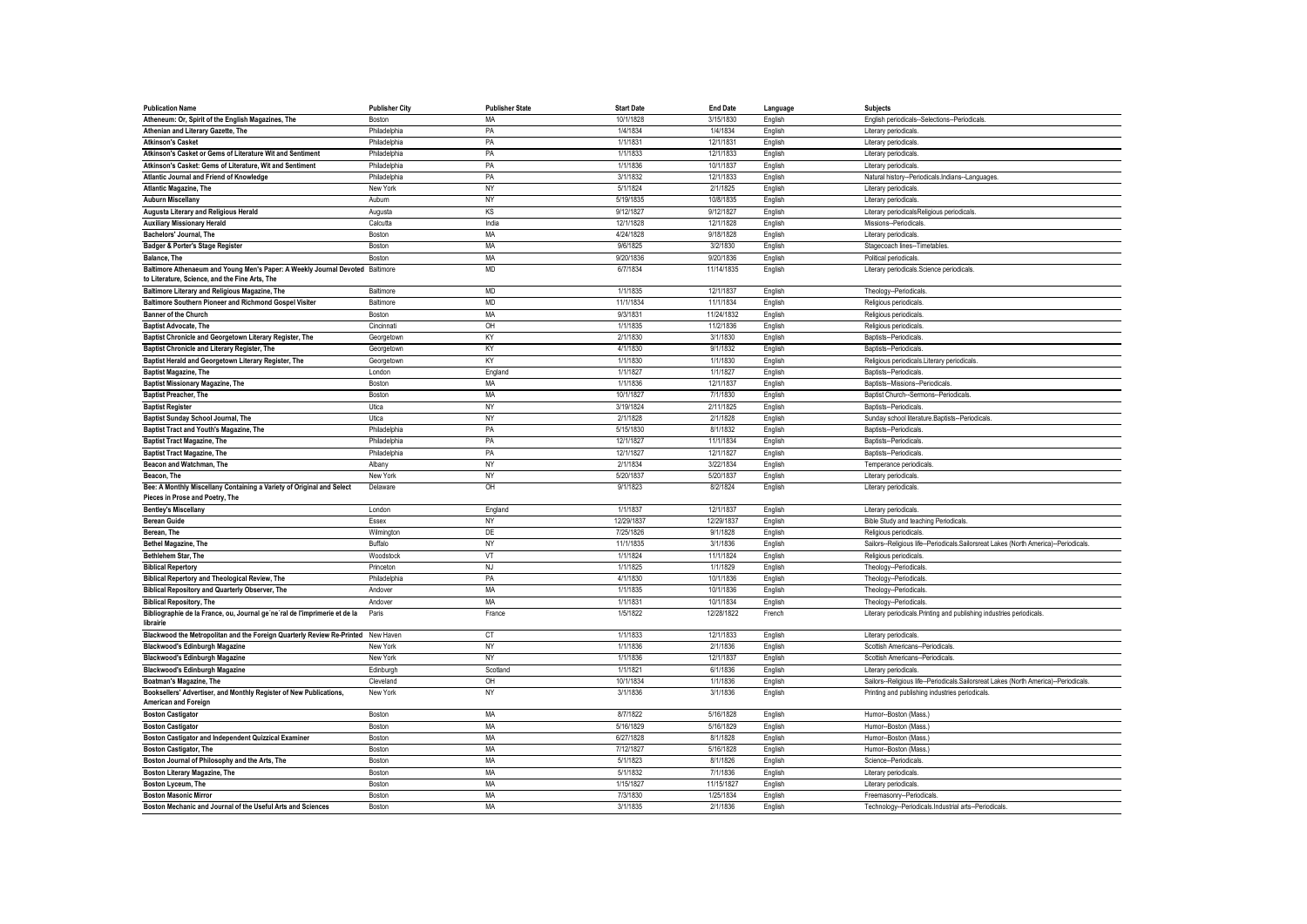| <b>Publication Name</b>                                                 | <b>Publisher City</b> | <b>Publisher State</b> | <b>Start Date</b> | <b>End Date</b> | Language           | <b>Subjects</b>                                                                  |
|-------------------------------------------------------------------------|-----------------------|------------------------|-------------------|-----------------|--------------------|----------------------------------------------------------------------------------|
| Boston Medical and Surgical Journal, The                                | Boston                | MA                     | 2/19/1828         | 12/27/1837      | English            | Medicine-Periodicals.                                                            |
| <b>Boston Medical Intelligencer</b>                                     | Boston                | MA                     | 5/10/1825         | 2/12/1828       | English            | Medicine--Periodicals.                                                           |
| <b>Boston Monthly Magazine</b>                                          | Boston                | <b>MA</b>              | 6/1/1825          | 7/2/1826        | English            | Literary periodicals                                                             |
| Boston Observer and Religious Intelligencer, The                        | Boston                | <b>MA</b>              | 1/1/1835          | 6/25/1835       | English            | Unitarianism--Periodicals.Sunday School literature--Periodicals                  |
| <b>Boston Pearl</b>                                                     | Boston                | MA                     | 8/20/1834         | 5/28/1836       | English            | Literature--Periodicals                                                          |
| Boston Pearl and Literary Gazette, The                                  | Boston                | MA                     | 8/20/1834         | 9/5/1835        | English            | Literature--Periodicals                                                          |
| <b>Boston Pilot</b>                                                     | Boston                | MA                     | 9/10/1836         | 10/22/1836      | English            | Religious periodicals                                                            |
| <b>Boston Spectator</b>                                                 | Boston                | MA                     | 7/9/1825          | 12/31/1825      | English            | Literary periodicals                                                             |
| Boston Spectator and Ladies' Album, The                                 | Boston                | MA                     | 1/7/1826          | 12/29/1827      | English            | Women's periodicals                                                              |
| <b>Botanico-Medical Recorder</b>                                        | Columbus              | OH                     | 10/1/1837         | 12/30/1837      | English            | Medicine, Botanic--Periodicals                                                   |
| <b>Bouquet Advertiser, The</b>                                          | Hartford              | <b>CT</b>              | 6/16/1832         | 6/1/1833        | English            | Printed wrappers (Binding)Advertising periodicals                                |
| Bouquet, The                                                            | Hartford              | <b>CT</b>              | 6/11/1831         | 6/1/1833        | English            | Literary periodicals                                                             |
| Bowen's Boston News Letter, and City Record                             | Boston                | <b>MA</b>              | 11/5/1825         | 12/31/1826      | English            | Local history periodicals.Political periodicals                                  |
| <b>Bower of Taste</b>                                                   | <b>Boston</b>         | MA                     | 1/5/1828          | 5/29/1830       | English            | Women in the printing and publishing trades                                      |
| Brunonian. The                                                          | Providence            | R <sub>l</sub>         | 7/1/1829          | 3/1/1831        | English            | College student periodicals.                                                     |
| <b>Budget of Blunders, The</b>                                          | Baltimore             | <b>MD</b>              | 1/22/1831         | 8/24/1833       |                    | Comic--periodicals                                                               |
| <b>Busy Body, The</b>                                                   | Washington D.C.       | <b>USA</b>             | 11/20/1830        | 11/20/1830      | English<br>English | Literary periodicals.                                                            |
|                                                                         |                       |                        |                   |                 |                    |                                                                                  |
| <b>Cabinet of Entertainment and Mirror of Amusement</b>                 | Boston                | MA                     | 1/1/1835          | 1/1/1835        | English            | Literary periodicals                                                             |
| Cabinet of Entertainment and Weekly Visiter, The                        | Boston                | MA                     | 8/23/1834         | 2/14/1835       | English            | Literary periodicals                                                             |
| Cabinet of Freedom, The                                                 | New York              | NY                     | 8/3/1823          | 7/15/1836       | English            | Slave trade--Africa--Periodicals.                                                |
| Cabinet of Literature Instruction and Amusement, The                    | New York              | NY                     | 9/16/1828         | 12/1/1830       | English            | Literary periodicals                                                             |
| Cabinet of Natural History and American Rural Sports, The               | Philadelphia          | PA                     | 1/1/1830          | 1/1/1833        | English            | Zoology--United States.Hunting--United States--History.Sports--Periodicals       |
| Cabinet of Natural History and American Rural Sports, The               | Philadelphia          | PA                     | 1/1/1830          | 4/1/1834        | English            | Zoology--North America--Periodicals.Hunting--North America--Periodicals          |
| <b>Cabinet of Nature, The</b>                                           | Northampton           | MA                     | 9/1/1828          | 9/1/1828        | English            | Natural history--Periodicals                                                     |
| Cabinet of Religion, Education, Literature, Science & Intelligence, The | New York              | <b>NY</b>              | 7/3/1830          | 12/1/1830       | English            | Religious periodicals.Literary periodicals                                       |
| <b>Cabinet. The</b>                                                     | Taunton               | <b>MA</b>              | 12/19/1829        | 12/3/1831       | English            | Literary periodicals                                                             |
| <b>Cabinet. The</b>                                                     | New York              | <b>NY</b>              | 1/1/1831          | 3/1/1831        | English            | Literary periodicals                                                             |
| Calumet, The                                                            | New York              | NY                     | 5/1/1831          | 3/1/1835        | English            | Peace--Periodicals                                                               |
| Calvinistic Family Library, The                                         | Cadiz                 | OH                     | 6/1/1835          | 2/15/1837       | English            | Calvinism-Periodicals                                                            |
| <b>Calvinistic Magazine, The</b>                                        | Rogersville           | TN                     | 1/1/1827          | 12/1/1831       | English            | Theology--Periodicals                                                            |
| Canada Visitor or Monthly Magazine, The                                 | Montreal              | Quebec                 | 7/1/1837          | 7/1/1837        | English            | Religious periodicals                                                            |
| Canadian Magazine and Literary Repository, The                          | Montreal              | Quebec                 | 7/1/1823          | 12/1/1823       | English            | Literary periodicals                                                             |
| <b>Candid Examiner, The</b>                                             | Montrose              | PA                     | 6/19/1825         | 6/18/1826       | English            | Religious periodicals                                                            |
| Carey's Library of Choice Literature                                    | Philadelphia          | PA                     | 10/1/1835         | 3/26/1836       | English            | Literary periodicals                                                             |
| Casket Flowers of Literature Wit & Sentiment, The                       | Philadelphia          | PA                     | 1/1/1829          | 12/1/1830       | English            | Literary periodicals                                                             |
| Casket or Flowers of Literature Wit & Sentiment, The                    | Philadelphia          | PA                     | 6/1/1824          | 6/1/1824        | English            | Literary periodicals                                                             |
| Casket or Flowers of Literature Wit & Sentiment, The                    | Philadelphia          | PA                     | 7/1/1826          | 12/1/1828       | English            | Literary periodicals                                                             |
| Casket, Flowers of Literature, Wit & Sentiment                          | Philadelphia          | PA                     | 1/1/1837          | 12/1/1837       | English            | Literary periodicals                                                             |
| Casket: Literature, Wit & Sentiment                                     | Philadelphia          | PA                     | 1/1/1834          | 12/1/1835       | English            | Literary periodicals.                                                            |
| Casket: Literature, Wit & Sentiment                                     | Philadelphia          | PA                     | 1/1/1832          | 12/2/1832       | English            | Literary periodicals.                                                            |
| Catholic Diarv.                                                         | New York              | NY                     | 8/29/1835         | 10/2/1835       | English            | Religious periodicals.Ethnic periodicals.                                        |
| Catholic Observer, The                                                  | New York              | NY                     | 12/15/1836        | 4/6/1837        | English            | Religious periodicals                                                            |
| Censor, The                                                             | Schenectady           | NY                     | 11/1/1833         | 4/1/1834        | English            | College student periodicals.                                                     |
| Chambers' Edinburgh Journal                                             | New York              | <b>NY</b>              | 11/1/1834         | 6/1/1835        | English            | Literary periodicals                                                             |
| Champagne Club, The                                                     | Washington D.C.       | <b>USA</b>             | 2/17/1834         | 2/7/1835        | English            | Literary periodicals                                                             |
| <b>Children's Magazine</b>                                              | New York              | <b>NY</b>              | 7/1/1827          | 12/1/1837       | English            | Sunday school literature--Periodicals                                            |
|                                                                         |                       | <b>NY</b>              | 9/1/1835          |                 |                    |                                                                                  |
| Child's Magazine and Sunday Scholar's Companion, The                    | New York              |                        |                   | 9/1/1835        | English            | Sunday school literature                                                         |
| Child's Magazine, The                                                   | New York              | NY                     | 7/1/1829          | 6/1/1830        | English            | Religious periodicals.Juvenile literature--Periodicals                           |
| Child's Magazine, The                                                   | New York              | NY                     | 1/1/1837          | 8/1/1837        | English            | Religious periodicals.Children's periodicals.Juvenile literature--Periodicals.   |
| Child's Magazine. The                                                   | New York              | NY                     | 7/1/1829          | 6/1/1830        | English            | Children's periodicals. Religious periodicals. Juvenile literature--Periodicals. |
| Child's Universalist Gazette, and Monthly Visiter, The                  | Boston                | <b>MA</b>              | 7/12/1834         | 7/12/1834       | English            | Juvenile literature. Children's Periodicals. Story paper                         |
| <b>Chinese Repository, The</b>                                          | Canton                | China                  | 5/1/1832          | 4/1/1836        | English            | China -- Study and teaching -- Periodicals                                       |
| Cholera Gazette, The                                                    | Philadelphia          | PA                     | 7/11/1832         | 7/25/1832       | English            | Cholera--Periodicals                                                             |
| <b>Christian Advocate</b>                                               | New York              | NY                     | 9/9/1826          | 12/28/1827      | English            | Religious periodicals                                                            |
| <b>Christian Advocate and Journal</b>                                   | New York              | <b>NY</b>              | 2/1/1827          | 8/29/1828       | English            | Religious periodicals                                                            |
| <b>Christian Advocate and Journal</b>                                   | New York              | <b>NY</b>              | 8/30/1833         | 12/29/1837      | English            | Religious periodicals                                                            |
| Christian Advocate and Journal and Zion's Herald                        | New York              | NY                     | 9/5/1828          | 8/23/1833       | English            | Religious periodicals                                                            |
| <b>Christian Advocate, The</b>                                          | Philadelphia          | PA                     | 1/1/1823          | 12/1/1834       | English            | Presbyterian Church--Periodicals.                                                |
| <b>Christian Baptist. The</b>                                           | <b>Buffaloe Creek</b> | VA                     | 8/1/1823          | 7/7/1828        | English            | Religious periodicals                                                            |
| <b>Christian Baptist. The</b>                                           | Cincinnati            | OH                     | 8/3/1829          | 8/3/1829        | English            | Religious periodicals                                                            |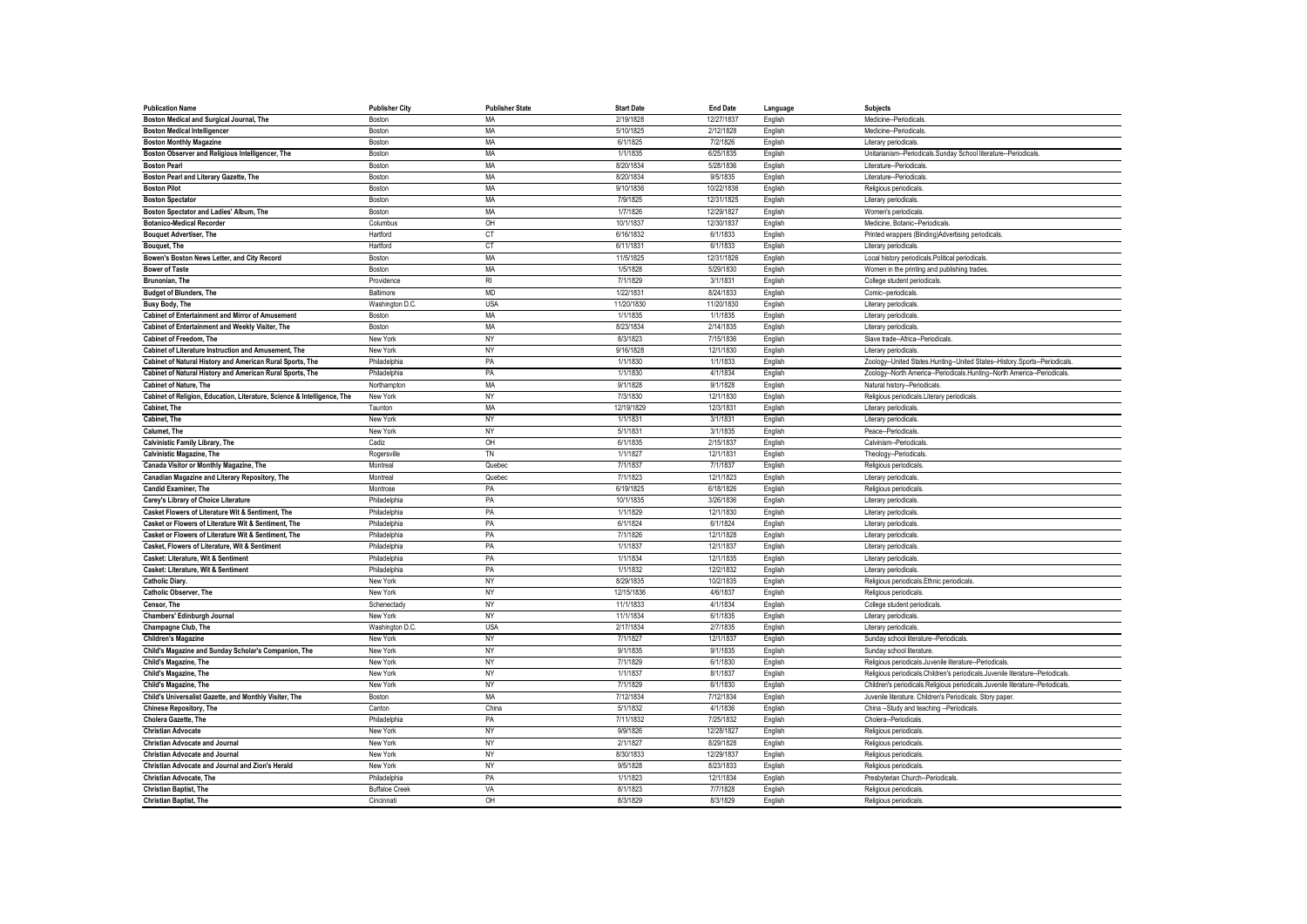| <b>Publication Name</b>                                                                                                   | <b>Publisher City</b> | <b>Publisher State</b> | <b>Start Date</b> | <b>End Date</b> | Language           | <b>Subjects</b>                                                                      |
|---------------------------------------------------------------------------------------------------------------------------|-----------------------|------------------------|-------------------|-----------------|--------------------|--------------------------------------------------------------------------------------|
| <b>Christian Baptist, The</b>                                                                                             | Cincinnati            | OH                     | 8/3/1823          | 8/3/1829        | English            | Religious periodicals                                                                |
| Christian Disciple and Theological Review, The                                                                            | Boston                | MA                     | 1/1/182           | 11/1/1823       | English            | Religious periodicals                                                                |
| Christian Doctrinal Advocate and Spiritual Monitor                                                                        | Lansingburgh          | <b>NY</b>              | 7/1/1837          | 12/1/1837       | English            | Religious periodicals                                                                |
| <b>Christian Examiner</b>                                                                                                 | Louisville            | KY                     | 6/6/1831          | 7/4/1831        | English            | Religious periodicals                                                                |
| Christian Examiner and General Review, The                                                                                | Boston                | MA                     | 3/1/1829          | 11/1/1837       | English            | Religious periodicals                                                                |
| Christian Examiner, The                                                                                                   | Boston                | MA                     | 1/1/1824          | 11/1/1837       | English            | Theology--Periodicals                                                                |
| Christian Herald and Seaman's Magazine, The                                                                               | New York              | NY                     | 6/2/1821          | 4/17/1824       | English            | Christianity--Periodicals.Sailors--Religious life--Periodicals.Missions--Periodicals |
| <b>Christian Herald, The</b>                                                                                              | New York              | NY                     | 1/6/1821          | 4/21/1821       | English            | Theology--Periodicals                                                                |
| Christian Herald: Containing Subjects, Historical, Experimental,<br>Biographical, Miscellaneous, and Poetical, The        | Portsmouth            | NH                     | 4/1/1821          | 4/1/1821        | English            | Religious periodicals                                                                |
| Christian Index, The                                                                                                      | Philadelphia          | PA                     | 6/11/1831         | 9/29/1832       | English            | Religious periodicals                                                                |
| <b>Christian Inquirer</b>                                                                                                 | New York              | NY                     | 1/1/1825          | 6/23/1827       | English            | Unitarianism--Periodicals                                                            |
| Christian Intelligencer                                                                                                   | Portland              | <b>ME</b>              | 1/18/1823         | 9/23/1826       | English            | Universalism--Periodicals                                                            |
| Christian Intelligencer                                                                                                   | Gardiner              | ME                     | 7/10/1835         | 12/11/1835      | English            | Universalism--Newspapers                                                             |
| Christian Intelligencer and Evangelical Guardian, The                                                                     | London                | England                | 12/1/1830         | 11/1/1831       | English            | Presbyterian Church--Periodicals.                                                    |
| Christian Intelligencer and Gospel Advocate, The                                                                          | Portland              | ME                     | 9/1/1822          | 3/1/1823        | English            | Universalism--Periodicals                                                            |
| Christian Intelligencer, The                                                                                              | Portland              | <b>ME</b>              | 9/1/1821          | 6/1/1822        | English            | Universalism--Periodicals                                                            |
| Christian Intelligencer, The                                                                                              | Hamilton              | OH                     | 1/1/1829          | 12/1/1829       | English            | Anti-slavery periodicals. Religious periodicals.                                     |
| Christian Journal and Literary Register, The                                                                              | New York              | NY                     | 1/1/1821          | 12/1/1830       | English            | Religious periodicals                                                                |
| Christian Library, The                                                                                                    | Philadelphia          | PA                     | 5/1/1833          | 5/1/1833        | English            | Religious periodicals                                                                |
| Christian Library, The                                                                                                    | New York              | NY                     | 1/1/1834          | 2/6/1836        | English            | Religious periodicals                                                                |
| <b>Christian Luminary</b>                                                                                                 | Strafford             | VT                     | 3/1/1831          | 10/4/1832       | English            | Religious periodicals                                                                |
| Christian Magazine and Presbyterian Preacher, The                                                                         | Geneva                | NY                     | 1/1/1837          | 12/1/1837       | English            | Religious periodicals                                                                |
| <b>Christian Magazine, The</b>                                                                                            | Providence            | R <sub>l</sub>         | 1/1/1824          | 12/1/1825       | English            | Religious periodicals                                                                |
| <b>Christian Magazine, The</b>                                                                                            | Geneva                | NY                     | 1/1/1832          | 12/1/1836       | English            | Religious periodicals                                                                |
| <b>Christian Messenger</b>                                                                                                | New York              | NY                     | 10/29/1831        | 10/26/1833      | English            | Universalism--Periodicals                                                            |
| Christian Messenger and Repository of Religious, Political, and General<br>Intelligence for Nova Scotia and New Brunswick | Halifax               | <b>NS</b>              | 1/6/1837          | 12/22/1837      | English            | Religious periodicals                                                                |
| <b>Christian Messenger, The</b>                                                                                           | Fitchburg             | MA                     | 4/12/1834         | 8/2/1834        | English            | Religious periodicals                                                                |
| <b>Christian Messenger, The</b>                                                                                           | Georgetown            | KY                     | 11/1/1827         | 10/1/1828       | English            | Religious periodicals                                                                |
| Christian Messenger: Devoted to Doctrine Religion and Morality, The                                                       | Philadelphia          | PA                     | 1/6/1821          | 7/21/1821       | English            | Religious periodicals                                                                |
|                                                                                                                           |                       |                        |                   |                 |                    | Unitarian churches--Periodicals                                                      |
| Christian Monitor and Common People's Adviser                                                                             | Brooklyn              | <b>CT</b>              | 4/17/1832         | 8/12/1833       | English            |                                                                                      |
| Christian Monitor and Register of Education, Agriculture, and Useful<br>Knowledge                                         | Harrisburg            | PA                     | 6/17/1826         | 6/17/1826       | English            | Religious periodicals.Agricultural periodicals.                                      |
| <b>Christian Monitor, The</b>                                                                                             | Boston                | MA                     | 9/2/1836          | 11/24/1837      | English            | Religious periodicals.Subscribers' lists                                             |
| <b>Christian Observer</b> . The                                                                                           | Boston                | <b>MA</b>              | 1/1/1821          | 12/2/1826       | English            | Religious periodicals                                                                |
| Christian Observer, The                                                                                                   | Philadelphia          | PA                     | 1/1/1833          | 11/2/1833       | English            | Religious periodicals                                                                |
| Christian Observer, The                                                                                                   | London                | England                | 1/1/1824          | 12/1/1830       | English            | Religious periodicals                                                                |
| <b>Christian Palladium</b>                                                                                                | West Mendon           | NY                     | 5/1/1832          | 12/15/1837      | English            | Religious periodicals                                                                |
| <b>Christian Preacher</b>                                                                                                 | Georgetown            | KY                     | 1/1/183           | 2/1/1837        | English            | Religious periodicals                                                                |
| <b>Christian Preacher, The</b>                                                                                            | Augusta               | <b>ME</b>              | 1/1/1831          | 12/1/1832       | English            | Universalists--Periodicals                                                           |
| <b>Christian Record, The</b>                                                                                              | Kingston              | Jamaica                | 5/1/1833          | 5/1/1833        | English            | Religious periodicals                                                                |
| Christian Reformer or Evangelical Miscellany, The                                                                         | Harrisburg            | PA                     | 7/1/1828          | 7/1/1829        | English            | Religious periodicals                                                                |
| Christian Repository: Devoted Principally to Doctrine, Morality, and<br>Religious Intelligence, The                       | Woodstock             | VT                     | 1/1/1821          | 4/1/1829        | English            | Universalism--Periodicals                                                            |
| Christian Review, The                                                                                                     | Boston                | MA                     | 3/1/1836          | 12/2/1837       | English            | Baptists--Periodicals.Theology--Periodicals                                          |
| Christian Sentinel and Anglo-Canadian's Churchman's Magazine, The                                                         | Montreal              | Quebec                 | 11/1/1829         | 11/1/1829       | English            | Religious periodicals                                                                |
| <b>Christian Sentinel</b> , The                                                                                           | <b>Three Rivers</b>   | <b>USA</b>             | 9/17/1830         | 9/23/1831       | English            | Religious periodicals                                                                |
| <b>Christian Spectator, The</b>                                                                                           | New Haven             | CT                     | 1/1/1821          | 12/1/1829       | English            | Theology--Periodicals                                                                |
| <b>Christian Statesman</b>                                                                                                | Newburgh              | <b>NY</b>              | 1/5/1827          | 2/16/1827       | English            | Religious periodicals                                                                |
| Christian Teacher's Manual, The                                                                                           | Boston                | <b>MA</b>              | 5/1/1828          | 4/1/1830        | English            |                                                                                      |
| <b>Christian Visitant</b>                                                                                                 | Belfast               | <b>ME</b>              | 7/1/1825          | 10/1/1827       | English            | Sunday school teachers--Periodicals<br>Universalism--Periodicals                     |
| Christian Visitant or Religious Miscellany, The                                                                           | Boston                | MA                     | 1/1/1827          | 11/1/1828       | English            | Religious periodicals                                                                |
| <b>Christian Visitant, The</b>                                                                                            | Utica                 | NY                     | 1/1/1832          | 12/1/1833       | English            | Universalism--Periodicals                                                            |
| <b>Christian Visitor, The</b>                                                                                             | Providence            | <b>RI</b>              | 1/1/1823          | 12/1/1823       | English            | Religious periodicals                                                                |
| Christian, The                                                                                                            | Boston                | MA                     | 9/2/1836          | 9/2/1836        | English            | Family--Religious life--Periodicals.Missions--Periodicals.Temperance and religion-   |
| Christian's Manual, The                                                                                                   | Boston                | MA                     | 6/1/1830          | 4/1/1831        |                    | Sunday schools--Periodicals                                                          |
| <b>Chronicle of the Church</b>                                                                                            | New Haven             | <b>CT</b>              | 4/14/1837         | 8/11/1837       | English<br>English | Religious periodicals                                                                |
| <b>Church Register</b>                                                                                                    | Philadelphia          | PA                     | 1/7/1826          | 12/26/1829      | English            | Religious periodicals                                                                |
| Churchman, The                                                                                                            | New York              | NY                     | 12/10/183         | 12/30/1837      | English            | Religious periodicals                                                                |
| Churchman's Magazine, The                                                                                                 | New Haven             | <b>CT</b>              | 1/1/1821          | 3/1/1827        | English            | Religious periodicals                                                                |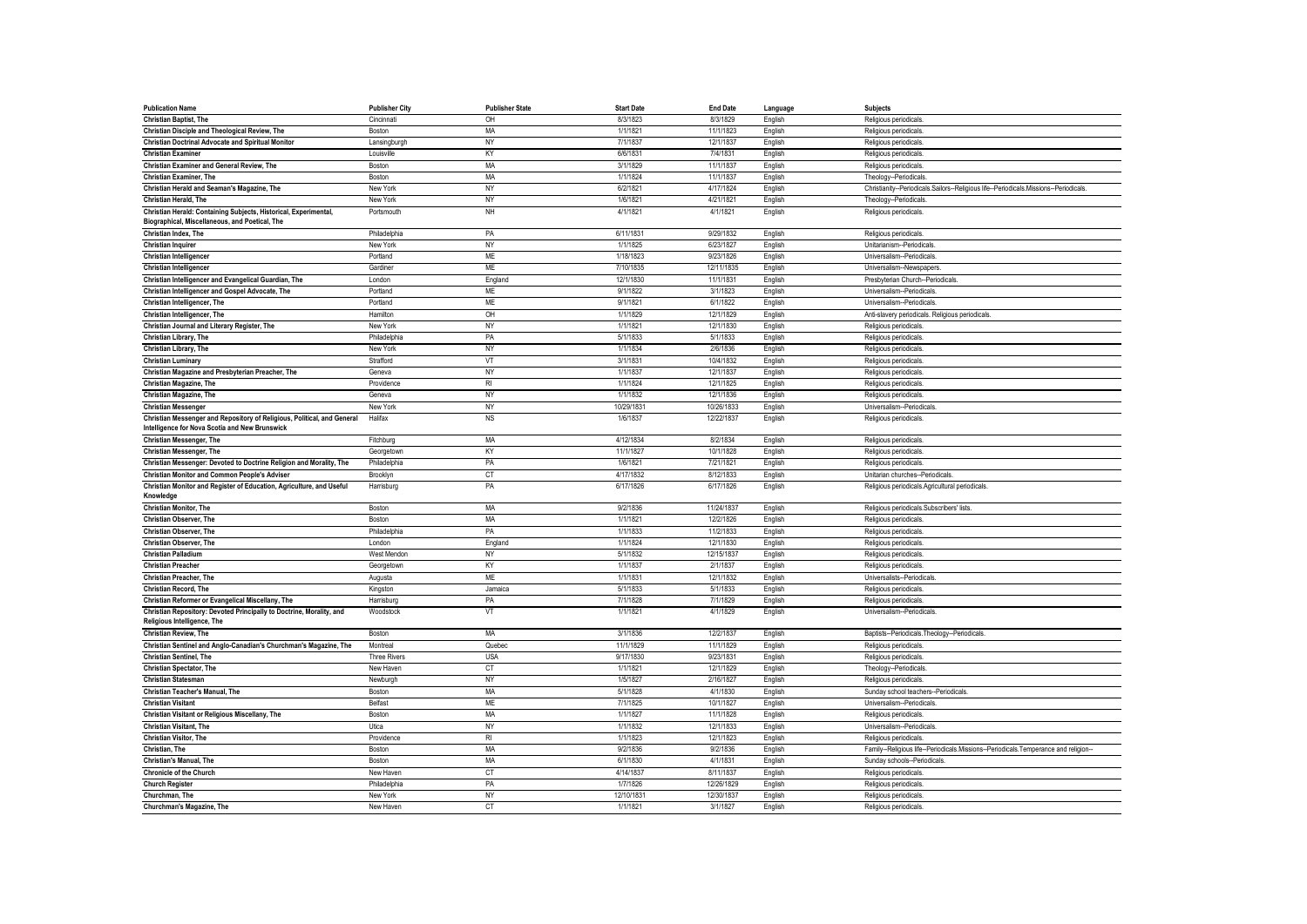| <b>Publication Name</b>                                                                      | <b>Publisher City</b> | <b>Publisher State</b> | <b>Start Date</b> | <b>End Date</b> | Language | <b>Subjects</b>                                                                                             |
|----------------------------------------------------------------------------------------------|-----------------------|------------------------|-------------------|-----------------|----------|-------------------------------------------------------------------------------------------------------------|
| Cincinnati Literary Gazette, The                                                             | Cincinnati            | OH                     | 1/1/1824          | 7/2/1825        | English  | Literature-Periodicals                                                                                      |
| Cincinnati Mirror and Western Gazette of Literature and Science, The                         | Cincinnati            | OH                     | 10/5/1833         | 10/24/1835      | English  | Women's periodicals                                                                                         |
| Cincinnati Mirror and Western Gazette of Literature Science and the Arts,                    | Cincinnati            | OH                     | 9/17/1836         | 9/17/1836       | English  | Literary periodicals.                                                                                       |
| Foreign and Domestic Intelligence, Etc, The                                                  |                       |                        |                   |                 |          |                                                                                                             |
| Cincinnati Mirror, and Ladies' Partner, The                                                  | Cincinnati            | OH                     | 12/8/1832         | 12/8/1832       | English  | Literary periodicalsWomen's periodicals                                                                     |
| <b>Cincinnati Pandect</b>                                                                    | Cincinnati            | OH                     | 8/4/1829          | 8/4/1829        | English  | Religious periodicalsMission periodicals                                                                    |
| Cincinnati Remembrancer, The                                                                 | Cincinnati            | OH                     | 8/10/1822         | 9/28/1822       | English  | Religious periodicals                                                                                       |
| <b>City Eagle</b>                                                                            | Boston                | <b>MA</b>              | 9/27/1823         | 9/27/1823       | English  | Literary periodical                                                                                         |
| City Hall Reporter and New York Law Magazine, The                                            | New York              | NY                     | 10/1/1833         | 11/1/1833       | English  | Law--New York (State)--Periodicals.Law reports, digests, etc.--New York (State)                             |
| Civil Engineer and Herald of Internal Improvement                                            | Columbus              | OH                     | 6/21/1828         | 11/3/1828       | English  | Canals--Ohio                                                                                                |
| <b>Classical Advertiser</b>                                                                  | Boston                | MA                     | 11/15/1832        | 2/15/1834       | English  | Advertising periodicals.Gratis periodicals.                                                                 |
| <b>Classical Journal and Scholar's Review</b>                                                | Boston                | <b>MA</b>              | 1/1/1830          | 12/1/1830       | English  | Children's periodicals.Juvenile literature--Periodicals.                                                    |
| <b>Cleveland Journal, The</b>                                                                | Cleveland             | OH                     | 6/29/1837         | 6/29/1837       | English  | Religious periodicals                                                                                       |
| <b>Cleveland Liberalist</b>                                                                  | Cleveland             | OH                     | 7/1/1837          | 12/9/1837       | English  | Religious periodicalsPolitical periodicals                                                                  |
| <b>Cobbett's Political Register</b>                                                          | London                | England                | 4/13/1822         | 6/15/1822       | English  | Literary periodicals                                                                                        |
| Collections Historical & Miscellaneous: And Monthly Literary Journal                         | Concord               | NH                     | 4/1/1822          | 12/3/1824       | English  | Literary periodicals                                                                                        |
| Collections, Topographical, Historical and Biographical Relating                             | Concord               | NH                     | 4/1/1831          | 12/1/1831       | English  | Local history periodicals.Prospectuses                                                                      |
| <b>Principally to New Hampshire</b>                                                          |                       |                        |                   |                 |          |                                                                                                             |
| Collegian, The                                                                               | Cambridge             | MA                     | 2/1/1830          | 7/1/1830        | English  | College student periodicals                                                                                 |
| <b>Colman's Book Advertiser</b>                                                              | Portland              | <b>ME</b>              | 7/29/1829         | 7/29/1829       | English  | Booksellers and bookselling--Colportage, subscription trade, etc.                                           |
| Colman's Literary Advertiser or Notice of New Books Published in the<br><b>United States</b> | Boston                | MA                     | 6/1/1833          | 6/1/1833        | English  | Publishers' catalogs--United States.Literary periodicals.Printing and publishing industries<br>periodicals. |
| Colman's Literary Gazette: Notice of New Books Published in the United<br><b>States</b>      | Boston                | MA                     | 11/6/1833         | 11/6/1833       | English  | Printing and publishing industries periodicals                                                              |
| Colonial Advocate and Journal of Agriculture, Manufactures, and                              | Queenston             | Ontario                | 5/18/1824         | 5/27/1824       | English  | Agricultural periodicals.Industry periodicals.Business and financial periodicals.                           |
| Commerce                                                                                     |                       |                        |                   |                 |          |                                                                                                             |
| Colonizationist and Journal of Freedom, The                                                  | <b>Boston</b>         | MA                     | 4/1/1833          | 4/1/1834        | English  | African Americans--Colonization--Africa--Periodicals                                                        |
| <b>Columbian Star and Christian Index. The</b>                                               | Philadelphia          | PA                     | 8/29/1829         | 12/25/1830      | English  | Baptists-Periodicals                                                                                        |
| Comet, The                                                                                   | New York              | <b>NY</b>              | 4/19/1832         | 1/27/1833       | English  | Free thought                                                                                                |
| <b>Comic Repository</b>                                                                      | Saco                  | ME                     | 10/10/1833        | 10/10/1833      | English  | Comic periodicals                                                                                           |
| <b>Common School Advocate</b>                                                                | Cincinnati            | OH                     | 6/1/1837          | 7/1/1837        | English  | Public schools--Ohio--Periodicals                                                                           |
| <b>Common School Assistant</b>                                                               | Albany                | NY                     | 1/1/1836          | 11/1/1837       | English  | Education--Periodicals.Public schools--New York (State)--Periodicals                                        |
| <b>Common School Assistant and Public Instructor</b>                                         | New York              | NY                     | 1/1/1836          | 12/1/1837       | English  | Education--Periodicals.Public schools--New York (State)--Periodicals.                                       |
| Companion to the Newspaper, The                                                              | London                | England                | 1/1/1835          | 1/1/1837        | English  | Social sciences--Periodicals                                                                                |
| <b>Congressional Globe, The</b>                                                              | Washington D.C.       | <b>USA</b>             | 1/25/1834         | 1/25/1834       | English  | Law--United States--Periodicals                                                                             |
| <b>Connecticut Journal of Temperance</b>                                                     | New London            | <b>CT</b>              | 8/5/1833          | 1/20/1834       | English  | Temperance periodicals                                                                                      |
| Co-Operator, The                                                                             | Utica                 | <b>NY</b>              | 3/6/1832          | 11/3/1832       | English  | Labor periodicals                                                                                           |
| Correspondent, The                                                                           | New York              | NY                     | 7/28/1827         | 8/30/1828       | English  | Religious periodicals                                                                                       |
| Craftsman. The                                                                               | Rochester             | <b>NY</b>              | 2/10/1829         | 2/16/1831       | English  | Masonic periodicals                                                                                         |
| Critic, The                                                                                  | New York              | NY                     | 11/1/1828         | 6/20/1829       | English  | Art criticism.Drama--History and criticism.Literature--History and criticism                                |
| Cry From the Four Winds in the Cause of Religious Liberty and Against                        | Boston                | MA                     | 11/17/1827        | 4/19/1828       | English  | Religious periodicals                                                                                       |
| Clerical Intrigue and Ecclesiastical Oppression, A                                           |                       |                        |                   |                 |          |                                                                                                             |
| Crv From the North, A                                                                        | Boston                | <b>MA</b>              | 8/22/1827         | 11/10/1827      | English  | Religious periodicals                                                                                       |
| Crystal and Ladies' Magazine, The                                                            | Pittsburgh            | PA                     | 7/1/1828          | 7/1/1828        | English  | Women's periodicals                                                                                         |
| Crystal Hunter, The                                                                          | New York              | NY                     | 12/1/1826         | 4/28/1827       | English  | Literary periodicals                                                                                        |
| Cultivator, The                                                                              | Albany                | NY                     | 1/18/1834         | 12/3/1837       | English  | Agriculture--Periodicals                                                                                    |
| Das Wiederfundene Paradies                                                                   | Greensburg            | PA                     | 9/1/1825          | 2/1/1826        | German   | German-Americans--Pennsylvania--Periodicals                                                                 |
| Der Christliche Hausfreund                                                                   | Lancaster             | PA                     | 12/31/1825        | 4/1/1827        | German   | German Americans--Pennsylvania--Periodicals                                                                 |
| Der Freiheits-Freund                                                                         | Chambersburg          | PA                     | 8/28/1837         | 8/28/1837       | German   | Literary periodicals. Ethnic periodicals. Political periodicals.                                            |
| Der Froehliche Botschafter Und Vertheidiger Der Allgemeinen Oder<br>Universal Erlösung       | Marietta              | PA                     | 5/1/1829          | 4/1/1831        | German   | German Americans--Periodicals.Universalism--Periodicals.                                                    |
| Disciple, The                                                                                | Tuscaloosa            | AL.                    | 1/1/1836          | 12/1/1836       | English  | Christianity--Periodicals.                                                                                  |
| Domestic Medical and Dietetical Monitor or Journal of Health                                 | Woodstock             | VT                     | 2/1/1830          | 7/1/1830        | English  | Health--Periodicals.                                                                                        |
| Domestic Psalmody or A Collection of Sacred Music Adapted to the                             | Boston                | MA                     | 1/1/1834          | 1/1/1834        | English  | Psalms (Music)--Periodicals.Scores.                                                                         |
| Purposes of Family and Public Worship: Arranged for One, Two, Three,                         |                       |                        |                   |                 |          |                                                                                                             |
| and Four Voices With an Accompaniment for the Organ or Piano Forte                           |                       |                        |                   |                 |          |                                                                                                             |
| Downfall of Babylon or The Triumph of Truth Over Popery, The                                 | New York              | NY                     | 8/14/1834         | 3/19/1836       | English  | Anti-Catholicism--Periodicals.Protestantism--Periodicals                                                    |
| Downfall of Babylon, or, The Triumph of Truth Over Popery, The                               | Philadelphia          | PA                     | 8/14/1834         | 11/6/1835       | English  | Religious periodicals                                                                                       |
| Downfall of Babylon, or, The Triumph of Truth Over Popery, The                               | New York              | NY                     | 8/14/1834         | 4/25/1835       | English  | Religious periodicals                                                                                       |
| Downfall of Babylon, The                                                                     | New York              | NY                     | 4/2/1836          | 7/22/1837       | English  | Anti-Catholicism--Periodicals.Protestantism--Periodicals                                                    |
| <b>Dramatic Mirror, The</b>                                                                  | Boston                | <b>MA</b>              | 2/19/1829         | 12/12/1829      | English  | Theater--Reviews--Periodicals.Playbills--Periodicals                                                        |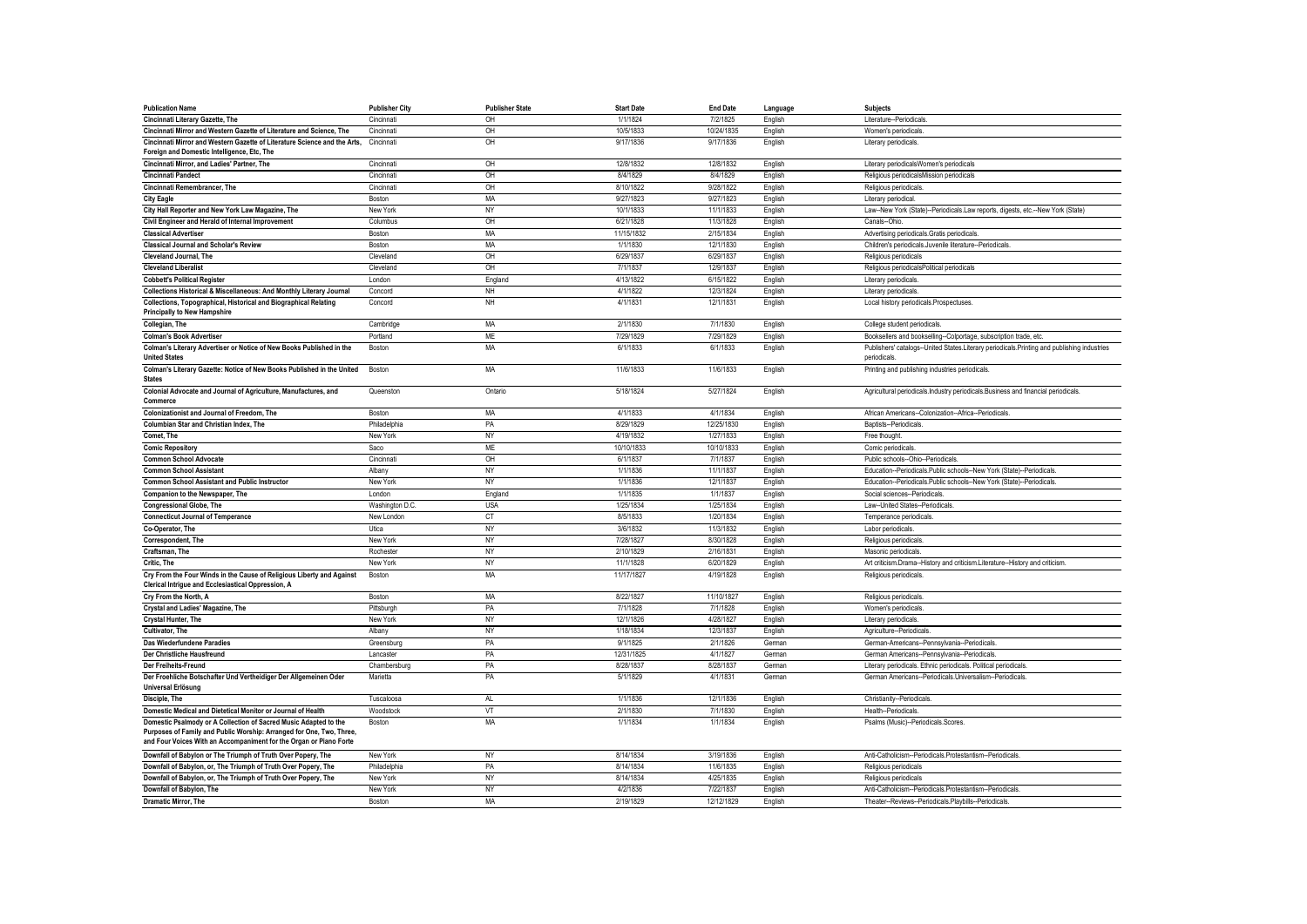| <b>Publication Name</b>                                                             | <b>Publisher City</b> | <b>Publisher State</b> | <b>Start Date</b> | <b>End Date</b> | Language | <b>Subjects</b>                                                                |
|-------------------------------------------------------------------------------------|-----------------------|------------------------|-------------------|-----------------|----------|--------------------------------------------------------------------------------|
| <b>Eastern Farmer</b>                                                               | Portland              | ME                     | 7/28/1832         | 7/28/1832       | English  | Agriculture--Periodicals                                                       |
| Eastern Magazine, The                                                               | Bangor                | ME                     | 6/1/1835          | 6/15/1836       | English  | Literary periodicals                                                           |
| <b>Eclectic and Medical Botanist</b>                                                | Columbus              | OH                     | 11/15/1832        | 11/15/1832      | English  | Medicine, Botanic--Periodicals                                                 |
| Eclectic Journal of Medicine, The                                                   | Philadelphia          | PA                     | 11/1/1836         | 12/1/1837       | English  | Medicine, Eclectic--Periodicals                                                |
| Eclectic Journal of Science, The                                                    | Columbus              | O <sub>H</sub>         | 1/1/1834          | 1/17/1835       | English  | Medicine, Eclectic--Periodicals                                                |
| <b>Eclectic Review, The</b>                                                         | I ondon               | England                | 1/1/1821          | 12/1/1823       | English  | Literary periodicals                                                           |
| Edinburgh Review or Critical Journal, The                                           | New York              | NY                     | 3/1/1821          | 4/1/1825        | English  | Book reviews--Periodicals                                                      |
| Edinburgh Review or Critical Journal, The                                           | Edinburgh             | Scotland               | 3/1/1821          | 10/1/1837       | English  | Book reviews--Periodicals                                                      |
| Eglantine, The                                                                      | Boston                | MA                     | 1/1/1837          | 1/1/1837        | English  | Literature-Periodicals                                                         |
| El Procurador De La Ley                                                             | Not Available         | Guatemala              | 11/18/1830        | 2/3/1831        | Spanish  | Guatemala --Politics and government --Periodicals                              |
| <b>Episcopal Magazine</b>                                                           | Philadelphia          | PA                     | 1/1/1821          | 12/1/1821       | English  | Religious periodicals.                                                         |
| <b>Episcopal Recorder</b>                                                           | Philadelphia          | PA                     | 4/2/1831          | 12/30/1837      | English  | Religious periodicals                                                          |
| <b>Episcopal Register, The</b>                                                      | Middlebury            | VT                     | 1/1/1826          | 12/1/1828       | English  | Religious periodicals                                                          |
| Episcopal Watchman                                                                  | Hartford              | CT                     | 3/26/1827         | 8/3/1833        | English  | Religious periodicals                                                          |
| Escritoir or Masonic and Miscellaneous Album, The                                   | Albany                | NY                     | 1/13/1826         | 12/30/1826      | English  | Masonic periodicals                                                            |
| <b>Escritoir, The</b>                                                               | Brunswick             | <b>ME</b>              | 2/4/1826          | 5/4/1827        | English  | Literary periodicals                                                           |
| <b>Essayist, The</b>                                                                | Boston                | MA                     | 11/6/1830         | 8/27/1831       | English  | Literary periodicals                                                           |
| <b>Essex North Register, The</b>                                                    | Newburyport           | MA                     | 2/15/1834         | 5/24/1834       | English  | Religious periodicals                                                          |
| <b>Essex North Register, The</b>                                                    | Newburyport           | MA                     | 6/7/1834          | 12/23/1836      | English  | Religious periodicals.Religious newspapers                                     |
| European Magazine and London Review: Containing the Literature,                     | London                | England                | 5/1/1825          | 5/1/1825        | English  | Literary periodicals.                                                          |
| History, Politics, Arts, Manners, and Amusements of the Age, The                    |                       |                        |                   |                 |          |                                                                                |
| Euterpeiad a Musical Review & Tablet of the Fine Arts, The                          | New York              | NY                     | 5/1/1831          | 11/1/1831       | English  | Literary periodicals.Music periodicals                                         |
| Euterpeiad or Musical Intelligencer & Ladies' Gazette                               | Boston                | MA                     | 3/31/1821         | 4/3/1822        | English  | Music--Periodicals                                                             |
| Euterpeiad or Musical Intelligencer and Select Repository of Classic and            | Boston                | <b>MA</b>              | 5/1/1823          | 6/2/1823        | English  | Music--Periodicals                                                             |
| Polite Literature, The                                                              |                       |                        |                   |                 |          |                                                                                |
| Euterpeiad or Musical Intelligencer, The                                            | Boston                | MA                     | 1/27/1821         | 1/27/1821       | English  | Music-Periodicals                                                              |
| Euterpeiad or Musical Intelligencer, The                                            | Boston                | <b>MA</b>              | 6/22/1822         | 6/22/1822       | English  | Music-Periodicals                                                              |
| Euterpeiad, The                                                                     | New York              | NY                     | 4/15/1830         | 11/1/1831       | English  | Music--Periodicals                                                             |
| Euterpian Lyre: A Collection of Songs, Waltzes, Marches, Rondos &c.                 | Philadelphia          | PA                     | 1/1/1830          | 3/1/1830        | English  | Music periodicals                                                              |
| from the Most Celebrated French, English, German & Italian Composers.               |                       |                        |                   |                 |          |                                                                                |
| Selected and Arranged for the Guitar by Ld. Meignen & A. Fiot, Professors           |                       |                        |                   |                 |          |                                                                                |
| of Music, The                                                                       |                       |                        |                   |                 |          |                                                                                |
| Evangelical and Literary Magazine and Missionary Chronicle, The                     | Richmond              | VA                     | 1/1/1821          | 12/1/1821       | English  | Theology--Periodicals.                                                         |
| Evangelical and Literary Magazine, The                                              | Richmond              | $\sqrt{}$              | 1/1/1822          | 12/1/1823       | English  | Religious periodicals.Literary periodicals.                                    |
| <b>Evangelical Lutheran Intelligencer</b>                                           | Frederick             | <b>MD</b>              | 3/1/1826          | 9/1/1830        | English  | Lutheran Church--Periodicals                                                   |
| Evangelical Lutheran Preacher and Pastoral Messenger, The                           | Winchester            | VA                     | 5/1/1833          | 4/1/1835        | English  | Lutheran Church--Periodicals                                                   |
| <b>Evangelical Magazine</b>                                                         | Utica                 | <b>NY</b>              | 4/11/1829         | 12/26/1829      | English  | Universalism--Periodicals                                                      |
| <b>Evangelical Magazine</b>                                                         | Hartford              | CT                     | 7/1/1833          | 6/1/1834        | English  | Religious periodicals                                                          |
| <b>Evangelical Magazine and Gospel Advocate</b>                                     | Utica                 | NY                     | 10/28/1829        | 10/28/1829      | English  | Universalism--Periodicals                                                      |
| <b>Evangelical Magazine and Missionary Chronicle</b>                                | London                | England                | 6/1/1826          | 12/2/1831       | English  | Religion--Periodicals.Missions--Periodicals                                    |
| <b>Evangelical Monitor</b>                                                          | Woodstock             | VT                     | 4/14/1821         | 4/19/1823       | English  | Evangelistic work--Periodicals.Missions--Periodicals.                          |
| <b>Evangelical Preacher</b>                                                         | Rochester             | NY                     | 7/1/1837          | 11/1/1837       | English  | Religious periodicals                                                          |
| <b>Evangelical Repertory, The</b>                                                   | Boston                | MA                     | 9/15/1823         | 5/15/1824       | English  | Universalism--Periodicals                                                      |
| <b>Evangelical Repository</b>                                                       | Troy                  | NY                     | 1/5/1827          | 3/15/1828       | English  | Universalists--Periodicals                                                     |
| <b>Evangelical Restorationist</b>                                                   | Troy                  | NY                     | 5/28/1825         | 4/29/1826       | English  | Liberalism (Religion)--Periodicals                                             |
| <b>Evangelical Witness, The</b>                                                     | Newburgh              | <b>NY</b>              | 8/1/1822          | 12/1/1826       | English  | Religious periodicals                                                          |
| Evangelisches Magazin Der Hochdeutschen Reformirten Kirche in Den                   | Philadelphia          | PA                     | 2/1/1829          | 10/1/1829       | German   | German Americans--Periodicals.                                                 |
| Vereinigten Staaten Von Nord Amerika                                                |                       |                        |                   |                 |          |                                                                                |
| <b>Evangelist and Reporter, The</b>                                                 | Bombay                | India                  | 1/1/1825          | 12/28/1825      | English  | Religious periodicals.Mission periodicals.                                     |
| <b>Evangelist, The</b>                                                              | Cincinnati            | OH                     | 2/4/1833          | 2/4/1833        | English  | Religious periodicals.                                                         |
| Evangelist, The                                                                     | Hartford              | CT                     | 1/1/1824          | 12/1/1824       | English  | Evangelistic work--Periodicals.Religion--Periodicals                           |
| Examiner, and Journal of Political Economy: Devoted to the Advancement Philadelphia |                       | PA                     | 8/7/1833          | 7/22/1835       | English  | Political periodicals.                                                         |
| of the Cause of State Rights and Free Trade, The                                    |                       |                        |                   |                 |          |                                                                                |
| Experiment and Office Holder's Journal, The                                         | Boston                | MA                     | 8/5/1834          | 11/4/1834       | English  | Comic--periodicals                                                             |
| Experiment and Office Holder's Journal, The                                         | Boston                | MA                     | 5/1/1834          | 7/31/1834       | English  | Comic-Periodicals                                                              |
| <b>Experiment, The</b>                                                              | Portland              | <b>ME</b>              | 7/23/1829         | 7/23/1829       | English  | Literary periodicals                                                           |
| <b>Expositor and Universalist Review, The</b>                                       | Boston                | MA                     | 1/1/1833          | 11/1/1833       | English  | Theology--Periodicals.Universalism--Periodicals                                |
| <b>Expositor, The</b>                                                               | Concord               | NH                     | 3/30/1835         | 3/30/1835       | English  | Religious periodicals.Anti-catholic periodicals                                |
| <b>Expostulator or Young Catholic's Guide</b>                                       | Boston                | MA                     | 3/31/1830         | 3/23/1831       | English  | Children's periodicals.Religious periodicals.Juvenile literature--Periodicals. |
| <b>Extracts From Correspondence, &amp;c</b>                                         | New York              | <b>NY</b>              | 7/31/1821         | 12/31/1821      | English  | Religious periodicals.                                                         |
| <b>Facts for the People</b>                                                         | Philadelphia          | PA                     | 5/1/1837          | 6/1/1837        | Enalish  | Texas --Annexation to the United States --Periodicals                          |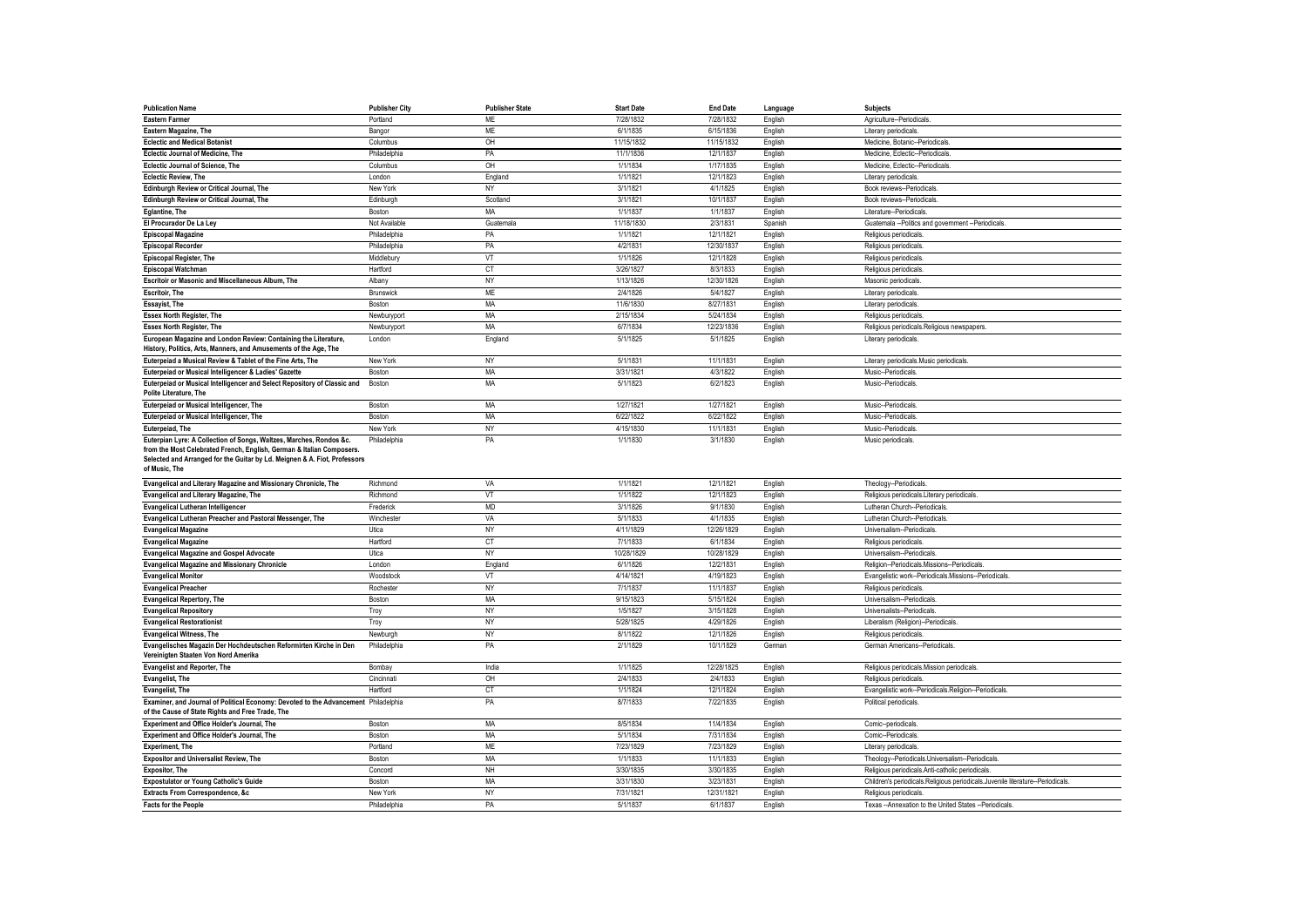| <b>Publication Name</b>                                                              | <b>Publisher City</b> | <b>Publisher State</b> | <b>Start Date</b> | <b>End Date</b> | Language | <b>Subjects</b>                                                                      |
|--------------------------------------------------------------------------------------|-----------------------|------------------------|-------------------|-----------------|----------|--------------------------------------------------------------------------------------|
| Fair Herald, The                                                                     | Newburyport           | MA                     | 5/7/1833          | 5/7/1833        | English  | Fair publication                                                                     |
| Family and School Magazine, The                                                      | New York              | NY                     | 7/1/1831          | 10/1/1831       | English  | Literary periodicals                                                                 |
| <b>Family Lyceum</b>                                                                 | Boston                | MA                     | 7/28/1832         | 10/6/1832       | English  | Science--Periodicals                                                                 |
| Family Magazine or General Abstract of Useful Knowledge, The                         | New York              | NY                     | 1/1/1833          | 1/1/1836        | English  | Family life--Periodicals                                                             |
| Family Magazine or Monthly Abstract of General Knowledge, The                        | New York              | NY                     | 6/1/1836          | 6/1/1837        | English  | Literary periodicals                                                                 |
| Family Magazine or Weekly Abstract of General Knowledge, The                         | New York              | NY                     | 4/20/1833         | 4/12/1834       | English  | Family life--Periodicals                                                             |
| Family Magazine, The                                                                 | New York              | NY                     | 4/19/1834         | 2/2/1836        | English  | Literary periodicals                                                                 |
| Family Magazine, The                                                                 | Cincinnati            | OH                     | 1/1/1836          | 8/1/1836        | English  | Literary periodicals                                                                 |
| <b>Family Minstrel, The</b>                                                          | New York              | NY                     | 1/15/1835         | 1/15/1836       | English  | Music and literature--Periodicals.Poetry--Periodicals.                               |
| Family Pioneer & Juvenile Key.                                                       | Brunswick             | <b>ME</b>              | 3/7/1833          | 4/11/1835       | English  | Temperance periodicals.Anti-slavery periodicals                                      |
| Family School, The                                                                   | Boston                | MA                     | 9/1/1836          | 11/1/1836       | English  | Women in the printing and publishing trades.                                         |
| Family Visiter and Sunday School Magazine, The                                       | New York              | NY                     | 1/3/1829          | 12/18/1830      | English  | Sunday School literature                                                             |
| <b>Family Visitor</b>                                                                | Richmond              | VA                     | 2/8/1823          | 4/16/1825       | English  | Religious periodicals                                                                |
| Family Visitor, The                                                                  | Worcester             | MA                     | 5/8/1832          | 5/29/1832       | English  | Religious periodicals                                                                |
| Farmers' Cabinet, The                                                                | Philadelphia          | PA                     | 7/1/1836          | 12/15/1837      | English  | Agriculture-Periodicals                                                              |
| Farmers Mechanics & Manufacturers Magazine, The                                      | New York              | NY                     | 3/1/1826          | 2/1/1827        | English  | Agriculture--Periodicals.Technology--Periodicals.Industrial arts--Periodicals        |
| Farmers' Register, The                                                               | Shellbanks            | VA                     | 6/1/1833          | 5/1/1835        | English  | Agriculture--Periodicals                                                             |
| Farmers' Register, The                                                               | Shellbanks            | VA                     | 6/1/1833          | 5/1/1834        | English  | Agriculture--Periodicals.                                                            |
| Farmer's Reporter and United States Agriculturist                                    | Cincinnati            | OH                     | 5/1/1831          | 4/1/1832        | English  | Agriculture--Periodicals                                                             |
| Fathers' and Young Men's Magazine, The                                               | New York              | NY                     | 8/1/1834          | 11/1/1834       | English  | Fathers--Periodicals                                                                 |
| Father's Magazine, The                                                               | New York              | <b>NY</b>              | 1/1/1834          | 4/1/1834        | English  | Fathers--Periodicals                                                                 |
| Fessenden's Silk Manual and Practical Farmer                                         | Boston                | MA                     | 5/1/1835          | 4/1/1837        | English  | Sericulture--Periodicals                                                             |
| <b>Figaro in Albany</b>                                                              | Albany                | NY                     | 4/1/1837          | 4/1/1837        | English  | Literary periodicals                                                                 |
| <b>Fireman's Gazette</b>                                                             | New York              | NY                     | 11/1/1834         | 11/1/1834       | English  | Fire fighters' and police periodicals.                                               |
| Foreign Missionary Chronicle, The                                                    | Pittsburgh            | PA                     | 5/1/1834          | 12/1/1836       | English  | Presbyterian Church--Missions--United States--Periodicals                            |
| Foreign Quarterly Review, The                                                        | New York              | NY                     | 7/1/1834          | 10/3/1837       | English  | Literary periodicals                                                                 |
| Foreign Quarterly Review, The                                                        | Philadelphia          | PA                     | 1/1/1833          | 10/1/1833       | English  | Literary periodicals                                                                 |
| <b>Foster's Cabinet Miscellany</b>                                                   | New York              | <b>NY</b>              | 1/1/1836          | 4/15/1837       | English  | Literary periodicals                                                                 |
| Franklin Journal and American Mechanics' Magazine, The                               | Philadelphia          | PA                     | 1/1/1826          | 12/1/1828       | English  | Science--Periodicals.Technology--Periodicals.Patents--United States--Periodicals     |
| <b>Free Meetings Advocate</b>                                                        | Aubum                 | NY                     | 9/1/1826          | 10/3/1827       | English  | Religious periodicals                                                                |
| Free Trade Advocate and Journal of Political Economy, The                            | Philadelphia          | PA                     | 1/3/1829          | 11/28/1829      | English  | Tariff--Periodicals                                                                  |
| Free Will Baptist Magazine, The                                                      | Providence            | R <sub>l</sub>         | 11/1/1826         | 8/1/1828        | English  | Religious periodicals                                                                |
| Friend of Man, The                                                                   | Baltimore             | <b>MD</b>              | 10/3/1821         | 10/3/1821       | English  | Literary periodicals                                                                 |
| Friend of Peace: In a Series of Numbers: Together With a Solemn Review               | <b>Ballston Spa</b>   | NY                     | 1/1/1822          | 1/1/1822        | English  | Peace--Periodicals.War--Periodicals.                                                 |
| of the Custom of War as an Introduction to Said Work, The                            |                       |                        |                   |                 |          |                                                                                      |
| Friend or Advocate of Truth, The                                                     | Philadelphia          | PA                     | 1/1/1828          | 12/1/1831       | English  | Society of Friends--Periodicals.Quakers--Periodicals.                                |
| Friend, The                                                                          | Philadelphia          | PA                     | 10/13/1827        | 12/30/1837      | English  | Society of Friends--Periodicals.Quakers--Periodicals.                                |
| Friendly Visitor: Being a Collection of Select and Original Pieces,                  | New York              | <b>NY</b>              | 1/1/1825          | 12/28/1825      | English  | Literary periodicals.Religious periodicals.                                          |
| Instructive and Entertaining, Suitable to be Read in All Families, The               |                       |                        |                   |                 |          |                                                                                      |
| Friends' Library, The                                                                | Philadelphia          | PA                     | 1/1/1837          | 1/3/1837        | English  | Society of Friends--Periodicals.Quakers--Periodicals.                                |
| <b>Friends' Miscellany</b>                                                           | Philadelphia          | PA                     | 4/1/1831          | 3/1/1836        | English  | Society of Friends--Periodicals.Quakers--Biography--Periodicals.Quakers--Periodicals |
| <b>Galaxy of Comicalities</b>                                                        | Philadelphia          | PA                     | 10/2/1833         | 7/5/1834        | English  | American wit and humor--Periodicals                                                  |
| Garland, The                                                                         | <b>Union Mills</b>    | NY                     | 1/23/1836         | 12/9/1837       | English  | Literary periodicals                                                                 |
| Gazetteer, The                                                                       | Philadelphia          | PA                     | 1/7/1824          | 12/22/1824      | English  | Universalism--Periodicals                                                            |
| Gem of Literature and Science, The                                                   | Rochester             | NY                     | 5/6/1829          | 4/3/1830        | English  | Literary periodicals                                                                 |
| Gem, The                                                                             | Rochester             | NY                     | 5/1/1830          | 12/17/1831      | English  | Literary periodicals                                                                 |
| <b>General Refuge</b>                                                                | New York              | NY                     | 11/1/1834         | 11/1/1834       | English  | Reform. Religious periodical                                                         |
| <b>Genesee Farmer, The</b>                                                           | Rochester             | <b>NY</b>              | 1/1/1831          | 12/30/1837      | English  | Agriculture--Periodicals                                                             |
| Genesee Sabbath School Herald                                                        | Rochester             | <b>NY</b>              | 4/1/1829          | 3/1/1830        | English  | Sunday school literature                                                             |
| Genius of Comedy or Life in New York                                                 | New York              | NY                     | 1/11/1831         | 1/11/1831       | English  | Satire--Periodicals                                                                  |
| <b>Genius of Liberty</b>                                                             | Jamestown             | NY                     | 5/28/1831         | 6/15/1833       | English  | Universalism--Periodicals                                                            |
| <b>Genius of Universal Emancipation</b>                                              | Washington D.C.       | <b>USA</b>             | 7/1/1831          | 2/1/1833        | English  | Antislavery periodicals                                                              |
| <b>Genius of Universal Emancipation</b>                                              | Baltimore             | <b>MD</b>              | 9/6/1828          | 12/13/1828      | English  | Antislavery periodicals                                                              |
| Genius of Universal Emancipation and Baltimore Courier                               | Baltimore             | <b>MD</b>              | 5/20/1826         | 6/10/1826       | English  | Antislavery periodicals                                                              |
| Genius of Universal Emancipation and Quarterly Anti-Slavery Review, The Philadelphia |                       | PA                     | 7/1/1837          | 10/1/1837       | English  | Antislavery periodicals                                                              |
| <b>Gentleman's Magazine</b>                                                          | Philadelphia          | PA                     | 7/1/1837          | 12/1/1837       | English  | Literary periodicals                                                                 |
| Gentleman's Magazine of Fashion, The                                                 | Boston                | MA                     | 8/1/1832          | 8/1/1834        | English  | Literary periodicals                                                                 |
| Gentleman's Magazine, The                                                            | London                | England                | 1/1/1821          | 12/1/1837       | English  | Literary periodicals                                                                 |
| <b>Gentleman's Quarterly Magazine</b>                                                | Boston                | MA                     | 5/1/1834          | 8/1/1834        | English  | Literary periodicals                                                                 |
| Geographical Historical and Statistical Repository                                   | Philadelphia          | PA                     | 10/1/1824         | 10/1/1824       | English  | Geography--Periodicals.                                                              |
| <b>Godey's Literary Advertiser</b>                                                   | Philadelphia          | PA                     | 7/1/1836          | 7/1/1836        | English  | Publishers' catalogs--Pennsylvania--Philadelphia.Literary periodicals                |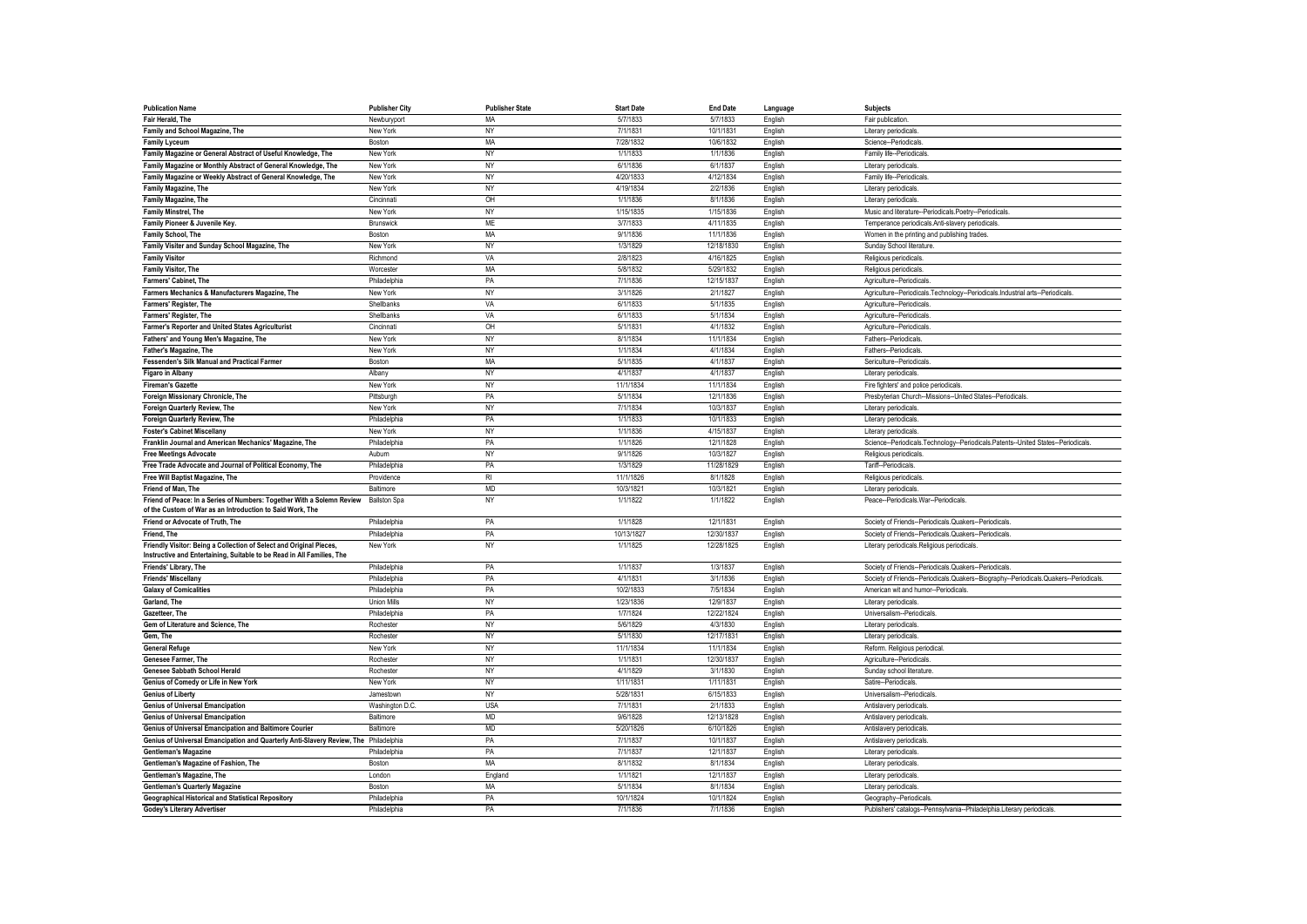| <b>Publication Name</b>                                                                                   | <b>Publisher City</b> | <b>Publisher State</b> | <b>Start Date</b> | <b>End Date</b> | Language | <b>Subjects</b>                                                                                                      |
|-----------------------------------------------------------------------------------------------------------|-----------------------|------------------------|-------------------|-----------------|----------|----------------------------------------------------------------------------------------------------------------------|
| <b>Gospel Advocate</b>                                                                                    | Buffalo               | NY                     | 5/28/1824         | 12/23/1825      | English  | Universalism--Periodicals                                                                                            |
| <b>Gospel Advocate and Impartial Investigator</b>                                                         | Buffalo               | NY                     | 1/5/1828          | 12/26/1829      | English  | Religious periodicals                                                                                                |
| Gospel Advocate, The                                                                                      | Newburyport           | MA                     | 1/1/1821          | 12/1/1826       | English  | Religious periodicals                                                                                                |
| <b>Gospel Anchor, The</b>                                                                                 | Troy                  | NY                     | 7/2/1831          | 5/11/1833       | English  | Universalism--Periodicals                                                                                            |
| <b>Gospel Herald and Universalist Review</b>                                                              | New York              | NY                     | 1/3/1829          | 12/19/1829      | English  | Universalism--Periodicals                                                                                            |
| Gospel Herald, The                                                                                        | New York              | NY                     | 1/5/1821          | 5/6/1826        | English  | Religious periodicals                                                                                                |
| <b>Gospel Luminary</b>                                                                                    | West Bloomfield       | NY                     | 3/1/1825          | 12/31/1829      | English  | Religious periodicals                                                                                                |
| <b>Gospel Palladium</b>                                                                                   | Warren                | R <sub>l</sub>         | 8/22/1823         | 7/16/1824       | English  | Religious periodicals                                                                                                |
| Gospel Preacher, The                                                                                      | Providence            | R <sub>l</sub>         | 1/1/1828          | 10/1/1828       | English  | Universalism--Sermons--Periodicals                                                                                   |
| Graham Journal of Health and Longevity, The                                                               | Boston                | MA                     | 4/4/1837          | 12/26/1837      | English  | Diet--United States--Periodicals.Health attitudes--United States--Periodicals.Grahamites-                            |
|                                                                                                           |                       | VT                     | 1/1/1832          | 12/1/1832       |          | Periodicals                                                                                                          |
| Green Mountain Repository;, The                                                                           | Burlington            |                        |                   |                 | English  | Literary periodicals                                                                                                 |
| <b>Greenbank's Periodical Library</b>                                                                     | Philadelphia          | PA                     | 1/1/1833          | 1/1/1835        | English  | Literary periodicals                                                                                                 |
| Gridiron. The                                                                                             | Dayton                | OH                     | 9/26/1822         | 3/6/1823        | English  | Literary periodicals.                                                                                                |
| Guardian & Monitor, The                                                                                   | New Haven             | CT                     | 2/1/1825          | 12/1/1828       | English  | Children--Religious life--Periodicals                                                                                |
| Guardian or Youth's Religious Instructor, The                                                             | New Haven             | CT                     | 1/1/1821          | 12/1/1824       | English  | Children--Religious life--Periodicals                                                                                |
| Guardian, The                                                                                             | Wiscasset             | <b>ME</b>              | 9/3/1825          | 9/3/1825        | English  | Literary periodicalsChildren's periodicals.Juvenile literature--Periodicals                                          |
| Guardian: With Notes and a General Index. The                                                             | Philadelphia          | PA                     | 1/1/1837          | 1/1/1837        | English  | Literary periodicals                                                                                                 |
| Guest. The                                                                                                | Amherst               | MA                     | 3/25/1833         | 7/4/1834        | English  | College student periodicals.                                                                                         |
| Harbinger of Peace, The                                                                                   | New York              | <b>NY</b>              | 5/1/1828          | 4/1/1831        | English  | Peace--Periodicals                                                                                                   |
| Harvard Register, The                                                                                     | Cambridge             | MA                     | 3/1/1827          | 2/2/1828        | English  | College student periodicals                                                                                          |
| Harvardiana                                                                                               | Cambridge             | MA                     | 9/1/1834          | 11/1/1837       | English  | Literary periodicals                                                                                                 |
| Hazard's Register of Pennsylvania                                                                         | Philadelphia          | PA                     | 7/2/1831          | 12/26/1835      | English  | Pennsylvania -- History -- Periodicals                                                                               |
| <b>Hearth and Home</b>                                                                                    | New York              | NY                     | 7/22/1837         | 8/5/1837        | English  | Literary periodicals                                                                                                 |
| Herald of Glory and Adopted Citizen's Journal                                                             | <b>Bostor</b>         | MA                     | 8/13/1834         | 8/13/1834       | English  | Comic periodicals                                                                                                    |
| Herald of Reason and Common Sense and Advocate of Equal Rights and Poughkeepsie<br><b>Free Discussion</b> |                       | NY                     | 1/3/1835          | 1/3/1835        | English  | Church and state--Periodicals.                                                                                       |
| <b>Herald of Salvation</b>                                                                                | Philadelphia          | PA                     | 4/15/1826         | 4/2/1827        | English  | Universalism--Periodicals                                                                                            |
| <b>Herald of Truth</b>                                                                                    | Geneva                | <b>NY</b>              | 4/27/1834         | 12/26/1835      | English  | Universalism--Periodicals                                                                                            |
| Herald of Truth. The                                                                                      | Cincinnati            | OH                     | 3/17/1825         | 5/18/1826       | English  | Religious periodicals                                                                                                |
| Herald of Truth, The                                                                                      | Philadelphia          | PA                     | 1/1/1831          | 12/24/1831      | English  | Religious periodicals                                                                                                |
| Hermethenean. The                                                                                         | Hartford              | <b>CT</b>              | 10/1/1833         | 3/1/1834        | English  | College student periodicals                                                                                          |
| Hilliard, Gray & Co.'s Literary Advertiser                                                                | Boston                | MA                     | 7/1/1830          | 1/1/1836        | English  | Literary periodicals. Printing and publishing industries periodicals. Publishers' catalogs-<br>Massachusetts--Boston |
| Historical Family Library, The                                                                            | Cadiz                 | OH                     | 6/20/1835         | 11/26/1836      | English  | History periodicals                                                                                                  |
| Hive, The                                                                                                 | Salem                 | MA                     | 10/4/1828         | 9/16/1829       | English  | Literary periodicals                                                                                                 |
| Hive, The                                                                                                 | Waltham               | MA                     | 3/2/1833          | 1/16/1836       | English  | Literary periodicals                                                                                                 |
| Home Missionary and American Pastor's Journal                                                             | New York              | NY                     | 5/1/1828          | 12/1/1837       | English  | Home missions--Periodicals                                                                                           |
| Hopkinsian Magazine, The                                                                                  | Providence            | $R_{\parallel}$        | 1/1/1824          | 10/31/1832      | English  | Congregational churches--Doctrines--Periodicals.New England theology--Periodicals                                    |
| Horae Collegianae, The                                                                                    | Amherst               | MA                     | 10/1/1837         | 11/1/1837       | English  | College student periodicals                                                                                          |
| Hornet. The                                                                                               | Portsmouth            | NH                     | 4/13/1837         | 6/1/1837        | English  | Local news periodical -- New Hampshire. Advertising periodical.                                                      |
| Horseneck Truth-Teller and Gossip Journal                                                                 | Horseneck (Greenwich) | CT                     | 8/9/1830          | 8/9/1830        | English  | Temperance periodicals.Anti-Masonic periodicals                                                                      |
| Horticultural Register and Gardener's Magazine                                                            | Boston                | MA                     | 1/1/1835          | 12/1/1837       | English  | Gardening--Periodicals.Floriculture--Periodicals                                                                     |
| <b>Human Rights</b>                                                                                       | New York              | <b>NY</b>              | 7/1/1835          | 12/1/1837       | English  | Antislavery periodicals                                                                                              |
| Illinois Monthly Magazine, The                                                                            | Vandalia              | $\mathbf{H}$           | 10/1/1830         | 9/2/1832        | English  | Literary periodicals                                                                                                 |
| Illinois Sunday School Banner                                                                             | Rock Spring           | Ш.                     | 12/1/1833         | 12/1/1833       | English  | Sunday school literature                                                                                             |
| Illuminator                                                                                               | Boston                | MA                     | 9/23/1835         | 12/21/1836      | English  | Sin--Periodicals.Conduct of life--Periodicals                                                                        |
| Impartial Examiner and Advocate of Liberty Civil and Religious, The                                       | Philadelphia          | PA                     | 1/1/1834          | 8/6/1834        | English  | Liberty--Periodicals.Freedom of religion--Periodicals                                                                |
| Inciter, The                                                                                              | Lancaster             | PA                     | 6/1/1833          | 12/1/1834       | English  | Literary periodicals                                                                                                 |
| <b>Independent Microscope</b>                                                                             | Boston                | MA                     | 9/19/1823         | 12/19/1823      | English  | Political periodicals                                                                                                |
| Indian Advocate, The                                                                                      | Albany                | NY                     | 2/1/1832          | 2/1/1832        | English  | Indians of North America--Periodicals                                                                                |
| Infants' Magazine, The                                                                                    | Philadelphia          | PA                     | 1/1/1829          | 12/1/1833       | English  | Children's periodicals.Juvenile literature--Periodicals.Religious periodicals.                                       |
| Iris and Burlington Literary Gazette, The                                                                 | Burlington            | VT                     | 1/6/1829          | 4/14/1829       | English  | Literary periodicals                                                                                                 |
| Iris, The                                                                                                 | Burlington            | VT                     | 1/4/1828          | 4/14/1829       | English  | Literary periodicals                                                                                                 |
| Irish Shield and Literary Panorama, The                                                                   | Philadelphia          | PA                     | 1/21/1831         | 1/21/1831       | English  | Irish Americans--Periodicals                                                                                         |
| Israel's Advocate or The Restoration of the Jews Contemplated and Urged New York                          |                       | NY                     | 1/1/1823          | 12/1/1827       | English  | Judaism--Controversial literature--Periodicals.Jews--Periodicals                                                     |
|                                                                                                           | London                | England                | 4/1/1834          | 9/1/1834        | English  | English wit and humor--Periodicals                                                                                   |
| Itinerant or Wesleyan Methodist Visiter, The                                                              | Baltimore             | <b>MD</b>              | 11/12/1828        | 10/26/1831      | English  | Methodist Church--Periodicals                                                                                        |
| Jesuit or Catholic Sentinel, The                                                                          | Boston                | MA                     | 9/5/1829          | 8/27/1831       | English  | Religious periodicals                                                                                                |
| Jew. The                                                                                                  | New York              | NY                     | 9/3/1824          | 9/3/1824        | English  | Judaism--Apologetic works--Periodicals                                                                               |
| Jewett's Advertiser: Devoted to Medical and Scientific Research                                           | Philadelphia          | PA                     | 4/1/1837          | 4/1/1837        | English  | Advertising periodicals.Medical periodicals.Science periodicals                                                      |
|                                                                                                           |                       |                        |                   |                 |          |                                                                                                                      |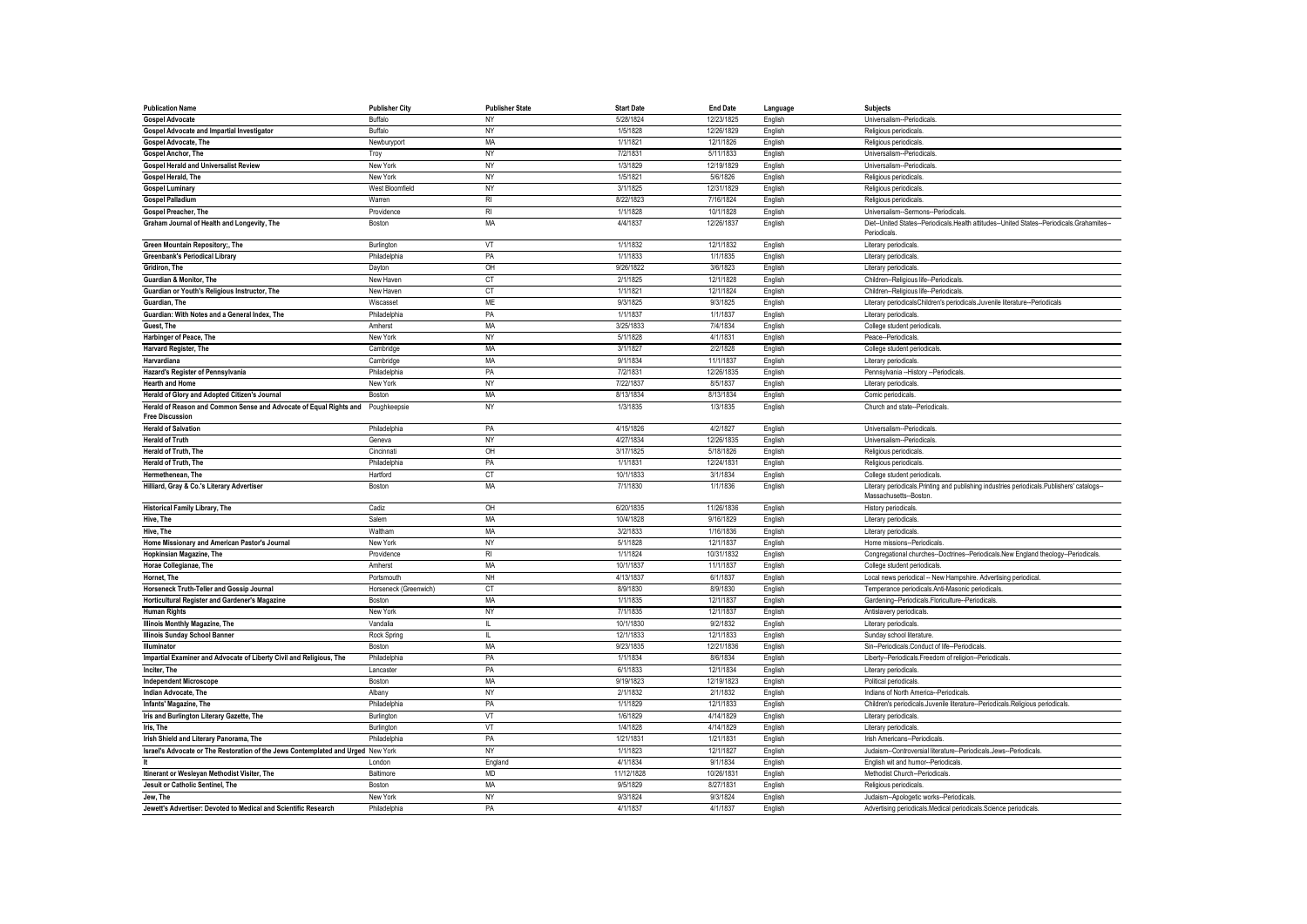| <b>Publication Name</b>                                                                                                                                                                                                                               | <b>Publisher City</b> | <b>Publisher State</b> | <b>Start Date</b> | <b>End Date</b> | Language           | <b>Subjects</b>                                                                                |
|-------------------------------------------------------------------------------------------------------------------------------------------------------------------------------------------------------------------------------------------------------|-----------------------|------------------------|-------------------|-----------------|--------------------|------------------------------------------------------------------------------------------------|
| Jewish Intelligencer: A Monthly Publication                                                                                                                                                                                                           | New York              | <b>NY</b>              | 8/1/1837          | 12/1/1837       | English            | Religious periodicals.Mission periodicals.                                                     |
| Journal Inutile Ou Mélanges Politiques et Littéraires                                                                                                                                                                                                 | New York              | NY                     | 1/20/1825         | 5/19/1825       | French             | French Americans--Periodicals                                                                  |
| Journal of Belles Lettres, The                                                                                                                                                                                                                        | Philadelphia          | PA                     | 5/1/1833          | 12/26/1837      | English            | Literature--Periodicals                                                                        |
| Journal of Foreign Medical Science and Literature, The                                                                                                                                                                                                | Philadelphia          | PA                     | 1/1/1822          | 4/1/1824        | English            | Medicine--Periodicals.                                                                         |
| Journal of Health and Recreation: Conducted by an Association of<br>Physicians, The                                                                                                                                                                   | Philadelphia          | PA                     | 9/1/1832          | 8/1/1833        | English            | Health periodicals.Medical periodicals.                                                        |
| Journal of Health: Conducted by an Association of Physicians, The                                                                                                                                                                                     | Philadelphia          | PA                     | 9/9/1829          | 8/22/1832       | English            | Health periodicals.Medical periodicals                                                         |
| Journal of Humanity and Herald of the American Temperance Society                                                                                                                                                                                     | Andover               | MA                     | 5/27/1829         | 4/11/1833       | English            | Temperance periodicals                                                                         |
| Journal of Law. The                                                                                                                                                                                                                                   | Philadelphia          | PA                     | 7/7/1830          | 6/22/1831       | English            | Law--Pennsylvania--Periodicals                                                                 |
| Journal of Public Morals                                                                                                                                                                                                                              | New York              | <b>NY</b>              | 5/1/1836          | 3/1/1837        | English            | Religious periodicals                                                                          |
| Journal of Reform                                                                                                                                                                                                                                     | Portland              | <b>ME</b>              | 5/25/1836         | 5/17/1837       | English            | Social problems--Periodicals.Social ethics--Periodicals                                        |
| Journal of Temperance                                                                                                                                                                                                                                 | Windsor               | VT                     | 3/16/1832         | 4/12/1833       | English            | Temperance periodicals                                                                         |
| <b>Journal of Temperance</b>                                                                                                                                                                                                                          | Hartford              | <b>CT</b>              | 7/21/1832         | 7/21/1832       | English            | Temperance periodicals                                                                         |
| Journal of the Academy of Natural Sciences of Philadelphia                                                                                                                                                                                            | Philadelphia          | PA                     | 1/1/1821          | 12/1/1837       | English            | Natural history--Periodicals.Science--Periodicals                                              |
| Journal of the American Association for the Promotion of Science,<br>Literature, and the Arts                                                                                                                                                         | New York              | NY                     | 3/18/1831         | 11/8/1831       | English            | Science periodicals.Literary periodicals.Art periodicals                                       |
| Journal of the American Education Society                                                                                                                                                                                                             | Boston                | <b>MA</b>              | 8/1/1830          | 11/1/1837       | English            | Literary periodicals.                                                                          |
| Journal of the American Institute: A Monthly Publication Devoted to the<br>Interests of Agriculture, Commerce, Manufactures, and the Arts:<br>Accompanied With Public Documents Sketches of Natural History and                                       | New York              | NY                     | 10/1/1835         | 12/1/1837       | English            | Agriculture--Periodicals.Agriculture--United States--Periodicals.Industrial arts--Periodicals. |
| <b>Occasionally Philosophical and Literary Essay</b>                                                                                                                                                                                                  |                       |                        |                   |                 |                    |                                                                                                |
| Journal of the American Temperance Union                                                                                                                                                                                                              | Philadelphia          | PA                     | 1/1/1837          | 12/1/1837       | English            | Temperance periodicals                                                                         |
| Journal of the Essex County Natural History Society                                                                                                                                                                                                   | Salem                 | MA                     | 6/15/1836         | 6/15/1836       | English            | Local history periodicals                                                                      |
| Journal of the Franklin Institute of the State of Pennsylvania and<br>Mechanics' Register: Devoted to Mechanical and Physical Science, Civil<br>Engineering, the Arts and Manufactures and the Recording of American<br>and other Patented Inventions | Philadelphia          | PA                     | 8/1/1836          | 7/1/1837        | English            | Mechanics' periodicals.Industry periodicals.Science periodicals                                |
| Journal of the Franklin Institute of the State of Pennsylvania: Devoted to<br>the Mechanic Arts, Manufactures, General Science, and the Recording of<br>American and other Patented Inventions                                                        | Philadelphia          | PA                     | 1/1/1829          | 10/1/1834       | English            | Mechanics' periodicals.Industry periodicals.Science periodicals.Gold stamped leather (         |
| Journal of the Institute at Flushing                                                                                                                                                                                                                  | Flushing              | NY                     | 8/1/1833          | 8/1/1833        | English            | Schools--New York (State)--Flushing (New York)--Periodicals                                    |
| Journal of the Medical Society of Maine                                                                                                                                                                                                               | Hallowell             | <b>ME</b>              | 1/1/1834          | 1/1/1834        | English            | Medicine-Periodicals                                                                           |
| Journal of the Philadelphia College of Pharmacy                                                                                                                                                                                                       | Philadelphia          | PA                     | 4/1/1829          | 1/1/1835        | English            | Pharmacy--Periodicals.Pharmacology--Periodicals                                                |
| Jurisprudent, The                                                                                                                                                                                                                                     | Boston                | <b>MA</b>              | 7/10/1830         | 7/23/1831       | English            | Law--United States--Periodicals                                                                |
| Jurist and Law Miscellany, The                                                                                                                                                                                                                        | Washington D.C.       | <b>USA</b>             | 7/14/1834         | 7/14/1834       | English            | Law--United States--Periodicals                                                                |
| Juvenile Gazette                                                                                                                                                                                                                                      | Mendon                | MA                     | 7/2/1831          | 7/2/1831        | English            | Children's periodicals.Juvenile literature--Periodicals                                        |
| Juvenile Gazette                                                                                                                                                                                                                                      | Providence            | <b>RI</b>              | 1/26/1828         | 1/26/1828       | English            | Children's periodicals.Juvenile literature--Periodicals                                        |
| Juvenile Literary Cabinet, The                                                                                                                                                                                                                        | Homer                 | NY                     | 4/7/1823          | 7/7/1823        | English            | Student periodicals.Literary periodicals.Children's periodicals.Juvenile literature-           |
| Juvenile Magazine, The                                                                                                                                                                                                                                | Utica                 | NY                     | 1/1/1827          | 9/1/1828        | English            | Sunday school literature                                                                       |
| Juvenile Miscellany, The                                                                                                                                                                                                                              | Boston                | <b>MA</b>              | 9/1/1826          | 10/1/1835       | English            | Women in the printing and publishing trades                                                    |
| Juvenile Monthly, The                                                                                                                                                                                                                                 | Amherst               | MA                     | 11/1/1829         | 11/1/1829       | Multiple languages | Student periodicals                                                                            |
| Juvenile Museum                                                                                                                                                                                                                                       | Mount Pleasant        | OH                     | 9/16/1822         | 9/27/1823       | English            | Children's periodicals.Juvenile literature--Periodicals                                        |
| Juvenile Rambler                                                                                                                                                                                                                                      | Boston                | MA                     | 1/2/1832          | 1/4/1832        | English            | Children's periodicals.Juvenile literature--Periodicals                                        |
| Juvenile Rambler or Family and School Journal                                                                                                                                                                                                         | <b>Boston</b>         | MA                     | 1/11/1832         | 12/25/1833      | English            | Children's periodicals.Juvenile literature--Periodicals.                                       |
| Juvenile Reformer and Sabbath School Instructor                                                                                                                                                                                                       | Portland              | <b>ME</b>              | 5/27/1835         | 5/18/1836       | English            | Social problems--Periodicals.Social ethics--Periodicals                                        |
| Juvenile Repertory, The                                                                                                                                                                                                                               | Philadelphia          | PA                     | 11/1/1828         | 1/1/1829        | English            | Children's periodicals.Juvenile literature--Periodicals                                        |
| Juvenile Repository                                                                                                                                                                                                                                   | Boston                | <b>MA</b>              | 7/6/1833          | 7/1/1834        | English            | Children's literature--Periodicals                                                             |
| Juvenile Repository, The                                                                                                                                                                                                                              | Providence            | <b>RI</b>              | 2/13/1830         | 3/27/1830       | English            | Children's periodicals.Juvenile literature--Periodicals                                        |
| Ke Kumu Hawaii                                                                                                                                                                                                                                        | Honolulu              | HI                     | 11/12/1834        | 5/24/1837       | Hawaiian           | Missions--Hawaii--Periodicals                                                                  |
| <b>Ke Kumu Kamali</b>                                                                                                                                                                                                                                 | Honolulu              | HI                     | 1/1/1837          | 12/1/1837       | Hawaiian           | Sunday school literature                                                                       |
| Kennebec Farmer & Journal of the Useful Arts                                                                                                                                                                                                          | Winthrop              | <b>ME</b>              | 1/21/1833         | 3/11/1833       | English            | Agriculture--Periodicals                                                                       |
| Knickerbacker, The                                                                                                                                                                                                                                    | New York              | <b>NY</b>              | 1/1/1833          | 6/1/1833        | English            | Literary periodicals                                                                           |
| Knickerbocker, The                                                                                                                                                                                                                                    | New York              | NY                     | 7/1/1833          | 12/1/1837       | English            | Literary periodicals.                                                                          |
| La Creole: Gazette des Salons, des Arts et des Modes                                                                                                                                                                                                  | New Orleans           | LA                     | 11/12/1837        | 12/31/1837      | French             | Ethnic periodicals.Literary periodicals                                                        |
| La Revue Francoise                                                                                                                                                                                                                                    | New York              | NY                     | 11/1/1833         | 11/1/1836       | French             | French periodicals--Sections, columns, etc.French Americans--Periodicals.                      |
| <b>Ladies Advertiser</b>                                                                                                                                                                                                                              | Boston                | MA                     | 1/1/1828          | 1/1/1828        | English            | Women's periodicals.Advertising periodicals                                                    |
| Ladies' Companion. The                                                                                                                                                                                                                                | New York              | NY                     | 12/1/1835         | 12/1/1837       | English            | Women in the printing and publishing trades.                                                   |
| Ladies' Garland, The                                                                                                                                                                                                                                  | Philadelphia          | PA                     | 4/15/1837         | 12/1/1837       | English            | Women's periodicals                                                                            |
| Ladies' Garland, The                                                                                                                                                                                                                                  | Harper's Ferry        | VA                     | 9/18/1824         | 6/7/1828        | English            | Women's periodicals                                                                            |
| Ladies' Literary Cabinet, The                                                                                                                                                                                                                         | New York              | <b>NY</b>              | 1/6/1821          | 12/14/1822      | English            | Literature--Periodicals                                                                        |
| Ladies' Literary Port Folio, The                                                                                                                                                                                                                      | Philadelphia          | PA                     | 12/10/1828        | 12/9/1829       | English            | Literature--Periodicals. Women in the printing and publishing trades.                          |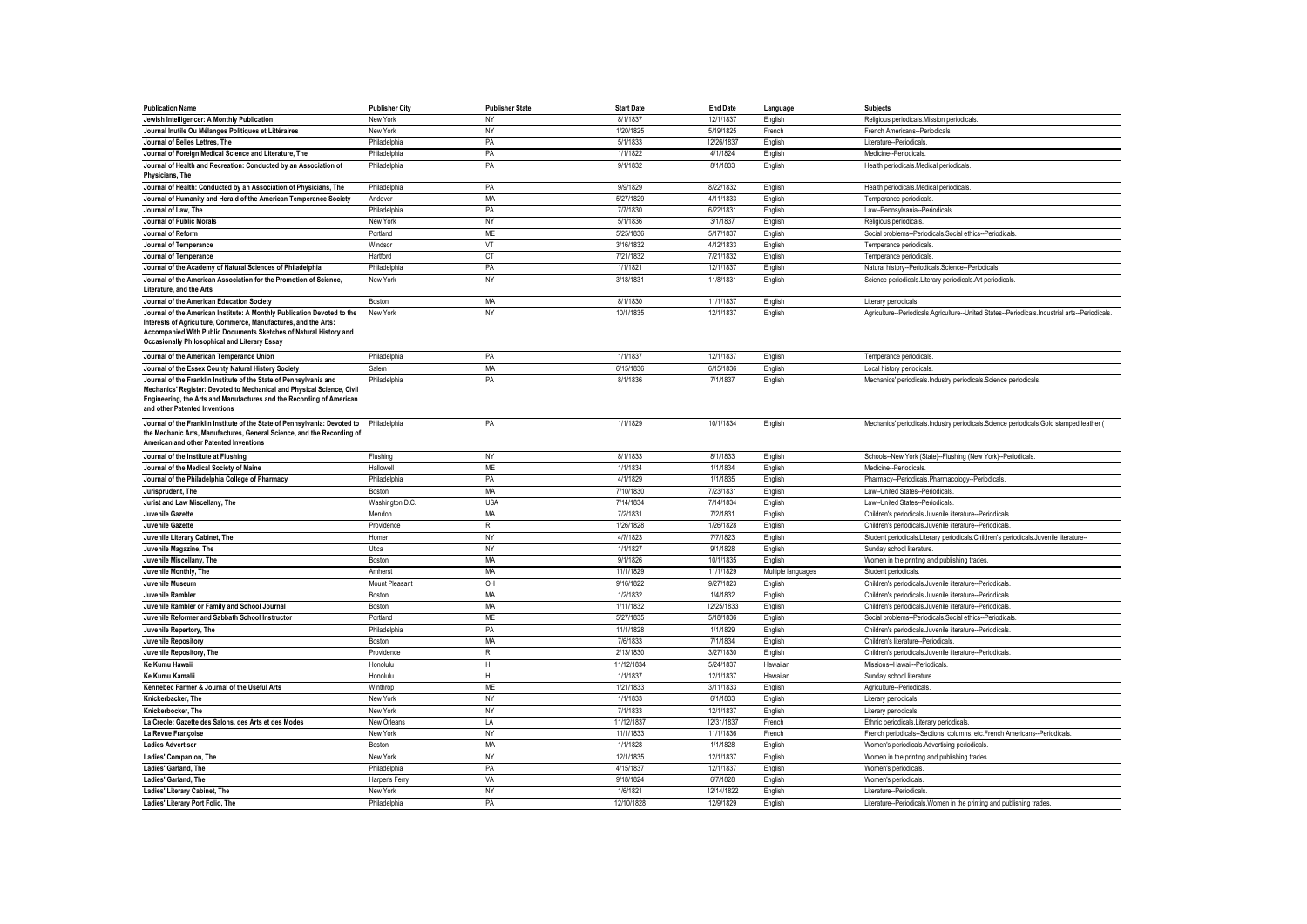| <b>Publication Name</b>                                                                                                                     | <b>Publisher City</b> | <b>Publisher State</b> | <b>Start Date</b> | <b>End Date</b>          | Language           | Subjects                                                                                        |
|---------------------------------------------------------------------------------------------------------------------------------------------|-----------------------|------------------------|-------------------|--------------------------|--------------------|-------------------------------------------------------------------------------------------------|
| Ladies' Magazine and Literary Gazette                                                                                                       | Boston                | MA                     | 1/1/1831          | 12/1/1833                | English            | Women in the printing and publishing trades                                                     |
| Ladies' Magazine, The                                                                                                                       | Boston                | MA                     | 1/1/1828          | 12/1/1830                | English            | Women in the printing and publishing trades.                                                    |
| Ladies' Magazine, The                                                                                                                       | Boston                | MA                     | 1/1/1834          | 12/1/1834                | English            | Women in the printing and publishing trades.                                                    |
| Ladies' Magazine, The                                                                                                                       | Providence            | R <sub>l</sub>         | 8/1/1823          | 6/1/1824                 | English            | Women in the printing and publishing trades.                                                    |
| Ladies' Mirror. The                                                                                                                         | Southbridge           | MA                     | 8/28/1830         | 1/1/1834                 | English            | Literature--Periodicals                                                                         |
| Ladies' Miscellany                                                                                                                          | Salem                 | MA                     | 11/7/1828         | 3/30/1831                | English            | Women's periodicals                                                                             |
| Ladies' Monthly Museum or Polite Repository of Amusement and                                                                                | London                | England                | 1/1/1821          | 12/1/1828                | English            | English fiction--19th century--Periodicals.English literature--19th century--Bibliography-      |
| Instruction: Being an Assembly of Whatever Can Tend to Please the                                                                           |                       |                        |                   |                          |                    | Periodicals.                                                                                    |
| Fancy, Interest the Mind, or Exalt the Character of the British Fair, The                                                                   |                       |                        |                   |                          |                    |                                                                                                 |
| Ladies' Museum                                                                                                                              | Providence            | <b>RI</b>              | 7/16/1825         | 7/22/1826                | English            | Women's periodicals                                                                             |
| Ladies' Museum, The                                                                                                                         | London                | England                | 1/1/1829          | 6/1/1831                 | English            | Women's periodicals                                                                             |
| Ladies' Musical Portfolio, The                                                                                                              | Philadelphia          | PA                     | 1/1/1830          | 1/2/1830                 | English            | Music--Periodicals                                                                              |
| Ladies' Souvenir, The                                                                                                                       | Harrisburg            | PA                     | 7/21/1827         | 12/31/1827               | English            | Women's periodicals                                                                             |
| Lady's Book and Magazine of Belle Lettres, Fashions Music &c., The                                                                          | Philadelphia          | PA                     | 1/1/1837          | 2/1/1837                 | English            | Women's periodicals.Literary periodicals.Music periodicals                                      |
| Lady's Book, The                                                                                                                            | Philadelphia          | PA                     | 7/1/1830          | 6/1/1837                 | English            | Women in the printing and publishing trades.Fashion--19th century--Periodicals                  |
| Lady's Monthly Journal of Fashion, The                                                                                                      | Boston                | <b>MA</b>              | 5/1/1832          | 9/1/1832                 | English            | Fashion--Periodicals                                                                            |
| Latter Day Luminary, The                                                                                                                    | Philadelphia          | PA                     | 2/1/1821          | 12/1/1825                | English            | Baptists--Missions--Periodicals                                                                 |
| Latter Day Saints' Messenger and Advocate                                                                                                   | Kirtland              | OH                     | 10/1/1834         | 12/1/1835                | English            | Mormon Church--Periodicals                                                                      |
| Law Library, The                                                                                                                            | Philadelphia          | PA                     | 7/1/1833          | 12/1/1837                | English            | Law--Great Britain.Law--United States--Periodicals                                              |
| Le Litt'erateur Français                                                                                                                    | Boston                | MA                     | 10/22/1836        | 7/15/1837                | French             | French Americans--Periodicals                                                                   |
| Le Mentor Français                                                                                                                          | Boston                | MA                     | 4/1/1837          | 5/1/1837                 | French             | French Americans--Periodicals                                                                   |
| L'Ecureuil                                                                                                                                  | New Orleans           | LA                     | 11/19/1837        | 11/19/1837               | French             | Theater periodicals. Ethnic periodicals                                                         |
| Leveller, The                                                                                                                               | New York              | <b>NY</b>              | 1/1/1833          | 1/1/1833                 | English            | Literary periodicals                                                                            |
| Liberal Christian, The                                                                                                                      | Brooklyn              | <b>CT</b>              | 1/11/1823         | 1/11/1823                | English            | Unitarianism-Periodicals                                                                        |
| <b>Liberal Extracts</b>                                                                                                                     | Woodstock             | VT                     | 3/1/1829          | 2/1/1830                 | English            | Political periodicals                                                                           |
| Liberal Preacher, The                                                                                                                       | Keene                 | <b>NH</b>              | 7/1/1827          | 6/2/1829                 | English            | Unitarianism--Sermons--United States--Periodicals                                               |
| Liberator, The                                                                                                                              | Boston                | MA                     | 1/1/1831          | 12/29/1837               | English            | Anti-slavery periodicals                                                                        |
| Library of Health and Teacher on the Human Constitution                                                                                     | Boston                | MA                     | 1/1/1837          | 12/2/1837                | English            | Health--Periodicals.Adventists--Periodicals                                                     |
| Light                                                                                                                                       | Boston                | <b>MA</b>              | 12/23/1835        | 12/23/1835               | English            | Religious periodicals                                                                           |
| Light! or the Two Edged Sword                                                                                                               | Unknown               | Unknown                | 7/1/1835          | 7/1/1835                 | English            | Sexual ethics--Periodicals                                                                      |
| Literary & Evangelical Register, The                                                                                                        | Milton                | PA                     | 7/1/1826          | 6/1/1827                 | English            | Religious periodicals.Literary periodicals.                                                     |
| Literary Advertiser, The                                                                                                                    | Boston                | MA                     | 5/1/1825          | 9/1/1826                 | English            | Booksellers' advertisementsPrinting and publishing industries periodicals                       |
| <b>Literary and Catholic Sentinel</b>                                                                                                       | Boston                | MA                     | 1/3/1835          | 12/26/1835               | English            | Irish Americans--Massachusetts--Boston--Periodicals.Irish Americans--Periodicals                |
| Literary and Evangelical Magazine                                                                                                           | Richmond              | VA                     | 1/1/1824          | 12/1/1824                | English            | Religious periodicals                                                                           |
| Literary and Evangelical Magazine                                                                                                           | Richmond              | VA                     | 1/1/1825          | 12/1/1825                | English            | Religious periodicals                                                                           |
| <b>Literary and Evangelical Magazine</b>                                                                                                    | Richmond              | VA                     | 1/1/1826          | 12/1/1828                | English            | Religious periodicals                                                                           |
| Literary and Scientific Repository and Critical Review, The                                                                                 | New York              | NY                     | 1/1/1821          | 5/1/1822                 | English            | Literary periodicals.Science periodicals                                                        |
| Literary and Theological Review, The                                                                                                        | New York              | <b>NY</b>              | 1/1/1834          | 12/1/1837                | English            | Theology--Periodicals.Religion in literature--Periodicals                                       |
| Literary Casket, The                                                                                                                        | New York              | <b>NY</b>              | 1/1/1821          | 4/1/1821                 | English            | Literary periodicals.                                                                           |
| Literary Companion, The                                                                                                                     | New York              | NY                     | 6/16/1821         | 9/8/1821                 | English            | Literary periodicals                                                                            |
| <b>Literary Emporium</b>                                                                                                                    | New Haven             | <b>CT</b>              | 6/16/1835         | 12/24/1836               |                    | Literature--Periodicals                                                                         |
|                                                                                                                                             | Philadelphia          | PA                     | 1/6/1821          |                          | English            |                                                                                                 |
| Literary Gazette or Journal of Criticism, Science, and the Arts, The<br>Literary Gem, The                                                   | Suffield              | CT                     | 9/23/1837         | 12/29/1821<br>12/30/1837 | English<br>English | Literary periodicals<br>Literary periodicals.                                                   |
|                                                                                                                                             |                       | NY                     | 1/15/1834         | 9/24/1834                |                    |                                                                                                 |
| Literary Inquirer and Repertory of Literature and General Intelligence<br>Literary Journal and Weekly Register of Science and the Arts, The | Buffalo<br>Providence | <b>RI</b>              | 6/8/1833          | 5/31/1834                | English<br>English | Literature--Periodicals.Science--Periodicals.Aesthetics--Periodicals.<br>Literature-Periodicals |
| <b>Literary Magazine</b>                                                                                                                    | Boston                | <b>MA</b>              | 1/1/1835          | 1/1/1835                 |                    | <b>Literary Periodical</b>                                                                      |
|                                                                                                                                             | Philadelphia          |                        | 1/7/1830          |                          | English            |                                                                                                 |
| <b>Literary Port Folio</b>                                                                                                                  |                       | PA                     | 1/1/1831          | 7/1/1830<br>1/1/1831     | English            | Literary periodicals. Women's periodicals.                                                      |
| Literary Sketch Book, The                                                                                                                   | Philadelphia          | PA                     | 9/15/1832         |                          | English            | Literature--Periodicals                                                                         |
| Literary Tablet, The                                                                                                                        | New Haven             | CT<br>NY               | 11/15/1836        | 9/15/1832                | English            | Literature-Periodicals                                                                          |
| Literary, The<br>Little Gentleman, The                                                                                                      | New York              | <b>CT</b>              | 1/1/1831          | 11/15/1836<br>4/29/1831  | English            | Literary periodicals.<br>Children's periodicals.Juvenile literature--Periodicals                |
|                                                                                                                                             | New Haven             | <b>NY</b>              | 1/1/1836          | 7/1/1837                 | English            |                                                                                                 |
| London and Westminster Review, The                                                                                                          | New York              |                        |                   |                          | English            | Women in the printing and publishing trades                                                     |
| London Literary Gazette and Journal of Belles, Lettres, Arts, Sciences,<br>Etc, The                                                         | London                | England                | 1/1/1831          | 12/31/1831               | English            | English literature--Periodicals                                                                 |
| Long Island Journal of Philosophy and Cabinet of Variety, The                                                                               | Huntington            | NY                     | 7/1/1825          | 7/1/1825                 | English            | Science-Periodicals                                                                             |
| Lowell Evangelist and Journal of Religion and Literature                                                                                    | Lowel                 | MA                     | 6/20/1834         | 9/19/1834                | English            | Religious periodicals                                                                           |
| Lowell Evangelist, The                                                                                                                      | Lowell                | <b>MA</b>              | 5/7/1831          | 10/27/1833               | English            | Local news periodical -- Massachusetts. Advertising                                             |
| <b>Lowell Philanthropist</b>                                                                                                                | Lowell                | <b>MA</b>              | 9/19/1835         | 9/19/1835                | English            | Literary Periodical                                                                             |
| <b>Lutheran Magazine</b>                                                                                                                    | New York              | <b>NY</b>              | 2/1/1827          | 4/1/1831                 | English            | Lutheran Church--Periodicals.                                                                   |
| <b>Magazine of Gardening and Botany</b>                                                                                                     | Baltimore             | <b>MD</b>              | 1/1/1834          | 1/1/1834                 | English            | Agricultural periodicals                                                                        |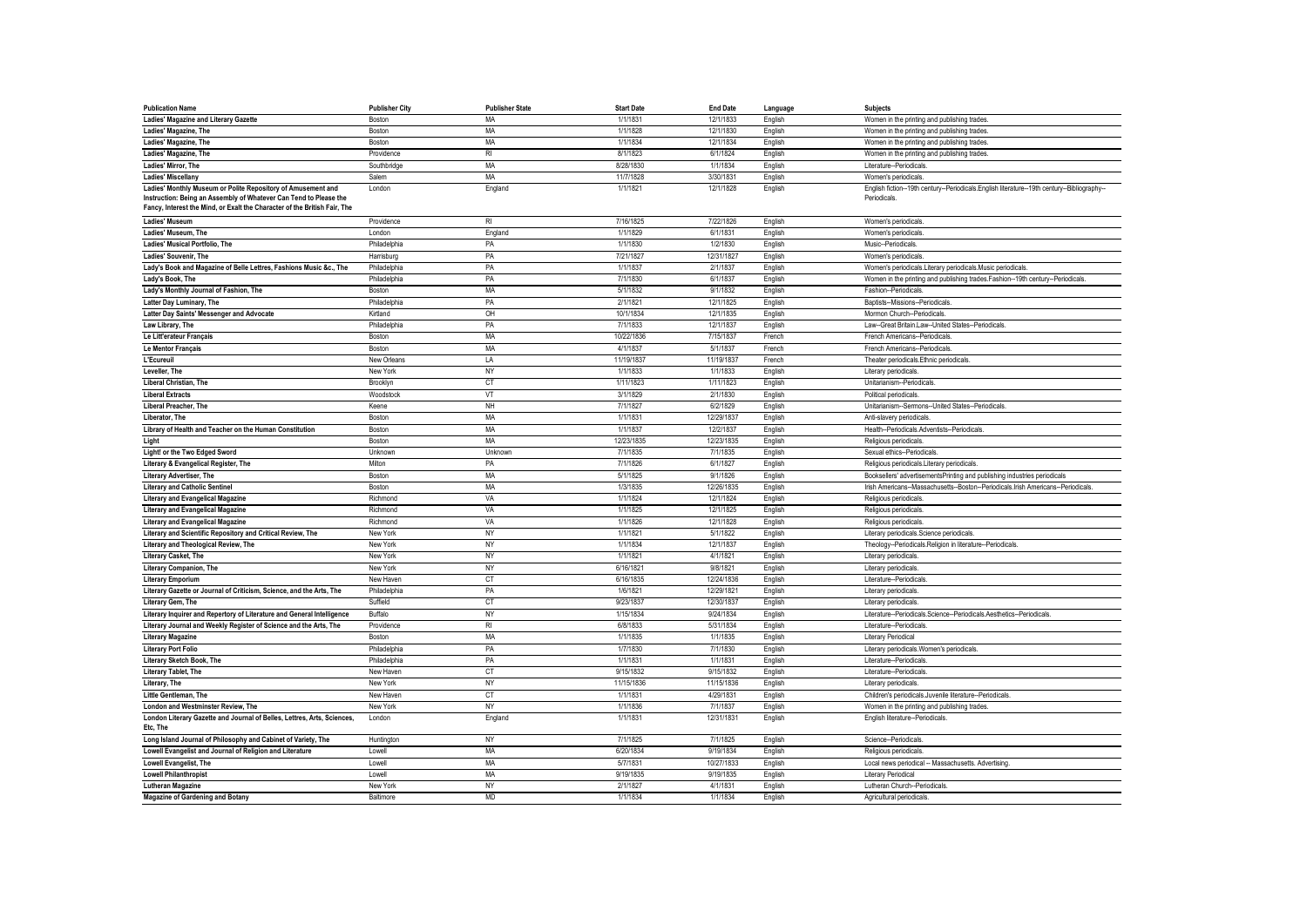| <b>Publication Name</b>                                                                                         | <b>Publisher City</b>     | <b>Publisher State</b> | <b>Start Date</b>    | <b>End Date</b>       | Language           | <b>Subjects</b>                                                                                                   |
|-----------------------------------------------------------------------------------------------------------------|---------------------------|------------------------|----------------------|-----------------------|--------------------|-------------------------------------------------------------------------------------------------------------------|
| Magazine of Horticulture, Botany, and All Useful Discoveries and<br>Improvements in Rural Affairs. The          | Boston                    | MA                     | 1/1/1837             | 12/1/1837             | English            | Gardening--United States--Periodicals.                                                                            |
| Magazine of the German Reformed Church, The                                                                     | Carlisle                  | PA                     | 11/1/1827            | 12/1/1830             | English            | German Americans--Periodicals.                                                                                    |
| Magazine of the Reformed Dutch Church, The                                                                      | New Brunswick             | <b>NJ</b>              | 4/1/1826             | 3/1/1830              | English            | Religious periodicals                                                                                             |
| <b>Magdalen Facts</b>                                                                                           | New York                  | <b>NY</b>              | 1/1/1832             | 1/1/1832              | English            | Prostitution--New York (State)--New York                                                                          |
| Magnet and Ladies' Literary Garland, The                                                                        | New York                  | NY                     | 5/1/1830             | 5/1/1830              | English            | Women's periodicals. Literary periodicals                                                                         |
| Magnet, The                                                                                                     | Hanover                   | NH                     | 10/21/1835           | 12/2/1835             | English            | College student periodicals                                                                                       |
| Maine Farmer and Journal of the Useful Arts, The                                                                | Winthrop                  | <b>ME</b>              | 3/18/1833            | 12/26/1837            | English            | Agriculture--Periodicals.                                                                                         |
| Maine Monthly Magazine, The                                                                                     | Bangor                    | <b>ME</b>              | 7/1/1836             | 6/1/1837              | English            | Maine -- Periodicals                                                                                              |
| <b>Maine Temperance Advocate</b>                                                                                | Wiscasset                 | <b>ME</b>              | 12/26/1832           | 10/30/1833            | English            | Temperance--Periodicals.                                                                                          |
| <b>Maine Temperance Herald</b>                                                                                  | Augusta                   | <b>ME</b>              | 10/17/1835           | 10/17/1835            | English            | Temperance periodicals                                                                                            |
| <b>Major Jack Downing's Magazine</b>                                                                            | Boston                    | <b>MA</b>              | 1/15/1834            | 1/15/1834             | English            | Political satire, American                                                                                        |
| Man of Business or Every Man's Law Book, The                                                                    | Greensborough             | <b>NC</b>              | 7/1/1833             | 10/1/1835             | English            | Business law--North Carolina--Periodicals.Forms (Law)--North Carolina.                                            |
| Man of Business. The                                                                                            | New Salem                 | <b>NC</b>              | 7/1/1833             | 10/1/1835             | English            | Forms (Law)--North Carolina.Business law--North Carolina--Periodicals                                             |
| <b>Manual of American Principles</b>                                                                            | Philadelphia              | PA                     | 1/1/1837             | 7/1/1837              | English            | Literary periodicals                                                                                              |
| <b>Manuscript, The</b>                                                                                          | New York                  | NY                     | 1/1/1828             | 1/1/1828              | English            | Literary periodicals. Story periodicals.                                                                          |
| <b>Manuscript</b> , The                                                                                         | New York                  | NY                     | 1/1/1828             | 1/1/1828              | English            | Literary periodicals.Story periodicals                                                                            |
| <b>Manuscript, The</b>                                                                                          | New York                  | <b>NY</b>              | 10/1/1827            | 2/1/1828              | English            | Literary periodicals                                                                                              |
| Maryland Medical Recorder, The                                                                                  | Baltimore                 | <b>MD</b>              | 9/1/1829             | 11/1/1832             | English            | Medicine--Periodicals.                                                                                            |
| <b>Masonic Casket, The</b>                                                                                      | Fnfield                   | NH                     | 1/1/1823             | 6/1/1826              | English            | Freemasonry--United States--Periodicals.                                                                          |
| <b>Masonic Mirror</b>                                                                                           | <b>Boston</b>             | MA                     | 7/4/1829             | 6/23/1832             | English            | Freemasonry--Periodicals                                                                                          |
| Masonic Mirror and Mechanic's Intelligencer                                                                     | Boston                    | MA                     | 11/27/1824           | 12/22/1827            | English            | Masonic periodicals.Mechanics' periodicals.                                                                       |
| Masonic Olive Branch and Literary Port Folio                                                                    | Fredericksburg            | VT                     | 1/2/1837             | 12/1/1837             | English            | Freemasonry--Virginia--Periodicals                                                                                |
| Masonic Souvenir and Pittsburgh Literary Gazette                                                                | Pittsburgh                | PA                     | 6/21/1828            | 6/21/1828             | English            | Literary periodicals. Masonic periodicals.                                                                        |
| <b>Massachusetts Agricultural Journal</b>                                                                       | Boston                    | MA                     | 1/1/1821             | 7/1/1821              | English            | Agriculture--Periodicals.Agriculture--Massachusetts--Periodicals                                                  |
| <b>Mathematical Diary, The</b>                                                                                  | New York                  | NY<br><b>NY</b>        | 1/1/1825<br>5/1/1836 | 1/1/1828<br>11/1/1837 | English            | Mathematics--Periodicals                                                                                          |
| <b>Mathematical Miscellany, The</b>                                                                             | Flushing                  |                        | 5/1/1837             | 5/1/1837              | English            | Mathematics--Periodicals                                                                                          |
| Matsell's Advertiser of Liberal Books<br><b>McDowall's Defence</b>                                              | New York<br>New York      | NY<br><b>NY</b>        | 7/1/1836             | 8/1/1836              | English<br>English | Christianity--Controversial literature--Periodicals.Catalogs, Booksellers'--Periodicals.<br>Religious periodicals |
| <b>McDowall's Journal</b>                                                                                       | New York                  | <b>NY</b>              | 1/1/1833             | 12/1/1834             | English            | Ethics--Periodicals.Charities--New York (State)--New York--Periodicals                                            |
| Mechanicks Magazine and Journal of Publick Internal Improvement                                                 | Boston                    | MA                     | 2/1/1830             | 1/1/1831              | English            | Technology--Periodicals                                                                                           |
| <b>Mechanics &amp; Workingmen's Banner</b>                                                                      | Baltimore                 | MD                     | 5/10/1834            | 5/17/1834             | English            | Mechanics' periodicalsLabor periodicals                                                                           |
| Mechanics' Banner and Workingmen's Shield                                                                       | Baltimore                 | <b>MD</b>              | 3/22/1834            | 5/3/1834              | English            | Mechanics' periodicalsLabor periodicals                                                                           |
| Mechanics' Magazine and Journal of the Mechanics' Institute                                                     | New York                  | NY                     | 7/1/1836             | 12/1/1836             | English            | Industrial arts--Periodicals                                                                                      |
| Mechanics' Magazine and Literary Souvenir, The                                                                  | Wheeling                  | VA                     | 5/17/1834            | 5/17/1834             | English            | Mechanics' periodicals. Literary periodicals.                                                                     |
| Mechanics' Magazine and Register of Inventions and Improvements                                                 | New York                  | NY                     | 1/1/1833             | 1/1/1836              | English            | Industrial arts--Periodicals                                                                                      |
| Mechanics' Magazine: Museum Register Journal and Gazette                                                        | London                    | England                | 3/6/1830             | 8/25/1832             | English            | Industrial arts--Periodicals.                                                                                     |
| Mechanics' Magazine: Museum Register Journal and Gazette, The                                                   | London                    | England                | 8/29/1829            | 2/27/1830             | English            | Industrial arts--Periodicals                                                                                      |
| <b>Mechanics' Press. The</b>                                                                                    | Baltimore                 | <b>MD</b>              | 8/20/1825            | 2/4/1826              | Enalish            | Industrial arts--Periodicals                                                                                      |
| <b>Medical Advocate, The</b>                                                                                    | Boston                    | MA                     | 5/1/1827             | 8/1/1827              | English            | Medicine, Botanic--Periodicals                                                                                    |
| Medical Intelligencer: Containing Extracts from Foreign and American                                            | Philadelphia              | PA                     | 4/29/1823            | 5/9/1826              | English            | Medical periodicals.                                                                                              |
| Journals; a Variety of Local Intelligence on Subjects Connected with                                            |                           |                        |                      |                       |                    |                                                                                                                   |
| Medicine, Biographical Sketches of Distinguished Surgeons and<br>Physicians; Descriptions of the Principal, The |                           |                        |                      |                       |                    |                                                                                                                   |
| <b>Medical Magazine</b>                                                                                         | Boston                    | <b>MA</b>              | 3/1/1833             | 7/15/1835             | English            | Medicine--Periodicals                                                                                             |
| Medical News Paper or The Doctor and the Physician                                                              | Boston                    | MA                     | 1/1/1822             | 12/14/1824            | English            | Medicine, Botanic--Periodicals.                                                                                   |
| Medical Recorder of Original Papers and Intelligence in Medicine and<br>Surgery, The                            | Philadelphia              | PA                     | 1/1/1824             | 10/1/1827             | English            | Medicine--Periodicals.                                                                                            |
| <b>Medical Reformer, The</b>                                                                                    | New York                  | <b>NY</b>              | 1/1/1823             | 6/1/1823              | English            | Medicine--Periodicals.                                                                                            |
| <b>Medical Repository. The</b>                                                                                  | New York                  | <b>NY</b>              | 1/1/1821             | 7/1/1823              | English            | Medicine--Periodicals.Science--Periodicals                                                                        |
| Medico Chirurgical Review and Journal of Medical Science, The                                                   | New York                  | <b>NY</b>              | 3/1/1821             | 9/1/1824              | English            | Medicine--Periodicals                                                                                             |
| Medico-Chirurgical Review and Journal of Practical Medicine: New Series New York                                |                           | NY                     | 1/1/1828             | 10/1/1837             | English            | Medical periodicals.                                                                                              |
| Medico-Chirurgical Review, The                                                                                  | London                    | England                | 1/1/1825             | 10/1/1827             | English            | Medicine--Periodicals                                                                                             |
| Medley, The<br>Mental Amusements: Consisting of Selected and Original Tales                                     | New Haven<br>Philadelphia | CT<br>PA               | 4/1/1833<br>1/1/1831 | 4/1/1833<br>1/1/1831  | English<br>English | College student periodicals<br>Literary periodicals                                                               |
| Anecdotes of Celebrated Men, Gems of Sentiment, & Literature, Etc.                                              |                           |                        |                      |                       |                    |                                                                                                                   |
| Merrimack Magazine and Monthly Register of Politics, Agriculture,<br>Literature, and Religion, The              | Haverhill                 | MA                     | 1/1/1825             | 7/1/1825              | English            | Religious periodicals.Literary periodicals.Agricultural periodicals.                                              |
| <b>Messenger of Peace</b>                                                                                       | Hudson                    | NY                     | 3/13/1824            | 2/26/1825             | English            | Religion--Periodicals.Ethics--Periodicals.                                                                        |
| Messenger of Truth and Impartial Religious Recorder, The                                                        | Chambersburg              | PA                     | 1/24/1833            | 1/24/1833             | English            | Religious periodicals                                                                                             |
| Messenger, The                                                                                                  | Lowell                    | <b>MA</b>              | 5/21/1836            | 6/4/1836              | English            | <b>Literary Periodical</b>                                                                                        |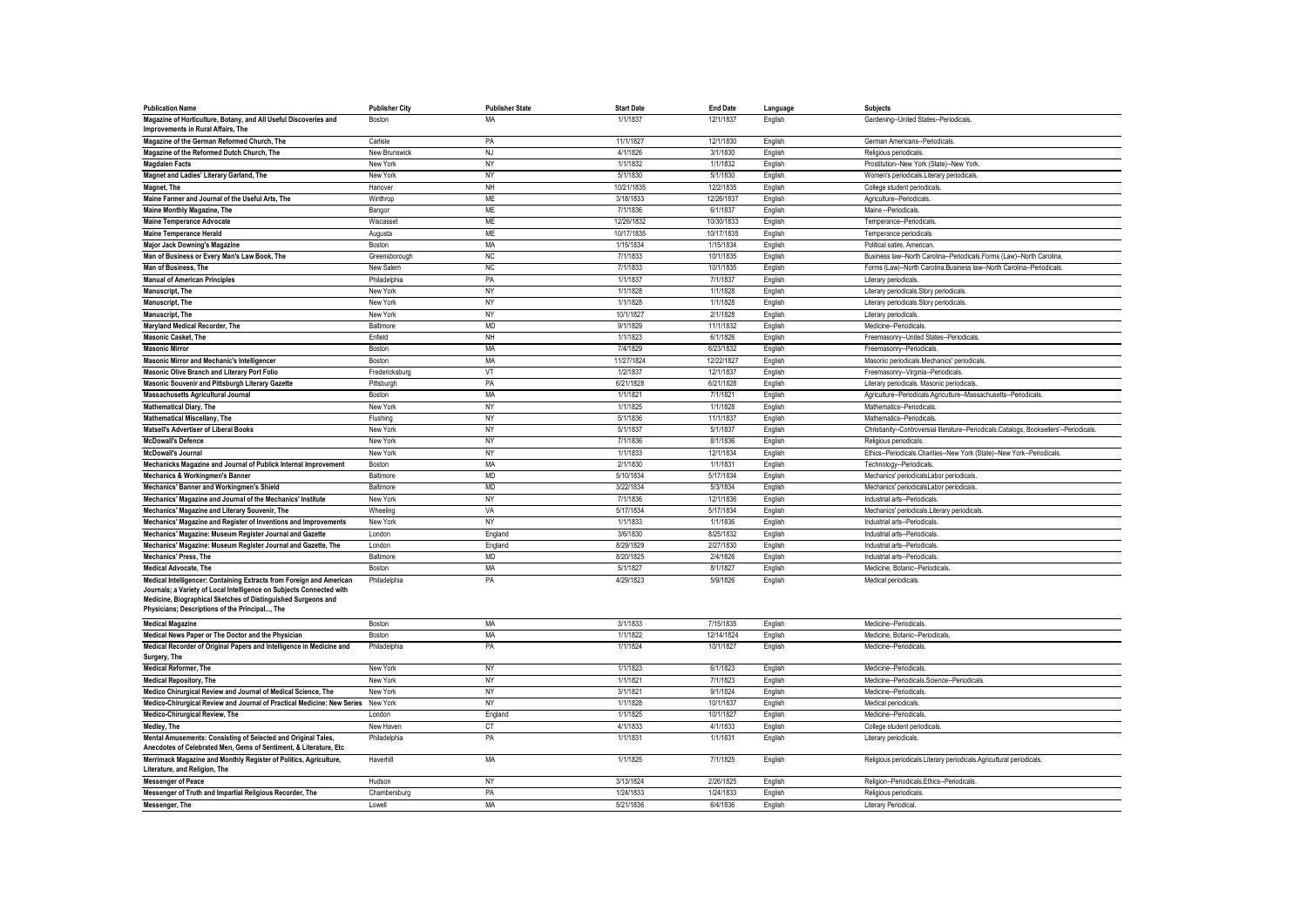| <b>Publication Name</b>                                                                                                                                              | <b>Publisher City</b> | <b>Publisher State</b> | <b>Start Date</b> | <b>End Date</b> | Language | Subjects                                                                             |
|----------------------------------------------------------------------------------------------------------------------------------------------------------------------|-----------------------|------------------------|-------------------|-----------------|----------|--------------------------------------------------------------------------------------|
| Methodist Magazine and Quarterly Review, The                                                                                                                         | New York              | NY                     | 1/1/1830          | 10/1/1837       | English  | Religious periodicals                                                                |
| <b>Methodist Magazine, The</b>                                                                                                                                       | New York              | NY                     | 1/1/1821          | 9/1/1827        | English  | Religious periodicals                                                                |
| Methodist Magazine, The                                                                                                                                              | Cincinnati            | OH                     | 1/1/1821          | 12/1/1821       | English  | Religious periodicals                                                                |
| Methodist Preacher, The                                                                                                                                              | Boston                | <b>MA</b>              | 1/1/1830          | 12/1/1831       | English  | Methodist Church--Sermons--Periodicals                                               |
| Metropolitan Magazine, The                                                                                                                                           | New York              | <b>NY</b>              | 1/1/1836          | 12/1/1837       | English  | Literary periodicals                                                                 |
| Metropolitan or Catholic Monthly Magazine, The                                                                                                                       | Baltimore             | <b>MD</b>              | 7/1/1830          | 7/1/1830        | English  | Religious periodicals                                                                |
| Metropolitan, The                                                                                                                                                    | New Haven             | <b>CT</b>              | 1/1/1833          | 12/1/1835       | English  | Literary periodicals                                                                 |
| Metropolitan, The                                                                                                                                                    | London                | England                | 5/1/1831          | 4/2/1832        | English  | Literary periodicals                                                                 |
| Metropolitan, The                                                                                                                                                    | Washington D.C        | <b>USA</b>             | 8/16/1834         | 9/13/1834       | English  | Literary periodicals                                                                 |
| Microcosm or The Little World of Home, The                                                                                                                           | New Haven             | <b>CT</b>              | 7/1/1834          | 9/1/1836        | English  | Women's periodicals                                                                  |
| Microcosm, The                                                                                                                                                       | New Haven             | CT                     | 7/1/1834          | 10/1/1837       | English  | Women's periodicals                                                                  |
| Microscope, and New York Tickler, The                                                                                                                                | New York              | NY                     | 5/4/1822          | 5/4/1822        | English  | Comic periodicals                                                                    |
| Military and Naval Magazine of the United States                                                                                                                     | Washington D.C.       | <b>USA</b>             | 3/1/1833          | 1/1/1836        | English  | Military art and science--Periodicals.Naval art and science--Periodicals             |
| Millennial Harbinger, The                                                                                                                                            | Bethany               | VA                     | 2/1/1830          | 12/2/1837       | English  | Adventists--Periodicals                                                              |
| Minerva, or Literary, Entertaining, and Scientific Journal: Containing a<br>Variety of Original and Select Articles, The                                             | New York              | <b>NY</b>              | 4/10/1824         | 9/3/1825        | English  | Literary periodicals.Science periodicals.                                            |
| Minerva, The                                                                                                                                                         | New York              | NY                     | 4/6/1822          | 3/4/1826        | English  | Literary periodicals                                                                 |
| Minerviad, The                                                                                                                                                       | Boston                | <b>MA</b>              | 3/30/1822         | 9/7/1822        | English  | Women's periodicals                                                                  |
| <b>Miscellaneous Cabinet</b>                                                                                                                                         | Schenectady           | NY                     | 7/12/1823         | 1/3/1824        | English  | Literary periodicals                                                                 |
| Miscellaneous Magazine, The                                                                                                                                          | Trenton               | NJ                     | 1/1/1824          | 12/1/1824       | English  | Literary periodicals                                                                 |
| Miscellaneous Repository, The                                                                                                                                        | Mount Pleasant        | OH                     | 7/2/1829          | 11/25/1830      | English  | Quakers--Periodicals                                                                 |
| <b>Miscellaneous Scrap Book</b>                                                                                                                                      | Hartford              | CT                     | 10/8/1834         | 3/28/1835       | English  | Literary periodicals.                                                                |
| Missionary Herald, The                                                                                                                                               | Boston                | MA                     | 1/1/1821          | 12/1/1837       | English  | Congregational churches--Missions--Periodicals                                       |
| Missionary News, The                                                                                                                                                 | Philadelphia          | PA                     | 7/1/1837          | 7/1/1837        | English  | Missions--Periodicals                                                                |
| Missionary Paper of the Domestic and Foreign Missionary Society of the<br>Protestant Episcopal Church in the United States of America                                | Philadelphia          | PA                     | 1/1/1830          | 6/1/1830        | English  | Missions--Periodicals                                                                |
| Missionary Record of the Domestic and Foreign Missionary Society of the Philadelphia<br>Protestant Episcopal Church in the United States of America                  |                       | PA                     | 1/1/1833          | 12/1/1835       | English  | Missions--Periodicals                                                                |
| Missionary Reporter and Education Register of the Missionary and<br>Education Boards of the General Assembly of the Presbyterian Church in<br>the United States, The | Philadelphia          | PA                     | 2/1/1830          | 11/1/1831       | English  | Missions--Periodicals                                                                |
| <b>Missionary Reporter, The</b>                                                                                                                                      | Philadelphia          | PA                     | 2/1/1830          | 11/1/1831       | English  | Religious periodicals.Mission periodicals.                                           |
| Monitor, The                                                                                                                                                         | Dover                 | NH                     | 5/22/1833         | 10/14/1836      | English  | Unitarians--Periodicals.Unitarianism--Periodicals                                    |
| Monitor. The                                                                                                                                                         | Boston                | <b>MA</b>              | 1/1/1823          | 12/1/1824       | English  | Children's periodicals.Juvenile literature--Periodicals.                             |
| Monthly American Journal of Geology and Natural Science, The                                                                                                         | Philadelphia          | PA                     | 7/1/1831          | 6/1/1832        | English  | Geology--Periodicals                                                                 |
| Monthly Distributer: Or, Specimens of New Tracts, The                                                                                                                | New York              | NY                     | 1/1/1833          | 4/1/1834        | English  | Literary Periodical                                                                  |
| Monthly Extracts From the Correspondence of the American Bible Society New York                                                                                      |                       | NY                     | 1/31/1822         | 11/1/1837       | English  | American Bible Society Periodicals                                                   |
| Monthly Journal of Education                                                                                                                                         | Princeton             | <b>NJ</b>              | 1/1/1835          | 1/1/1835        | English  | Education--Periodicals                                                               |
| Monthly Journal of Medical Literature                                                                                                                                | Boston                | MA                     | 1/1/1832          | 1/1/1832        | English  | Medical periodicals                                                                  |
| Monthly Journal of Medicine, The                                                                                                                                     | Hartford              | CT                     | 1/1/1823          | 12/1/1825       | English  | Medicine--Periodicals                                                                |
| Monthly Magazine or British Register of Literature, Sciences, and the<br><b>Belles Lettres, The</b>                                                                  | London                | England                | 1/1/1827          | 12/1/1827       | English  | Literary periodicals                                                                 |
| Monthly Magazine, The                                                                                                                                                | London                | England                | 1/1/1826          | 6/1/1826        | English  | English literature--Periodicals.                                                     |
| Monthly Magazine; or, British Register, The                                                                                                                          | London                | England                | 2/1/1821          | 1/1/1826        | English  | Literary periodicals                                                                 |
| Monthly Paper of the American Board of Commissioners for Foreign<br><b>Missions</b>                                                                                  | Boston                | MA                     | 1/1/1833          | 10/1/1835       | English  | Missions, American--Periodicals                                                      |
| Monthly Paper of the Baptist General Tract Society                                                                                                                   | Philadelphia          | PA                     | 4/1/1836          | 12/1/1837       | English  | Baptists--Middle Atlantic States--Periodicals.Baptists--Periodicals                  |
| Monthly Paper of the Essex Middle Association, The                                                                                                                   | Newburyport           | MA                     | 2/1/1833          | 12/1/1833       | English  | Unitarianism--Periodicals.Theology--Periodicals                                      |
| Monthly Repository and Library of Entertaining Knowledge, The                                                                                                        | New York              | <b>NY</b>              | 6/1/1830          | 6/1/1834        | English  | Science periodicals.Literary periodicals.Children's periodicals.Juvenile literature- |
| <b>Monthly Traveller</b>                                                                                                                                             | Boston                | MA                     | 1/1/1830          | 8/1/1837        | English  | Literary periodicals.                                                                |
| Moral Advocate, The                                                                                                                                                  | Mount Pleasant        | OH                     | 6/1/1821          | 10/2/1824       | English  | Social problems--Periodicals.Ethics--Periodicals                                     |
| Moral and Religious Repository or Youth's Christian Monitor, The                                                                                                     | Montrose              | PA                     | 7/9/1824          | 7/9/1824        | English  | Children's periodicals.Juvenile literature--Periodicals.Religious periodicals.       |
| Moral Reformer and Teacher on the Human Constitution, The                                                                                                            | <b>Bostor</b>         | MA                     | 1/1/1835          | 12/1/1836       | English  | Health--Periodicals.Adventists--Periodicals                                          |
| <b>Morning Star</b>                                                                                                                                                  | Limerick              | <b>ME</b>              | 6/29/1826         | 12/27/1837      | English  | Religious periodicals                                                                |
| Morning Star and City Watchman, The                                                                                                                                  | Boston                | MA                     | 6/1/1827          | 5/1/1829        | English  | Religious periodicals                                                                |
| Morning Star, The                                                                                                                                                    | Boston                | <b>MA</b>              | 5/19/1827         | 5/19/1827       | English  | Science periodicals. History periodicals. Political periodicals                      |
| Morning Watch, The                                                                                                                                                   | Evergreen             | <b>SC</b>              | 11/1/1837         | 12/1/1837       | English  | Theology--Periodicals.Adventists--Periodicals                                        |
| Mother's Magazine, The                                                                                                                                               | New York              | NY                     | 1/1/1833          | 12/2/1837       | English  | Women in the printing and publishing trades                                          |
| Mother's Magazine, The                                                                                                                                               | Utica                 | NY                     | 1/1/1833          | 12/1/1833       | English  | Literary periodicals.                                                                |
| Mothers' Monthly Journal, The                                                                                                                                        | Utica                 | <b>NY</b>              | 1/1/1836          | 12/1/1837       | English  | Women in the printing and publishing trades                                          |
| <b>Mount Hope Gazette, The</b>                                                                                                                                       | Mount Hope            | <b>MD</b>              | 4/5/1836          | 4/5/1836        | English  | College student periodicals                                                          |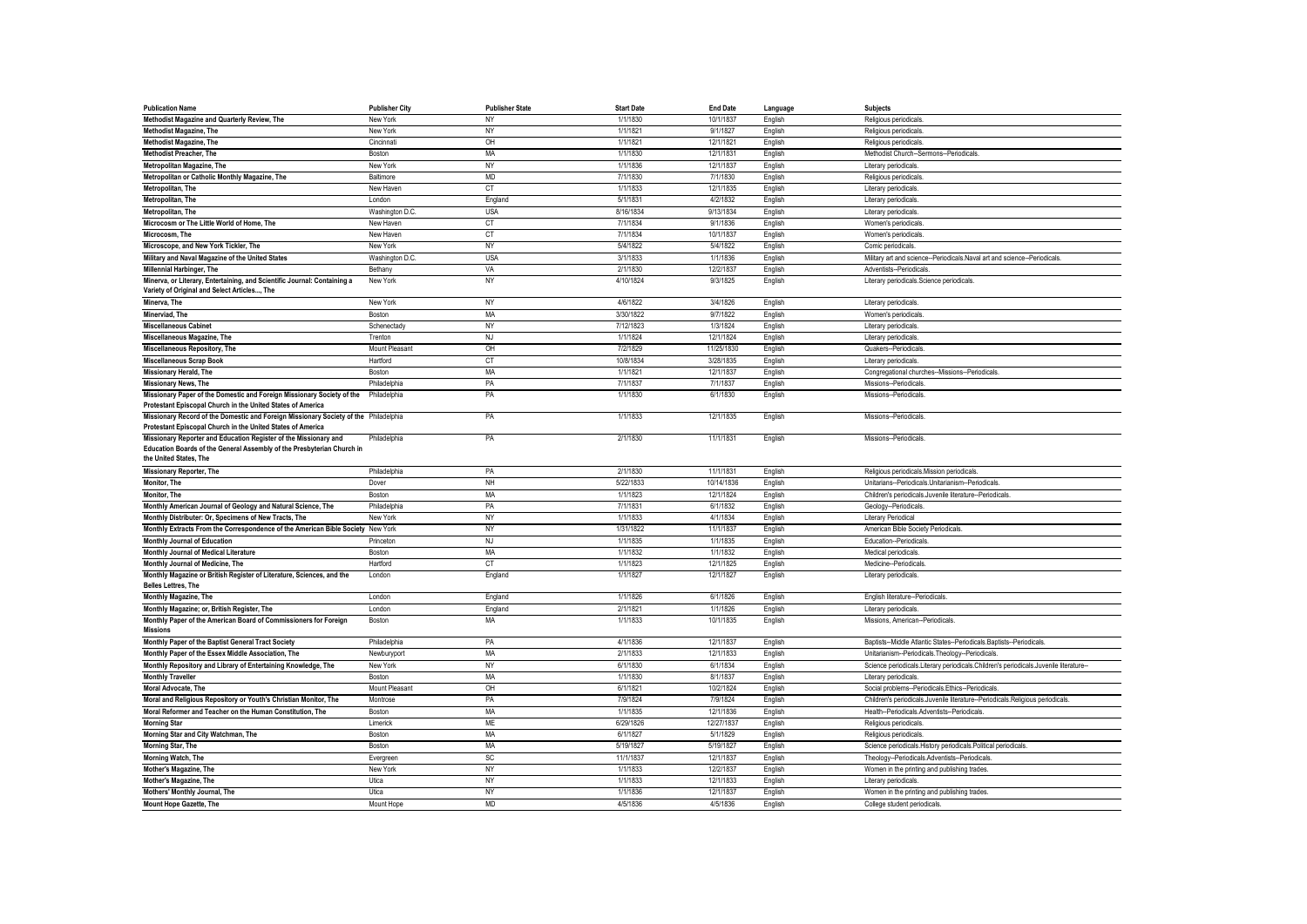| <b>Publication Name</b>                                               | <b>Publisher City</b> | <b>Publisher State</b>  | <b>Start Date</b> | <b>End Date</b> | Language | <b>Subjects</b>                                                                            |
|-----------------------------------------------------------------------|-----------------------|-------------------------|-------------------|-----------------|----------|--------------------------------------------------------------------------------------------|
| Mrs. A. S. Colvin's Weekly Messenger                                  | Washington D.C        | <b>USA</b>              | 8/25/1827         | 3/29/1828       | English  | Women in the printing and publishing trades                                                |
| Mrs. Colvin's Weekly Messenger                                        | Washington D.C.       | <b>USA</b>              | 8/25/1827         | 3/29/1828       | English  | Women's periodicals                                                                        |
| Museum of Foreign Literature & Science, The                           | Philadelphia          | PA                      | 1/1/1832          | 12/1/1832       | English  | Literary periodicals.Science periodicals.                                                  |
| Museum of Foreign Literature & Science, The                           | Philadelphia          | PA                      | 7/1/1833          | 6/1/1836        | English  | Literary periodicals.                                                                      |
| Museum of Foreign Literature and Science, The                         | Philadelphia          | PA                      | 7/1/1822          | 12/1/1830       | English  | Literary periodicals                                                                       |
| Museum of Foreign Literature Science and Art, The                     | Philadelphia          | PA                      | 1/1/1831          | 11/1/1831       | English  | Literary periodicals                                                                       |
| Museum of Foreign Literature, Science & Art, The                      | Philadelphia          | PA                      | 1/1/1833          | 6/1/1833        | English  | Literary periodicals.Science periodicals                                                   |
| Museum of Foreign Literature, Science and Art, The                    | Philadelphia          | PA                      | 1/1/1836          | 12/1/1837       | English  | Literary periodicals.Science periodicals                                                   |
| Museum, The                                                           | Hartford              | $\mathbb{C} \mathbb{T}$ | 2/19/1825         | 10/29/1825      | English  | Literary periodicals.                                                                      |
| <b>Musical Cabinet, The</b>                                           | Charlestown           | <b>MA</b>               | 2/1/1822          | 8/1/1822        | English  | Songs with piano--Periodicals                                                              |
| <b>Musical Carcanet. The</b>                                          | New York              | NY                      | 1/1/1831          | 1/1/1831        | English  | Songs--Periodicals                                                                         |
| Musical Library, The                                                  | Boston                | MA                      | 7/1/1835          | 6/1/1836        | English  | Music periodicals                                                                          |
| Musical Library. Instrumental, The                                    | London                | England                 | 7/1/1834          | 8/26/1834       | English  | Music--Periodicals.Instrumental music--Periodicals.Vocal music--Periodicals.               |
| <b>Musical Magazine, The</b>                                          | New York              | NY                      | 5/1/1835          | 4/1/1837        | English  | Music-Periodicals                                                                          |
| <b>Musical Miscellany</b>                                             | New York              | NY                      | 1/1/1836          | 1/1/1836        | English  | Music periodicals                                                                          |
| <b>Mutual Rights and Methodist Protestant</b>                         | Baltimore             | <b>MD</b>               | 1/7/1831          | 12/30/1831      | English  | Religious periodicals                                                                      |
| Mutual Rights of the Ministers and Members of the Methodist Episcopal | Baltimore             | <b>MD</b>               | 1/1/1826          | 1/1/1826        | English  | Religious periodicals                                                                      |
| Church, The                                                           |                       |                         |                   |                 |          |                                                                                            |
| National Atlas and Tuesday Morning Mail: A Weekly Periodical for the  | Philadelphia          | PA                      | 7/31/1836         | 12/19/1837      | English  | Literary periodicals.                                                                      |
| Parlour: With a Handsome Coloured Map, Monthly: Three Dollars a Year, |                       |                         |                   |                 |          |                                                                                            |
| Payable in Advance, The                                               |                       |                         |                   |                 |          |                                                                                            |
| National Government Journal and Register of Official Papers           | Washington D.C.       | <b>USA</b>              | 12/15/1824        | 11/29/1825      | English  | Literary periodicals                                                                       |
| National Journal (Extra)                                              | Washington D.C.       | <b>USA</b>              | 11/12/1823        | 12/30/1824      | English  | Literary periodicals.                                                                      |
| National Library and Advocate                                         | Philadelphia          | PA                      | 5/15/1833         | 11/20/1833      | English  | Political periodicals.Literary periodicals.Religious periodicals                           |
| National Library and Document Repository                              | Philadelphia          | PA                      | 1/1/1833          | 1/1/1833        | English  | Literary periodicals.Political periodicals.Science periodicals.Agricultural periodicals.   |
| <b>National Magazine</b>                                              | Baltimore             | <b>MD</b>               | 11/1/1830         | 5/1/1831        | English  | Women's periodicals.Literary periodicals                                                   |
| <b>National Philanthropist</b>                                        | Boston                | MA                      | 3/4/1826          | 1/9/1829        | English  | Temperance periodicals                                                                     |
| National Philanthropist and Investigator                              | Boston                | <b>MA</b>               | 1/16/1829         | 8/26/1829       | English  | Temperance periodicals                                                                     |
| National Philanthropist and Investigator and Genius of Temperance     | Boston                | <b>MA</b>               | 10/28/1829        | 7/8/1830        | English  | Temperance periodicals                                                                     |
| National Preacher or Monthly Sermons From Living Ministers. The       | New York              | <b>NY</b>               | 6/1/1826          | 5/1/1829        | English  | Sermons, American--Periodicals                                                             |
| National Preacher or Original Monthly Sermons From Living Ministers,  | New York              | NY                      | 6/1/1826          | 3/1/1829        | English  | Sermons, American--Periodicals                                                             |
| The                                                                   |                       |                         |                   |                 |          |                                                                                            |
| <b>National Recorder</b>                                              | Philadelphia          | PA                      | 1/6/1821          | 6/30/1821       | English  | Literary periodicals                                                                       |
| Naturalist. The                                                       | Boston                | MA                      | 12/1/1830         | 12/2/1832       | English  | Natural history--Periodicals.Science--Periodicals.                                         |
| Naval Magazine, The                                                   | New York              | NY                      | 1/1/1836          | 11/1/1837       | English  | Naval art and science--Periodicals                                                         |
| New Covenant Record and Advocate of Freedom From Sin From             | New Haven             | CT                      | 12/18/1835        | 3/16/1836       | English  | Perfection--Religious aspects--Periodicals                                                 |
| Sectarian Legality, Usurpation, and Delusion                          |                       |                         |                   |                 |          |                                                                                            |
| <b>New England Christian Herald</b>                                   | Boston                | <b>MA</b>               | 10/6/1830         | 6/5/1833        | English  | Religious periodicals                                                                      |
| New England Farmer and Gardener's Journal                             | Boston                | <b>MA</b>               | 2/4/1835          | 12/27/1837      | English  | Agriculture--New England--Periodicals.Gardeners--New England--Periodicals                  |
| New England Farmer and Horticultural Journal: Containing Essays,      | Boston                | MA                      | 7/27/1827         | 7/9/1834        | English  | Agricultural periodicals.Prices current                                                    |
| Original and Selected, Relating to Agriculture and Domestic Economy:  |                       |                         |                   |                 |          |                                                                                            |
| With Engravings and the Prices of Country Produce, The                |                       |                         |                   |                 |          |                                                                                            |
| New England Farmer, The                                               | Boston                | MA                      | 8/3/1822          | 1/28/1835       | English  | Agriculture--Periodicals.Home economics--Periodicals                                       |
| New England Farmers' and Mechanics' Journal, The                      | Gardiner              | <b>ME</b>               | 1/1/1828          | 12/1/1828       | English  | Agriculture--Periodicals.Science--Periodicals                                              |
| New England Journal of Medicine and Surgery, The                      | Boston                | MA                      | 1/2/1821          | 4/2/1821        | English  | Medicine-Periodicals.                                                                      |
| New England Magazine, The                                             | Boston                | MA                      | 7/1/1831          | 12/1/1835       | English  | Literary periodicals                                                                       |
| New England Medical Review and Journal, The                           | Boston                | MA                      | 1/1/1827          | 10/1/1827       | English  | Medicine--Periodicals.                                                                     |
| New England Preacher, The                                             | Providence            | R <sub>l</sub>          | 7/1/1832          | 7/1/1832        | English  | Religion--Periodicals.Salvation--Periodicals                                               |
| <b>New England Spectator</b>                                          | Boston                | MA                      | 11/5/1834         | 12/6/1837       | English  | Antislavery movements--United States--Periodicals                                          |
| New England Telegraph and Eclectic Review, The                        | North Wrentham        | <b>MA</b>               | 1/1/1835          | 12/1/1836       | English  | Theology--Periodicals                                                                      |
| New Hampshire Agricultural Repository, The                            | Concord               | <b>NH</b>               | 1/1/1822          | 1/1/1822        | English  | Agricultural periodicals                                                                   |
| <b>New Haven Examiner</b>                                             | New Haven             | <b>CT</b>               | 2/22/1834         | 2/22/1834       | English  | Universalists--Periodicals.Sermons--Periodicals                                            |
| New Haven Examiner and Watch Tower of Freedom                         | New Haven             | CT                      | 12/1/1832         | 12/1/1832       | English  | Universalists--Periodicals.Sermons--Periodicals                                            |
| New Haven Journal                                                     | New Haven             | CT                      | 6/24/1837         | 6/24/1837       | English  | Religious periodicals                                                                      |
| New Havener, The                                                      | New Haven             | <b>CT</b>               | 7/15/1837         | 11/18/1837      | English  | Literary periodicals                                                                       |
| New Jersey Monthly Magazine, The                                      | Newark                | NJ                      | 4/1/1825          | 4/1/1825        | English  | Literary periodicals                                                                       |
| New Jersey Sabbath School Journal                                     | Princeton             | NJ                      | 7/1/1829          | 7/1/1829        | English  | Sunday school literature.                                                                  |
| New Jersey Sunday School Journal                                      | Princeton             | NJ                      | 1/1/1828          | 12/1/1828       | English  | Children's periodicals.Religious periodicals.Juvenile literature--Periodicals.Gold stamped |
|                                                                       |                       |                         |                   |                 |          | leather (Binding)Fill                                                                      |
| New Jerusalem Magazine, The                                           | Boston                | MA                      | 9/1/1827          | 12/1/1837       | English  | Religious periodicals                                                                      |
| New Jerusalem Missionary. The                                         | New York              | NY                      | 5/1/1823          | 4/1/1824        | English  | Religious periodicals                                                                      |
|                                                                       |                       |                         |                   |                 |          |                                                                                            |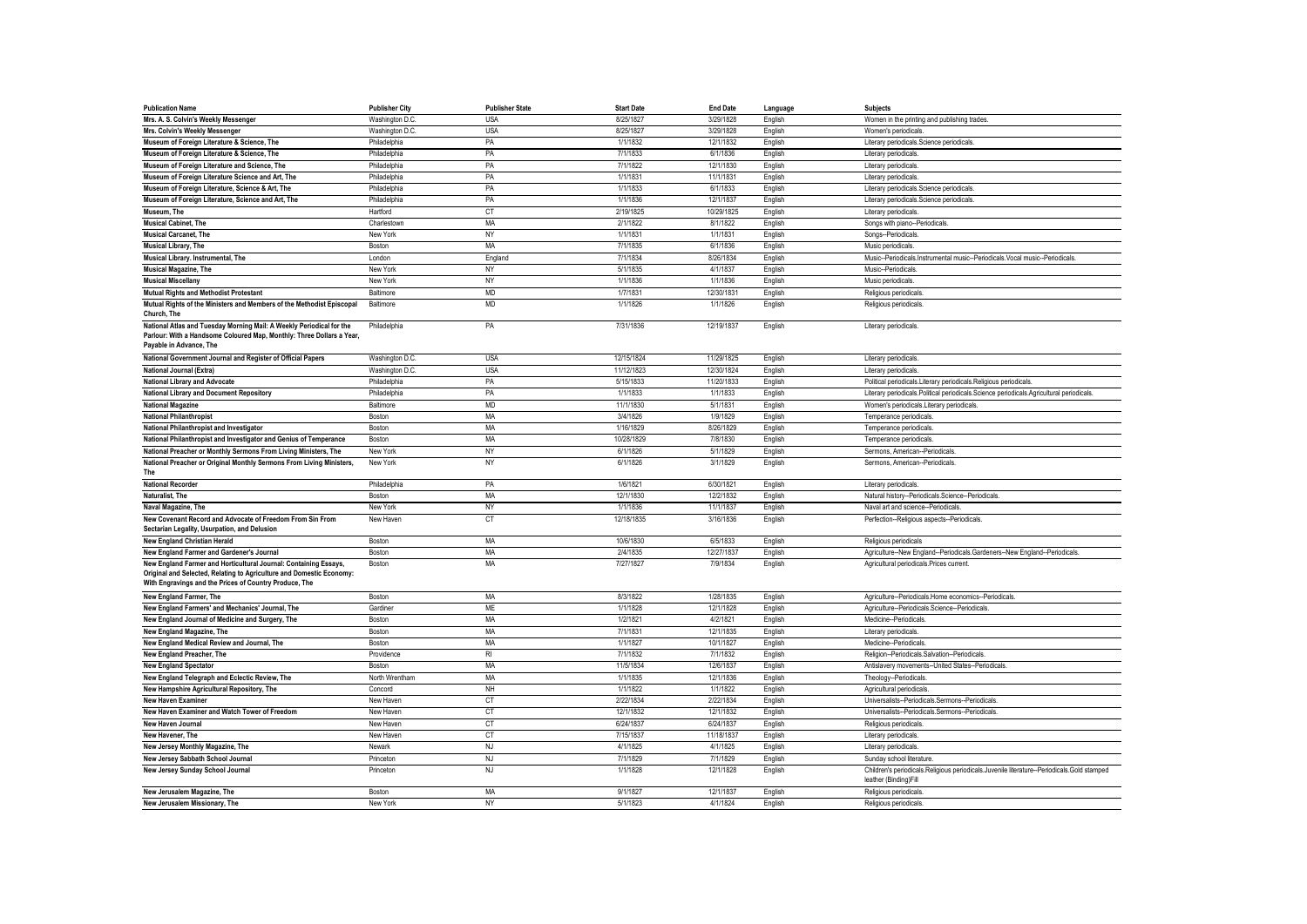| <b>Publication Name</b>                                                                                                                                                     | <b>Publisher City</b> | <b>Publisher State</b> | <b>Start Date</b> | <b>End Date</b> | Language | <b>Subjects</b>                                                                            |
|-----------------------------------------------------------------------------------------------------------------------------------------------------------------------------|-----------------------|------------------------|-------------------|-----------------|----------|--------------------------------------------------------------------------------------------|
| <b>New Monthly Magazine</b>                                                                                                                                                 | Boston                | MA                     | 7/1/1822          | 12/1/1825       | English  | Literary periodicals.                                                                      |
| New Monthly Magazine and Literary Journal, The                                                                                                                              | Philadelphia          | PA                     | 1/1/1821          | 6/1/1822        | English  | English literature--Periodicals                                                            |
| New Monthly Magazine, The                                                                                                                                                   | Boston                | <b>MA</b>              | 1/1/1833          | 12/1/1833       | English  | Literary periodicals                                                                       |
| New York Amulet and Ladies' Literary and Religious Chronicle                                                                                                                | New York              | NY                     | 1/9/1830          | 3/15/1831       | English  | Religion and literature--Periodicals.Christian literature, American--Periodicals.Christian |
|                                                                                                                                                                             |                       |                        |                   |                 |          | poetry, American--Periodicals.                                                             |
| <b>New York Cabinet. The</b>                                                                                                                                                | New York              | NY                     | 4/3/1830          | 6/26/1830       | English  | Religious periodicals.Literary periodicals.                                                |
| New York Christian Messenger and Philadelphia Universalist, The                                                                                                             | New York              | NY                     | 11/2/1833         | 10/24/1835      | English  | Universalism--Periodicals                                                                  |
| New York Farmer and American Gardener's Magazine                                                                                                                            | New York              | NY                     | 1/1/1833          | 12/3/1835       | English  | Agriculture--Northeastern States--Periodicals                                              |
| New York Farmer and Horticultural Repository                                                                                                                                | New York              | NY                     | 1/1/1828          | 12/1/1831       | English  | Agriculture--New York (State)--Periodicals                                                 |
| <b>New York Literary Gazette</b>                                                                                                                                            | New York              | NY                     | 9/1/1834          | 3/7/1835        | English  | Literature--Periodicals                                                                    |
| New York Literary Gazette and American Athenaeum, The                                                                                                                       | New York              | NY                     | 3/11/1826         | 2/17/1827       | English  | Literature--Periodicals                                                                    |
| New York Literary Gazette and Phi Beta Kappa Repository. The                                                                                                                | New York              | NY                     | 4/23/1825         | 3/4/1826        | English  | Literary periodicals.                                                                      |
| New York Literary Journal and Belles Lettres Repository, The                                                                                                                | New York              | NY                     | 1/1/1821          | 4/2/1821        | English  | Literature--Periodicals                                                                    |
| New York Medical and Physical Journal                                                                                                                                       | New York              | NY                     | 3/1/1822          | 4/1/1829        | English  | Medicine--Periodicals.                                                                     |
| <b>New York Medical Inquirer</b>                                                                                                                                            | New York              | NY                     | 1/1/1830          | 1/1/1830        | English  | Medicine-Periodicals.                                                                      |
| <b>New York Medical Journal</b>                                                                                                                                             | New York              | <b>NY</b>              | 2/1/1831          | 8/1/1831        | English  | Medical periodicals                                                                        |
| New York Medico-Chirurgical Bulletin                                                                                                                                        | New York              | NY                     | 5/1/1831          | 4/1/1832        | English  | Medicine--Periodicals.Surgery--Periodicals                                                 |
| New York Mirror and Ladies' Literary Gazette, The                                                                                                                           | New York              | NY                     | 8/2/1823          | 7/9/1831        | English  | Literature--Periodicals                                                                    |
| New York Mirror. The                                                                                                                                                        | New York              | NY                     | 7/9/1831          | 12/30/1837      | English  | Literature-Periodicals.                                                                    |
| <b>New York Quarterly Magazine</b>                                                                                                                                          | New York              | <b>NY</b>              | 10/1/1836         | 1/1/1837        | English  | Literary periodicals                                                                       |
| New York Register and Anti-Masonic Review                                                                                                                                   | New York              | NY                     | 3/1/1831          | 3/2/1831        | English  | Freemasonry--New York (State)                                                              |
| <b>New York Religious Chronicle</b>                                                                                                                                         | New York              | NY                     | 1/1/1825          | 12/3/1825       | English  | Presbyterian Church--Periodicals                                                           |
| New York Review and Atheneum Magazine. The                                                                                                                                  | New York              | <b>NY</b>              | 6/1/1825          | 5/1/1826        | English  | Literary periodicals                                                                       |
| New York Review and Quarterly Church Journal, The                                                                                                                           | New York              | NY                     | 3/1/1837          | 10/1/1837       | English  | Religious periodicals                                                                      |
| New York Review, The                                                                                                                                                        | New York              | NY                     | 3/1/1837          | 10/1/1837       | English  | Religious periodicals                                                                      |
| New York Spirit of the Times, The                                                                                                                                           | New York              | NY                     | 1/3/1835          | 2/11/1837       | English  | Sports--United States--Periodicals.                                                        |
| New York Sporting Magazine, and Annals of the American and English<br>Turf. The                                                                                             | Philadelphia          | PA                     | 3/1/1833          | 2/1/1834        | English  | Sports periodicals.                                                                        |
| New York Spy                                                                                                                                                                | New York              | <b>NY</b>              | 5/12/1827         | 8/16/1828       | English  | Literary periodicals                                                                       |
| New York Spy and Dramatic Repository                                                                                                                                        | New York              | NY                     | 5/6/1826          | 4/28/1827       | English  | Literary periodicals.                                                                      |
| <b>New York Telescope</b>                                                                                                                                                   | New York              | NY                     | 12/5/1829         | 8/28/1830       | English  | Religious periodicals                                                                      |
| <b>New York Tickler</b>                                                                                                                                                     | New York              | NY                     | 5/25/1822         | 5/25/1822       | English  | Wit and humor--Periodicals                                                                 |
| New York Tract Magazine and Christian Miscellany, The                                                                                                                       | Albany                | NY                     | 1/1/1824          | 1/1/1824        | English  | Tract societies--Periodicals                                                               |
| New-York Weekly Register, and Catholic Diary.                                                                                                                               | New York              | NY                     | 10/4/1834         | 10/2/1835       | English  | Religious periodicals.Ethnic periodicals.                                                  |
| Niles' National Register.                                                                                                                                                   | Washington D.C.       | <b>USA</b>             | 9/2/1837          | 12/30/1837      | English  | Periodicals.                                                                               |
| <b>Niles' Weekly Register</b>                                                                                                                                               | Baltimore             | <b>MD</b>              | 1/6/1821          | 8/26/1837       | English  | United States -- Politics and government -- 19th century -- Periodicals.                   |
| North American Magazine. The                                                                                                                                                | Philadelphia          | PA                     | 3/1/1833          | 8/1/1834        | English  | American literature--19th century--Periodicals.                                            |
| North American or Weekly Journal of Politics Science and Literature                                                                                                         | Baltimore             | <b>MD</b>              | 5/19/1827         | 11/24/1827      | English  | Literary periodicals                                                                       |
| North American Quarterly Magazine, The                                                                                                                                      | Philadelphia          | PA                     | 3/8/1836          | 3/8/1836        | English  | Literary periodicals.                                                                      |
| North American Review, The                                                                                                                                                  | Boston                | MA                     | 1/1/1821          | 10/2/1837       | English  | North American review and miscellaneous journal Indexes.                                   |
| Northern Banner                                                                                                                                                             | Concord               | <b>NH</b>              | 3/1/1837          | 5/1/1837        | English  | Temperance periodicals.Education periodicals                                               |
| <b>Northern Farmer</b>                                                                                                                                                      | Newport               | <b>NH</b>              | 7/7/1832          | 9/7/1833        | English  | Agriculture--Periodicals.                                                                  |
| Noticios de Ambos Mundos                                                                                                                                                    | New York              | NY                     | 10/10/1835        | 12/30/1837      | Spanish  | Hispanic Americans--Periodicals                                                            |
| Novelists' Magazine, The                                                                                                                                                    | Philadelphia          | PA                     | 1/1/1833          | 1/1/1834        | English  | Fiction--Periodicals                                                                       |
| Oasis. The                                                                                                                                                                  | Oswego                | NY                     | 8/12/1837         | 12/23/1837      | English  | Literary periodicals.                                                                      |
| Ohio Miscellaneous Museum, The                                                                                                                                              | Lebanon               | NY                     | 1/1/1822          | 5/1/1822        | English  | Literary periodicals.Science periodicals.Industry periodicals.                             |
| Ohio Temperance Advocate, The                                                                                                                                               | Columbus              | OH                     | 1/12/1836         | 1/12/1836       | English  | Temperance periodicals                                                                     |
| <b>Olive Branch</b>                                                                                                                                                         | New York              | NY                     | 10/4/1828         | 10/4/1828       | English  | Religious periodicals                                                                      |
| <b>Olive Branch</b>                                                                                                                                                         | Boston                | MA                     | 11/12/1836        | 12/30/1837      | English  | Story papers (Periodicals)                                                                 |
| <b>Olive Branch</b>                                                                                                                                                         | Steubenville          | OH                     | 5/1/1832          | 5/1/1832        | English  | Peace--Periodicals                                                                         |
| Olive Branch, The                                                                                                                                                           | New York              | NY                     | 2/16/1828         | 2/16/1828       | English  | Religious periodicals                                                                      |
| Olla Podrida, The                                                                                                                                                           | New York              | NY                     | 2/8/1834          | 2/8/1834        | English  | Religious periodicals                                                                      |
| <b>Omnium Gatherum</b>                                                                                                                                                      | Boston                | MA                     | 1/1/1821          | 9/1/1821        | English  | Literary periodicals                                                                       |
| <b>Omnium Gatherum</b>                                                                                                                                                      | Charleston            | SC                     | 1/1/1821          | 9/1/1821        | English  | Literary periodicals                                                                       |
| <b>Omnium Gatherum: Second Edition</b>                                                                                                                                      | Charleston            | SC                     | 1/1/1821          | 9/1/1821        | English  | Literary periodicals.                                                                      |
| Oracle. The                                                                                                                                                                 | Northampton           | MA                     | 1/6/1824          | 12/21/1824      | English  | Missions--Periodicals.                                                                     |
| Original Sermons on Various Subjects: By Living Universalist Ministers:<br>For the Use of Universalist Families, Societies, &c.                                             | Gardiner              | <b>ME</b>              | 1/1/1831          | 1/1/1832        | English  | Religious periodicals.Sermons--Collections.                                                |
| Original Sermons on Various Subjects: By Living Universalist Ministers:<br>Published in Monthly Numbers During the Year 1831 Under the Title of<br>"The Christian Preacher" | Gardiner              | <b>ME</b>              | 1/1/1831          | 12/1/1832       | English  | Religious periodicals.Sermons--Collections                                                 |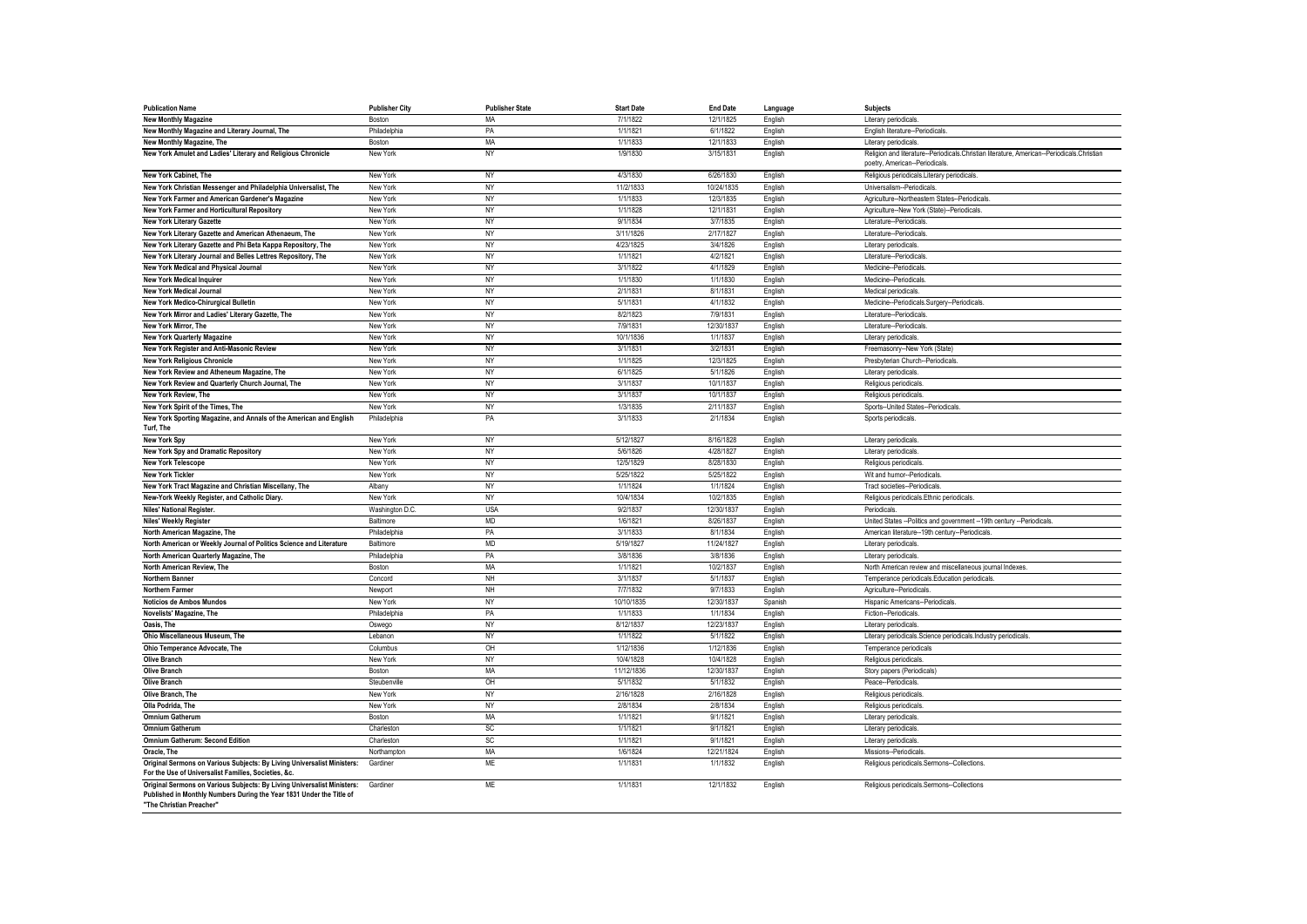| <b>Publication Name</b>                                                           | <b>Publisher City</b>          | <b>Publisher State</b>  | <b>Start Date</b> | <b>End Date</b> | Language | <b>Subjects</b>                                                                 |
|-----------------------------------------------------------------------------------|--------------------------------|-------------------------|-------------------|-----------------|----------|---------------------------------------------------------------------------------|
| Original, The                                                                     | Providence                     | <b>RI</b>               | 5/1/1829          | 5/1/1829        | English  | Literary periodicals.                                                           |
| Otsego Spy                                                                        | Cooperstown                    | NY                      | 8/26/1826         | 8/26/1826       | English  | Literary periodicals.                                                           |
| Owl. The                                                                          | Concord                        | NH                      | 5/3/1837          | 5/3/1837        | English  | Religious periodicals                                                           |
| Parent's Gift or Youth's Magazine, The                                            | Philadelphia                   | PA                      | 7/1/1832          | 8/1/1832        | English  | Children's periodicals.Juvenile literature--Periodicals                         |
| Parley's Magazine                                                                 | Boston                         | <b>MA</b>               | 5/25/1833         | 5/25/1833       | English  | Children's periodicals.Juvenile literature--Periodicals                         |
| Parley's Magazine                                                                 | Boston                         | MA                      | 5/11/1833         | 5/11/1833       | English  | Children's periodicals.Juvenile literature--Periodicals                         |
| Parley's Magazine                                                                 | Boston                         | <b>MA</b>               | 3/16/1833         | 9/1/1837        | English  | Children's periodicals.Juvenile literature--Periodicals                         |
| Parley's Magazine, for 1833                                                       | New York                       | <b>NY</b>               | 3/16/1833         | 3/1/1834        | English  | Children's periodicals.Juvenile literature--Periodicals.                        |
| Parley's Magazine, for 1834: Illustrated with One Hundred and Fifty               | New York                       | <b>NY</b>               | 3/15/1834         | 2/28/1835       | English  | Children's periodicals.Juvenile literature--Periodicals.                        |
| <b>Engravings</b>                                                                 |                                |                         |                   |                 |          |                                                                                 |
| Parley's Magazine, for 1835: Illustrated with One Hundred and Fifty               | New York                       | <b>NY</b>               | 1/1/1835          | 1/1/1835        | English  | Children's periodicals.Juvenile literature--Periodicals.                        |
| <b>Engravings</b>                                                                 |                                |                         |                   |                 |          |                                                                                 |
| Parley's Magazine, for 1835: Illustrated with One Hundred and Fifty               | New York                       | <b>NY</b>               | 3/14/1835         | 2/27/1836       | English  | Children's periodicals.Juvenile literature--Periodicals.                        |
| Engravings                                                                        |                                |                         |                   |                 |          |                                                                                 |
| Parley's Magazine, for 1836: Illustrated with One Hundred and Fifty               | New York                       | NY                      | 1/1/1836          | 1/1/1836        | English  | Children's periodicals.Juvenile literature--Periodicals.                        |
| <b>Engravings</b>                                                                 |                                |                         |                   |                 |          |                                                                                 |
| Parley's Magazine, for 1836: Illustrated with One Hundred and Fifty               | New York                       | <b>NY</b>               | 4/1/1836          | 10/1/1836       | English  | Children's periodicals.Juvenile literature--Periodicals                         |
| <b>Engravings</b>                                                                 |                                |                         |                   |                 |          |                                                                                 |
| Parley's Magazine: With Fifty Engravings                                          | Boston                         | <b>MA</b>               | 3/16/1833         | 10/1/1837       | English  | Children's periodicals.Music periodicals.Juvenile literature--Periodicals       |
| Parlour Journal, The                                                              | New York                       | NY                      | 7/5/1834          | 12/27/1834      | English  | Literary periodicals.                                                           |
| Parlour Magazine and Literary Gazette, The                                        | New York                       | NY                      | 3/28/1835         | 10/24/1835      | English  | Literary periodicals.                                                           |
| <b>Parlour Magazine, The</b>                                                      | New York                       | <b>NY</b>               | 1/10/1835         | 3/21/1835       | English  | Literary periodicals.                                                           |
| Parterre, The                                                                     | Hartford                       | CT                      | 10/1/1829         | 10/1/1829       | English  | Literary periodicals.                                                           |
| Parthenon or Literary and Scientific Museum, The                                  | New York                       | <b>NY</b>               | 8/22/1827         | 12/1/1827       | English  | Literary periodicals.                                                           |
| Parthenon, The                                                                    | Schenectady                    | <b>NY</b>               | 11/1/1832         | 7/1/1834        | English  | College student periodicals                                                     |
| Parthenon, The                                                                    | Philadelphia                   | PA                      | 9/16/1826         | 3/22/1828       | English  | Literary periodicals.                                                           |
| Passion Flower, The                                                               | New York                       | NY                      | 5/15/1835         | 4/15/1836       | English  | Literary periodicals                                                            |
| Paul Pry and Ladies' Advocate                                                     | Boston                         | <b>MA</b>               | 8/30/1828         | 8/30/1828       | English  | Literature--Periodicals                                                         |
| Peabody & Co.'s Monthly Advertiser                                                | New York                       | <b>NY</b>               | 5/1/1833          | 8/1/1833        | English  | Publisher's advertisements--New York (State)--New York--Periodicals.Advertising |
| Peabody's Parlour Journal                                                         | New York                       | <b>NY</b>               | 1/4/1834          | 12/27/1834      | English  | Women's periodicals                                                             |
| Pearl and Literary Gazette, The                                                   | Hartford                       | CT                      | 8/17/1833         | 8/2/1834        | English  | Literary periodicals.                                                           |
| Pedobaptist, The                                                                  | Danville                       | KY                      | 1/1/1829          | 12/1/1829       | English  | Infant baptism--Periodicals                                                     |
| Pennsylvania Temperance Recorder                                                  | Philadelphia                   | PA                      | 5/1/1836          | 5/1/1836        | English  | Temperance--Periodicals.                                                        |
| Penny Magazine of the Society for the Diffusion of Useful Knowledge, The London   |                                | England                 | 1/3/1835          | 12/31/1837      | English  | Literary periodical                                                             |
| Penny Magazine of the Society for the Diffusion of Useful Knowledge, The London   |                                | England                 | 3/31/1832         | 12/28/1834      | English  | Literary periodical                                                             |
| Penny Magazine of the Society for the Diffusion of Useful Knowledge, The Boston   |                                | <b>MA</b>               | 1/1/1832          | 1/1/1833        | English  | Literary periodicals                                                            |
| Penny Magazine of the Society for the Diffusion of Useful Knowledge, The New York |                                | NY                      | 3/31/1832         | 12/31/1837      | English  | Literary periodicals.                                                           |
| <b>People's Friend</b>                                                            | Madison                        | OH                      | 11/1/1835         | 1/1/1836        | English  | Legislation--United States                                                      |
| People's Magazine of Useful Information                                           | Boston                         | <b>MA</b>               | 3/23/1833         | 3/7/1835        | English  | Literary periodical                                                             |
| People's Magazine, The                                                            | Boston                         | MA                      | 3/23/1833         | 1/1/1836        | English  | Literary periodicals.                                                           |
| People's Magazine, The                                                            | Boston                         | MA                      | 6/15/1833         | 6/15/1833       | English  | Literary periodical                                                             |
| People's Magazine, The                                                            | Boston                         | MA                      | 3/22/1834         | 1/10/1835       | English  | Literary periodical                                                             |
| Perfectionist, The                                                                | New Haven                      | CT                      | 10/20/1834        | 11/20/1835      | English  | Perfection--Religious aspects--Periodicals                                      |
| Perfectionist. The                                                                | New Haven                      | CT                      | 10/20/1834        | 11/20/1835      | English  | Religious periodicals                                                           |
| Periodical Account of Baptist Missions Within the Indian Territory                | Shawanoe Baptist Mission House | <b>Indian Territory</b> | 12/31/1836        | 1/1/1837        | English  | Indians of North America--Missions--Periodicals.Baptists--Missions.             |
| <b>Periodical of Mental Freedom</b>                                               | New York                       | NY                      | 12/1/1837         | 12/1/1837       | English  | Rationalism--Periodicals                                                        |
| Periodical Paper of the Domestic and Foreign Missionary Society of the            | Philadelphia                   | PA                      | 3/1/1831          | 9/1/1832        | English  | Religious periodicals.Mission periodicals.                                      |
| Protestant Episcopal Church in the United States of America                       |                                |                         |                   |                 |          |                                                                                 |
| Philadelphia Album and Ladies' Literary Gazette                                   | Philadelphia                   | PA                      | 1/1/1827          | 12/25/1830      | English  | Women's periodicals.Literary periodicals                                        |
| Philadelphia Album and Ladies' Literary Port Folio, The                           | Philadelphia                   | PA                      | 11/27/1830        | 7/26/1834       | English  | Women's periodicals.Literary periodicals                                        |
| Philadelphia Journal of the Medical and Physical Sciences, The                    | Philadelphia                   | PA                      | 1/1/1821          | 7/7/1827        | English  | Medicine--Periodicals                                                           |
| Philadelphia Monthly Journal of Medicine & Surgery, The                           | Philadelphia                   | PA                      | 6/1/1827          | 6/1/1827        | English  | Medicine--Periodicals                                                           |
| Philadelphia Monthly Magazine                                                     | Philadelphia                   | PA                      | 10/1/1827         | 8/1/1829        | English  | Literary periodicals.                                                           |
| Philadelphia Scrap Book and Gallery of Comicalities                               | Philadelphia                   | PA                      | 3/23/1833         | 3/22/1834       | English  | Literary periodicals.                                                           |
| Philadelphia Universalist Magazine and Christian Messenger, The                   | Philadelphia                   | PA                      | 8/1/1821          | 7/1/1823        | English  | Universalism--Periodicals                                                       |
| Philadelphia Visiter: Devoted to the Dissemination of Popular Literature,         | Philadelphia                   | PA                      | 6/1/1835          | 5/2/1837        | English  | Literary periodicals.                                                           |
| Miscellany, &c., The                                                              |                                |                         |                   |                 |          |                                                                                 |
| Philanthropist, The                                                               | Ithaca                         | NY                      | 9/17/1831         | 9/17/1831       | English  | Unitarianism--Periodicals                                                       |
| Philomathesian, The                                                               | Middlebury                     | VT                      | 7/1/1833          | 6/1/1834        | English  | College student periodicals                                                     |
| Pilgrim, The                                                                      | New Haven                      | CT                      | 5/8/1822          | 4/8/1823        | English  | Theology--Periodicals                                                           |
| Pittsburgh Christian Herald, and Western Missionary Reporter, The                 | Pittsburgh                     | PA                      | 10/17/1835        | 10/17/1835      | English  | Religious periodicals. Mission periodicals.                                     |
|                                                                                   |                                |                         |                   |                 |          |                                                                                 |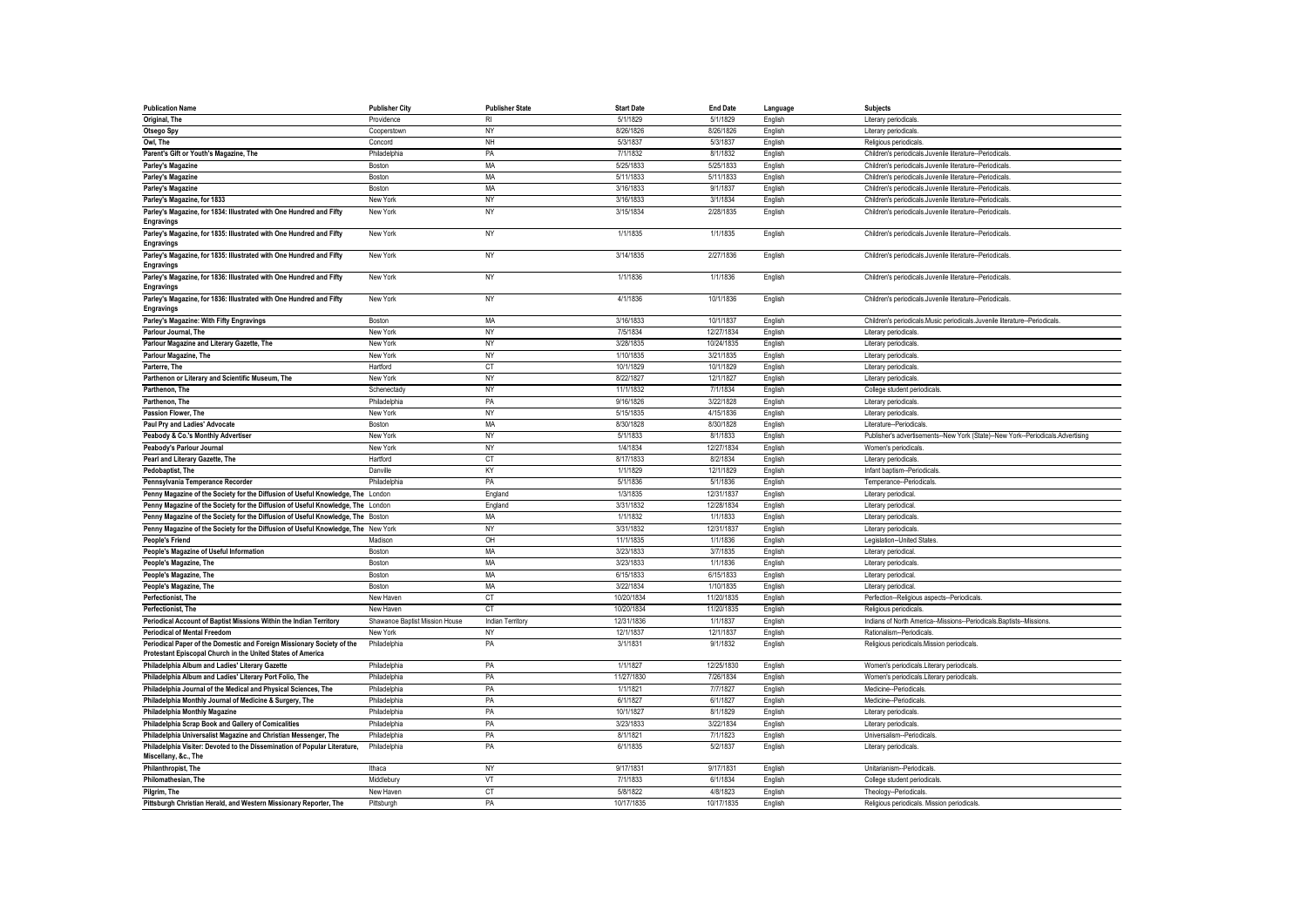| <b>Publication Name</b>                                                                                                                                                | <b>Publisher City</b> | <b>Publisher State</b> | <b>Start Date</b> | <b>End Date</b> | Language | Subjects                                                                                                          |
|------------------------------------------------------------------------------------------------------------------------------------------------------------------------|-----------------------|------------------------|-------------------|-----------------|----------|-------------------------------------------------------------------------------------------------------------------|
| Pittsburgh Conference Journal                                                                                                                                          | Pittsburgh            | PA                     | 10/22/1835        | 10/22/1835      | English  | Religious periodicals                                                                                             |
| Pittsburgh Recorder, The                                                                                                                                               | Pittsburgh            | PA                     | 1/25/1822         | 2/6/1827        | English  | Presbyterian Church--Periodicals                                                                                  |
| <b>Plain Truth</b>                                                                                                                                                     | Canandaigua           | NY                     | 3/8/1822          | 3/1/1824        | English  | Missions--Periodicals                                                                                             |
| Plaindealer, The                                                                                                                                                       | New York              | <b>NY</b>              | 12/3/1836         | 9/30/1837       | English  | Literary periodicals                                                                                              |
| Pledge, The                                                                                                                                                            | Lowell                | MA                     | 3/4/1835          | 3/4/1835        | English  | Temperance periodicals                                                                                            |
| Plough Boy, The                                                                                                                                                        | New York              | NY                     | 7/24/1833         | 7/16/1834       | English  | Literary periodicals                                                                                              |
| <b>Political Economist</b>                                                                                                                                             | Philadelphia          | PA                     | 1/24/1824         | 5/1/1824        | English  | Political periodicals                                                                                             |
| Political Oeconomist; and Emporium of Statistical Philosophy, The                                                                                                      | Baltimore             | <b>MD</b>              | 10/1/1824         | 10/1/1824       | English  | Political periodicals.                                                                                            |
| Political Register, The                                                                                                                                                | Washington D.C.       | <b>USA</b>             | 3/25/1833         | 5/29/1835       | English  | Literary periodicals                                                                                              |
| Port Folio, The                                                                                                                                                        | Philadelphia          | PA                     | 3/1/1821          | 12/1/1827       | English  | Literature--History and criticism--Periodicals.Poetry--Periodicals.Women in the printing and<br>publishing trades |
| <b>Portland Magazine</b>                                                                                                                                               | Portland              | ME                     | 10/1/1834         | 6/1/1836        | English  | Literary periodicals                                                                                              |
| <b>Portland Transcript</b>                                                                                                                                             | Portland              | ME                     | 4/12/1837         | 12/30/1837      | English  | Story papers (Periodicals)                                                                                        |
| <b>Portland Transcript</b>                                                                                                                                             | Portland              | <b>ME</b>              | 4/12/1837         | 12/30/1837      | English  | Story papers (Periodicals)                                                                                        |
| Portrait Painter, The                                                                                                                                                  | Albany                | <b>NH</b>              | 10/8/1831         | 12/10/1831      | English  | New York (State) -- Politics and government -- Humor.                                                             |
| <b>Portsmouth Weekly Magazine</b>                                                                                                                                      | Portsmouth            | NH                     | 7/15/1824         | 6/30/1825       | English  | Literary periodicals                                                                                              |
| Poughkeepsie Casket, The                                                                                                                                               | Poughkeepsie          | <b>NY</b>              | 1/2/1836          | 12/17/1836      | English  | Literary periodicals                                                                                              |
| <b>Practical Farmer, The</b>                                                                                                                                           | Mechanicsburg         | PA                     | 10/1/1837         | 12/1/1837       | English  | Agriculture--United States--Periodicals.                                                                          |
| Presbyterian Magazine, The                                                                                                                                             | Philadelphia          | PA                     | 1/1/1821          | 10/1/1822       | English  | Religious periodicals                                                                                             |
| Presbyterian Preacher, The                                                                                                                                             | Pittsburgh            | PA                     | 6/1/1832          | 5/1/1834        | English  | Presbyterianism--Periodicals.Preaching--Periodicals.Sermons--Periodicals.                                         |
| Presbyterian, The                                                                                                                                                      | Philadelphia          | PA                     | 2/23/1831         | 12/30/1837      | English  | Presbyterian Church--Periodicals                                                                                  |
| <b>Priestcraft Exposed</b>                                                                                                                                             | Concord               | NH                     | 4/1/1834          | 10/1/1834       | English  | Religious periodicals.Anti-catholic periodicals                                                                   |
| <b>Priestcraft Exposed</b>                                                                                                                                             | New Haven             | CT                     | 5/4/1833          | 5/4/1833        | English  | Anti-clericalism--Connecticut--Periodicals.Freedom of religion--Connecticut--Periodicals                          |
| Priestcraft Exposed and Primitive Christianity Defended                                                                                                                | Lockport              | <b>NY</b>              | 5/19/1828         | 5/19/1828       | English  | Anti-clericalism--Periodicals                                                                                     |
| <b>Priestcraft Unmasked</b>                                                                                                                                            | New York              | <b>NY</b>              | 1/1/1830          | 11/1/1830       | English  | Anti-Catholic periodicals.Political periodicals                                                                   |
| <b>Primitive Christian &amp; Investigator</b>                                                                                                                          | Aubum                 | <b>NY</b>              | 4/1/1836          | 3/2/1837        | English  | Religious periodicals                                                                                             |
| Primitive Christian, The                                                                                                                                               | Aubum                 | NY                     | 4/6/1835          | 3/8/1836        | English  | Religious periodicals                                                                                             |
| Princeton Review, The                                                                                                                                                  | Philadelphia          | PA                     | 1/2/1825          | 10/1/1837       | English  | Religious periodicals                                                                                             |
| Proceedings of the American Lyceum                                                                                                                                     | New York              | NY                     | 7/1/1832          | 6/1/1833        | English  | Non-formal education--Societies, etc.--Periodicals.Lyceums--Societies, etc.--Periodicals.                         |
| Proceedings of the Second Anniversary of the General Convention of                                                                                                     | Cincinnati            | OH                     | 11/5/1835         | 11/5/1835       | English  | Proceedings                                                                                                       |
| Western Baptists, at Cincinnati, Commencing November 4, 1835:<br>Including the First Annual Meeting of the Western Baptist Education<br>Society, Held November 5, 1835 |                       |                        |                   |                 |          |                                                                                                                   |
| Protestant Episcopal Pulpit, The                                                                                                                                       | New York              | NY                     | 1/1/1832          | 12/1/1835       | English  | Religious periodicals.                                                                                            |
| Protestant Episcopalian and Church Register, The                                                                                                                       | Philadelphia          | PA                     | 1/1/1830          | 10/1/1837       | English  | Religious periodicals                                                                                             |
| <b>Protestant Magazine</b>                                                                                                                                             | New York              | NY                     | 2/1/1834          | 2/1/1834        | English  | Anti-Catholic periodicals.Religious periodicals.                                                                  |
| <b>Protestant Vindicator</b>                                                                                                                                           | New York              | ΝY                     | 10/22/1834        | 3/16/1836       | English  | Anti-Catholicism--Periodicals.Protestantism--Periodicals.                                                         |
| Protestant, and Eclectic Review: Devoted to the Cause of Pure Christianity Augusta<br>and Christian Morals, The                                                        |                       | <b>ME</b>              | 12/5/1829         | 12/5/1829       | English  | Religious periodicals                                                                                             |
| Protestant, The                                                                                                                                                        | New York              | NY                     | 1/2/1830          | 12/24/1831      | English  | Protestantism--Apologetic works--Periodicals.Anti-Catholicism--Periodicals.                                       |
| <b>Protestant's Abridger and Annotater</b>                                                                                                                             | New York              | NY                     | 1/1/1830          | 1/1/1830        | English  | Anti-Catholic periodicals.Religious periodicals                                                                   |
| <b>Providence Theological Magazine</b>                                                                                                                                 | New York              | <b>NY</b>              | 9/1/1821          | 9/1/1821        | English  | Religious periodicals                                                                                             |
| <b>Public Censor</b>                                                                                                                                                   | Philadelphia          | PA                     | 7/26/1823         | 10/10/1823      | English  | Political periodicals.Comic periodicals.                                                                          |
| Publications of the Revival Association in the Theological Seminary                                                                                                    | Andover               | MA                     | 7/1/1833          | 7/1/1833        | English  | Religious periodicals                                                                                             |
| <b>Publishers Circular, The</b>                                                                                                                                        | I ondon               | England                | 9/1/1837          | 12/15/1837      | English  | Publishers and publishing--Great Britain--Periodicals                                                             |
| <b>Pupil's Monitor</b>                                                                                                                                                 | Providence            | $R_{\rm I}$            | 12/7/1833         | 11/8/1834       | English  | Children's periodicals.Juvenile literature--Periodicals                                                           |
| Pure Testimony, The                                                                                                                                                    | Pawtucket             | R <sub>l</sub>         | 1/1/1835          | 1/1/1835        | English  | Antislavery periodicals                                                                                           |
| Puritan or Lay Essayist, The                                                                                                                                           | Plymouth              | MA                     | 7/1/1832          | 6/1/1833        | English  | Theology--Periodicals                                                                                             |
| Quaker, Or A series of Sermons, The                                                                                                                                    | Philadelphia          | PA                     | 3/1/1828          | 3/1/1828        | English  | Sermons--Collections.                                                                                             |
| Quaker: Being a Series of Sermons by Members of the Society of Friends, Philadelphia<br>The                                                                            |                       | PA                     | 2/1/1827          | 12/1/1828       | English  | Religious periodicals.Sermons--Collections                                                                        |
| Quaker: Being a Series of Sermons by Members of the Society of Friends, Philadelphia<br>The                                                                            |                       | PA                     | 11/12/1826        | 12/16/1826      | English  | Religious periodicals.Sermons--Collections.                                                                       |
| <b>Quarterly Advertiser</b>                                                                                                                                            | Boston                | MA                     | 1/1/1830          | 10/1/1833       | English  | Catalogs, Publishers'--Periodicals.                                                                               |
| Quarterly Advertiser                                                                                                                                                   | New York              | <b>NY</b>              | 4/1/1831          | 4/1/1831        | English  | Catalogs, Publishers'--Periodicals,                                                                               |
| Quarterly Anti-Slavery Magazine, The                                                                                                                                   | New York              | NY                     | 10/1/1835         | 7/1/1837        | English  | Antislavery periodicals                                                                                           |
| Quarterly Christian Spectator, The                                                                                                                                     | New Haven             | <b>CT</b>              | 3/1/1830          | 12/1/1837       | English  | Theology--Periodicals                                                                                             |
| <b>Quarterly Extracts</b>                                                                                                                                              | New York              | <b>NY</b>              | 1/1/1821          | 6/1/1821        | English  | Religious periodicals                                                                                             |
| Quarterly Journal of the American Education Society, The                                                                                                               | Andover               | MA                     | 10/1/1827         | 5/1/1830        | English  | Education--Periodicals.Theology--Study and teaching--Societies, etc.--Periodicals                                 |
| <b>Quarterly Paper</b>                                                                                                                                                 | Boston                | MA                     | 1/1/1836          | 4/1/1836        | English  | Missions--Periodicals.                                                                                            |
| Quarterly Papers of the American & Foreign Bible Society.                                                                                                              | New York              | <b>NY</b>              | 4/1/1837          | 10/1/1837       | English  | Religious periodicals                                                                                             |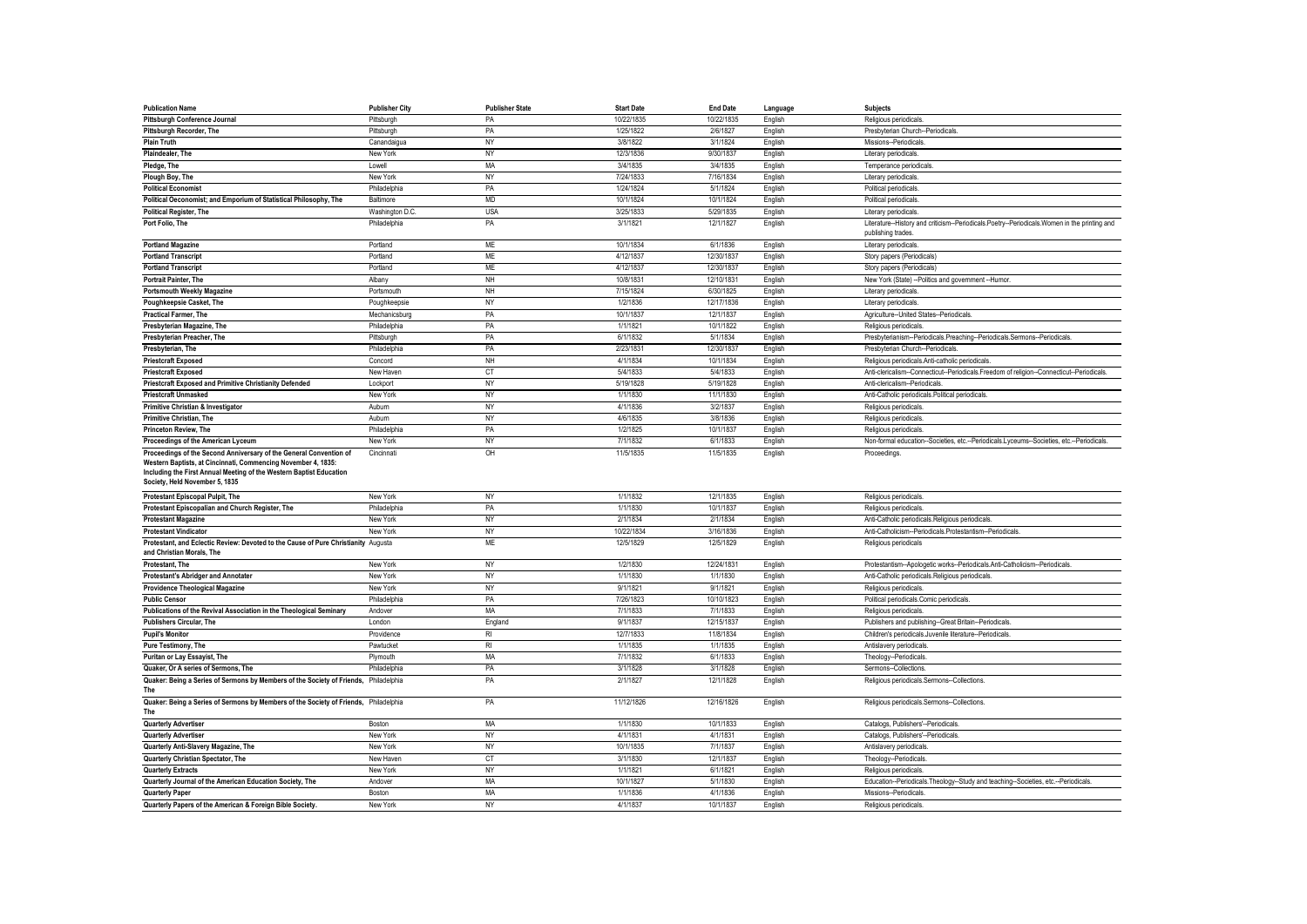| <b>Publication Name</b>                                                                                                               | <b>Publisher City</b> | <b>Publisher State</b> | <b>Start Date</b> | <b>End Date</b> | Language | <b>Subjects</b>                                             |
|---------------------------------------------------------------------------------------------------------------------------------------|-----------------------|------------------------|-------------------|-----------------|----------|-------------------------------------------------------------|
| Quarterly Papers of the Domestic and Foreign Missionary Society of the<br>Protestant Episcopal Church in the United States of America | Philadelphia          | PA                     | 3/1/1828          | 7/1/1829        | English  | Missions--Periodicals                                       |
| Quarterly Register and Journal of the American Education Society, The                                                                 | Andover               | MA                     | 7/1/1827          | 5/1/1830        | English  | Congregational churches--Education--Periodicals.            |
| Quarterly Register of the American Education Society                                                                                  | Boston                | MA                     | 8/1/1830          | 5/2/1831        | English  | Education--Periodicals.Theological seminaries--Periodicals. |
| Quarterly Review, The                                                                                                                 | London                | England                | 1/1/1831          | 10/1/1837       | English  | Literary periodicals                                        |
| Quarterly Review, The                                                                                                                 | New York              | NY                     | 1/1/1821          | 7/1/1832        | English  | Literary periodicals                                        |
| Quarterly Sunday School Magazine, The                                                                                                 | Philadelphia          | PA                     | 4/1/1831          | 1/1/1832        | English  | Sunday school literature                                    |
| <b>Railroad Journal</b>                                                                                                               | New York              | <b>NY</b>              | 1/2/1832          | 1/2/1832        | English  | Railroads-United States                                     |
| Rainbow, The                                                                                                                          | Woonsocket            | $R_{\rm I}$            | 1/13/1836         | 2/4/1837        | English  | Literature-Periodicals                                      |
| Rambler, The (1812 Philadelphia reissue)                                                                                              | Philadelphia          | PA                     | 1/1/1821          | 1/3/1821        | English  | Literary periodicals                                        |
| Rambler, The (1824 reissue)                                                                                                           | Philadelphia          | PA                     | 1/1/1824          | 1/3/1824        | English  | Literary periodicals                                        |
| Rambler, The (1827 reissue)                                                                                                           | Philadelphia          | PA                     | 1/1/1827          | 1/4/1827        | English  | Literary periodicals                                        |
| <b>Record of Genius</b>                                                                                                               | Utica                 | NY                     | 5/16/1832         | 5/25/1833       | English  | Literary periodicals                                        |
| Reflector and Liberal Advocate, The                                                                                                   | Palmyra               | <b>NY</b>              | 8/17/1831         | 8/17/1831       | English  | Literary periodicals                                        |
| Reflector, The                                                                                                                        | Boston                | MA                     | 9/1/1821          | 9/1/1821        | English  | Essays--Periodicals                                         |
| Reformed Christian Guide, The                                                                                                         | New York              | <b>NY</b>              | 1/1/1831          | 1/1/1831        | English  | Theology--Periodicals                                       |
| <b>Reformed Medical Journal</b>                                                                                                       | New York              | NY                     | 1/1/1832          | 12/1/1832       | English  | Medicine--Periodicals                                       |
| Reformed Presbyterian, The                                                                                                            | Newburgh              | NY                     | 3/1/1837          | 12/1/1837       | English  | Religious periodicals                                       |
| Reformer and Christian, The                                                                                                           | Philadelphia          | PA                     | 9/1/1834          | 9/1/1834        | English  | Religious periodicals                                       |
| Reformer: A Religious Work, The                                                                                                       | Philadelphia          | PA                     | 1/1/1821          | 8/1/1831        | English  | Theology--Periodicals                                       |
| Register and Library of Medical and Chirurgical Science                                                                               | Washington D.C.       | <b>USA</b>             | 7/22/1833         | 12/16/1834      | English  | Medicine--Periodicals                                       |
| Register of Pennsylvania, The                                                                                                         | Philadelphia          | PA                     | 1/5/1828          | 6/18/1831       | English  | Pennsylvania -- History -- Periodicals                      |
| Religious & Literary Intelligencer                                                                                                    | Maryville             | TN                     | 7/24/1832         | 7/24/1832       | English  | Religious periodicals                                       |
| Religious Advocate and Missionary Intelligencer                                                                                       | Saratoga Springs      | NY                     | 8/31/1823         | 2/28/1824       | English  | Missions--Periodicals                                       |
| <b>Religious Advocate, The</b>                                                                                                        | Saratoga Springs      | NY                     | 5/1/1822          | 4/1/1823        | English  | Missions--Periodicals                                       |
| Religious and Literary Intelligencer                                                                                                  | Princeton             | KY                     | 12/9/1830         | 4/14/1831       | English  | Religious periodicals                                       |
| <b>Religious Examiner, The</b>                                                                                                        | Washington            | OH                     | 10/1/1827         | 12/1/1829       | English  | Religious periodicals                                       |
| Religious Informer and Free Will Baptist Register                                                                                     | Andover               | <b>NH</b>              | 9/1/1822          | 9/1/1822        | English  | Baptists--Periodicals                                       |
| <b>Religious Inquirer</b>                                                                                                             | Hartford              | CT                     | 11/10/1821        | 3/15/1834       | English  | Universalism--Periodicals                                   |
| Religious Inquirer and Gospel Anchor, The                                                                                             | Hartford              | <b>CT</b>              | 4/12/1834         | 10/31/1835      | English  | Universalism--Periodicals                                   |
| Religious Intelligencer, The                                                                                                          | New Haven             | CT                     | 1/6/1821          | 10/7/1837       | English  | Theology--Periodicals                                       |
| Religious Magazine and Family Miscellany, The                                                                                         | Boston                | MA                     | 1/1/1837          | 12/2/1837       | English  | Religion--Periodicals                                       |
| Religious Magazine or Spirit of the Foreign Theological Journals and<br>Reviews, The                                                  | Philadelphia          | PA                     | 1/1/1828          | 6/1/1830        | English  | Religion--Periodicals                                       |
| <b>Religious Magazine, The</b>                                                                                                        | Boston                | MA                     | 10/15/1833        | 12/2/1836       | English  | Christianity--Periodicals.Religion--Periodicals             |
| Religious Magazine: Containing an Account of the United Churches of<br>Christ. Commonly Called Free-Will Baptist, A                   | Kennebunk             | ME                     | 3/1/1821          | 9/1/1822        | English  | Religious periodicals                                       |
| <b>Religious Messenger</b>                                                                                                            | Providence            | R <sub>l</sub>         | 7/2/1825          | 3/18/1826       | English  | Religious periodicals                                       |
| Religious Messenger of the Philadelphia Conference                                                                                    | Philadelphia          | PA                     | 1/5/1826          | 6/1/1826        | English  | Religious periodicals                                       |
| Religious Monitor and Evangelical Repository, The                                                                                     | Albany                | <b>NY</b>              | 1/1/1830          | 12/1/1837       | English  | Religious periodicals                                       |
| Religious Monitor or Evangelical Repository, The                                                                                      | Albany                | <b>NY</b>              | 6/1/1825          | 5/1/1830        | English  | Theology--Periodicals                                       |
| <b>Religious Telescope</b>                                                                                                            | Circleville           | OH                     | 12/31/1834        | 12/31/1834      | English  | Religious periodicals                                       |
| <b>Religious Visiter, The</b>                                                                                                         | Harrisburg            | PA                     | 1/21/1824         | 7/14/1824       | English  | Religious periodicals                                       |
| Reminiscence of Nature and Clew to Bible Astrology, The                                                                               | Marietta              | OH                     | 2/12/1831         | 2/12/1831       | English  | Numerology--Periodicals.Bible and astrology--Periodicals    |
| Repertory, The                                                                                                                        | Waltham               | MA                     | 3/1/1836          | 3/1/1836        | English  | Literary periodicals                                        |
| <b>Reporter of the Times</b>                                                                                                          | New York              | NY                     | 5/5/1833          | 12/15/1833      | English  | Literary periodicals                                        |
| <b>Republic of Letters</b>                                                                                                            | New York              | <b>NY</b>              | 1/1/1834          | 7/1/1835        | English  | Literature-Periodicals                                      |
| Republic of Letters: A Weekly Republication of Standard Literature, The                                                               | New York              | <b>NY</b>              | 1/1/1834          | 1/4/1836        | English  | Literary periodicals                                        |
| <b>Republican Magazine</b>                                                                                                            | Boston                | MA                     | 1/18/1831         | 1/12/1832       | English  | Democratic Party (Mass.) Periodicals                        |
| <b>Revenant. The</b>                                                                                                                  | West Machias          | ME                     | 3/22/1830         | 3/22/1830       | English  | Literary periodicals                                        |
| Revue Ame'ricain: Journal Mensuel, The                                                                                                | Paris                 | France                 | 7/1/1826          | 6/1/1827        | French   | History periodicals                                         |
| <b>Rhode Island Baptist, The</b>                                                                                                      | Providence            | <b>RI</b>              | 1/1/1823          | 1/1/1823        | English  | Baptists--Periodicals                                       |
| Rhode Island Journal & Sunday School & Bible Class Advocate.                                                                          | Providence            | R <sub>l</sub>         | 1/14/1831         | 1/20/1832       | English  | Religious periodicals                                       |
| <b>Rhode Island Religious Messenger</b>                                                                                               | Providence            | R <sub>l</sub>         | 6/3/1826          | 3/14/1828       | English  | Baptists--Rhode Island--Periodicals                         |
| Rhode Island Temperance Advocate                                                                                                      | Providence            | $R_{\rm I}$            | 5/1/1833          | 5/1/1833        | English  | Temperance periodicals                                      |
| <b>Richmond Family Visitor</b>                                                                                                        | Richmond              | VA                     | 5/27/1826         | 12/9/1826       | English  | Religious periodicals                                       |
| Rochester Gem, The                                                                                                                    | Rochester             | <b>NY</b>              | 1/2/1832          | 12/30/1837      | English  | Women's periodicals                                         |
| Rochester Mirror, The                                                                                                                 | Rochester             | <b>NY</b>              | 1/2/1832          | 4/28/1832       | English  | Women's periodicals                                         |
| Rose Bud or Youth's Gazette, The                                                                                                      | Charleston            | SC                     | 11/3/1832         | 1/26/1833       | English  | Women in the printing and publishing trades.                |
| Rose Bud, The                                                                                                                         | Lowell                | MA                     | 3/1/1832          | 2/2/1834        | English  | Sunday school literature                                    |
| Rum-Seller's Mirror and Drunkard's Looking Glass                                                                                      | Dover                 | <b>NH</b>              | 2/25/1837         | 8/31/1837       | English  | Temperance periodicals                                      |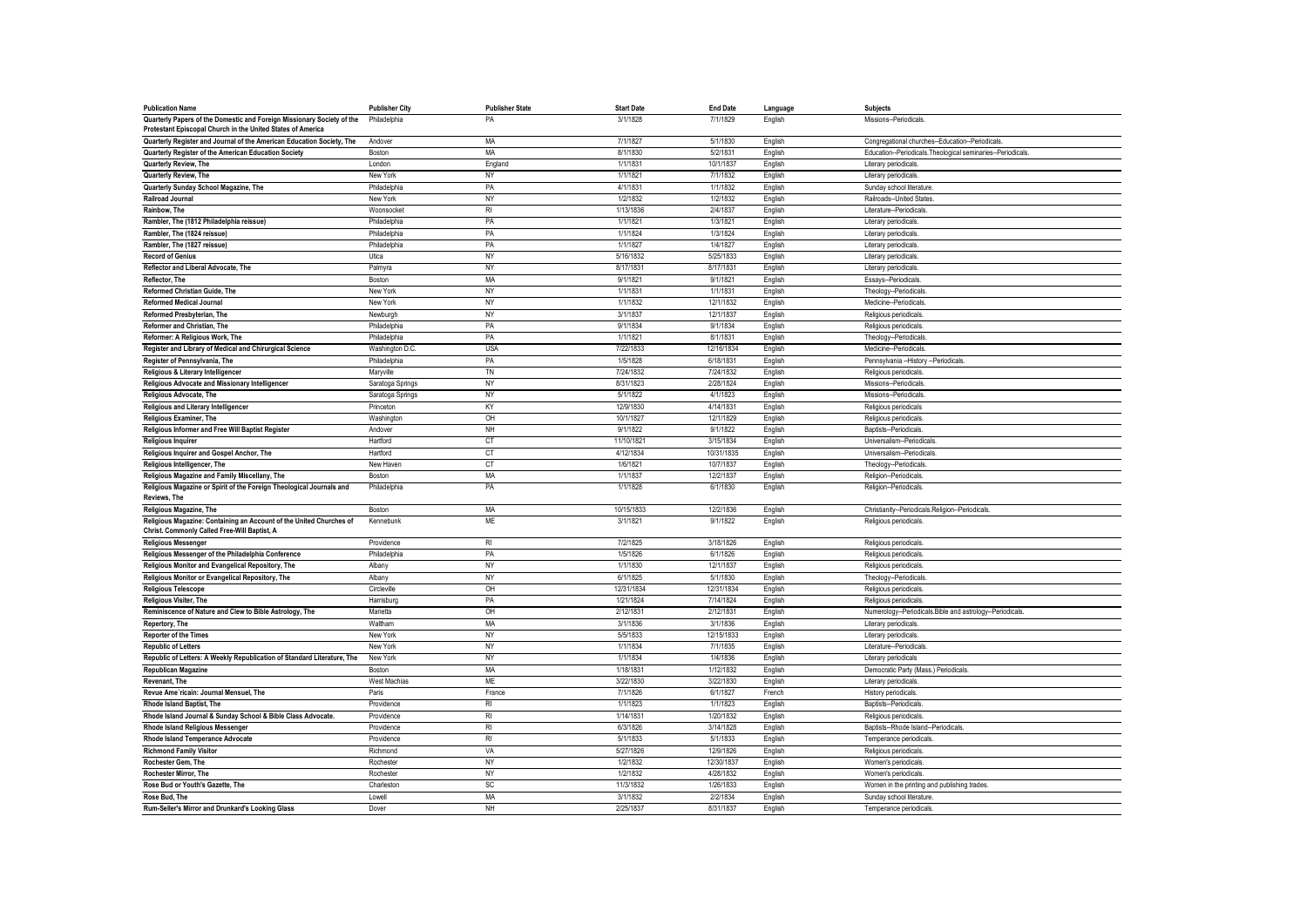| <b>Publication Name</b>                                                                                                                                                                                                       | <b>Publisher City</b> | <b>Publisher State</b> | <b>Start Date</b> | <b>End Date</b> | Language | <b>Subjects</b>                                                                                                                                                                                                                                                 |
|-------------------------------------------------------------------------------------------------------------------------------------------------------------------------------------------------------------------------------|-----------------------|------------------------|-------------------|-----------------|----------|-----------------------------------------------------------------------------------------------------------------------------------------------------------------------------------------------------------------------------------------------------------------|
| <b>Rural Repository</b>                                                                                                                                                                                                       | Hudson                | NY                     | 6/12/1824         | 5/27/1826       | English  | Literary periodicals.                                                                                                                                                                                                                                           |
| Rural Repository, or Bower of Literature: A Semi-Monthly Literary &<br>Entertaining Journal: Containing a Variety of Original and Select Article,<br>Arranged Under the Following Heads: Popular Tales, Biography, Traveller, | Hudson                | NY                     | 12/8/1827         | 5/18/1833       | English  | Literary periodicals.                                                                                                                                                                                                                                           |
| Miscellaneous, Poetry, etc., The                                                                                                                                                                                              |                       |                        |                   |                 |          |                                                                                                                                                                                                                                                                 |
| Rural Repository, or, Semi-Monthly Entertaining and Amusing Journal:<br>Containing a Variety of Select and Original Articles, Arranged Under the                                                                              | Hudson                | NY                     | 6/10/1826         | 5/24/1828       | English  | Literary periodicals.                                                                                                                                                                                                                                           |
| Following Heads: Original and Popular Tales, Essays, Biography,<br>Traveller, Miscellaneous, Summary, Poetry, The                                                                                                             |                       |                        |                   |                 |          |                                                                                                                                                                                                                                                                 |
| Rural Repository: Devoted to Polite Literature, Such as Moral &                                                                                                                                                               | Hudson                | <b>NY</b>              | 6/8/1833          | 12/23/1837      | English  | Literary periodicals.                                                                                                                                                                                                                                           |
| Sentimental Tales, Biography, Traveling Sketches, Notices of New<br>Publications, Poetry, Amusing Miscellany, Humorous & Historical<br>Anecdotes, &c., The                                                                    |                       |                        |                   |                 |          |                                                                                                                                                                                                                                                                 |
| Sabbath School Advocate                                                                                                                                                                                                       | Gilmanton             | <b>NH</b>              | 11/13/1835        | 3/3/1837        | English  | Religious periodicals                                                                                                                                                                                                                                           |
| Sabbath School Herald, The                                                                                                                                                                                                    | New Haven             | CT                     | 3/1/1829          | 2/1/1830        | English  | Sunday schools--Periodicals.                                                                                                                                                                                                                                    |
| Sabbath School Instructor                                                                                                                                                                                                     | Portland              | <b>ME</b>              | 6/1/1831          | 5/20/1835       | English  | Sunday school literature                                                                                                                                                                                                                                        |
| Sabbath School Library, The                                                                                                                                                                                                   | Boston                | MA                     | 1/1/1832          | 3/1/1832        | English  | Sunday school literature--Periodicals                                                                                                                                                                                                                           |
| Sabbath School Messenger and Children's Friend, The                                                                                                                                                                           | Albany                | NY                     | 11/1/1828         | 9/1/1829        | English  | Sunday school literature--Periodicals                                                                                                                                                                                                                           |
| Sabbath School Messenger, The                                                                                                                                                                                                 | Boston                | MA                     | 7/1/1837          | 10/1/1837       | English  | Children's periodicals.Religious periodicals.Juvenile literature--Periodicals                                                                                                                                                                                   |
| Sabbath School Record, The                                                                                                                                                                                                    | New Haven             | <b>CT</b>              | 8/1/1832          | 8/1/1832        | English  | Sunday schools--Periodicals                                                                                                                                                                                                                                     |
| Sabbath School Reporter                                                                                                                                                                                                       | Windsor               | VT                     | 2/1/1833          | 1/1/1834        | English  | Sunday school teachers--Periodicals.                                                                                                                                                                                                                            |
| Sabbath School Repository and Teacher's Assistant, The                                                                                                                                                                        | New Haven             | CT                     | 1/1/1823          | 1/1/1823        | English  | Sunday school literature                                                                                                                                                                                                                                        |
| Sabbath School Treasury, The                                                                                                                                                                                                  | Boston                | <b>MA</b>              | 7/1/1828          | 12/1/1837       | English  | Religious periodicals                                                                                                                                                                                                                                           |
| Sabbath School Visiter                                                                                                                                                                                                        | Boston                | MA                     | 1/1/1833          | 12/1/1837       | English  | Sunday schools--Periodicals                                                                                                                                                                                                                                     |
| Sailor's Magazine and Naval Journal, The                                                                                                                                                                                      | New York              | NY                     | 9/1/1828          | 12/1/1837       | English  | Merchant mariners--Missions and charities--Periodicals.                                                                                                                                                                                                         |
| Saturday Magazine, The                                                                                                                                                                                                        | Philadelphia          | PA                     | 7/7/1821          | 6/29/1822       | English  | British periodicals--Selections                                                                                                                                                                                                                                 |
| Saturday Magazine, The                                                                                                                                                                                                        | London                | England                | 1/1/1835          | 12/31/1836      | English  | Religious periodicals                                                                                                                                                                                                                                           |
| <b>Saturday Morning Post</b>                                                                                                                                                                                                  | Philadelphia          | PA                     | 10/1/1825         | 10/22/1825      | English  | Literary periodicals.                                                                                                                                                                                                                                           |
| Scholar's Journal, The                                                                                                                                                                                                        | Westfield             | MA                     | 1/15/1829         | 2/21/1829       | English  | Science periodicals                                                                                                                                                                                                                                             |
| Scholar's Quarterly Journal, The                                                                                                                                                                                              | Westfield             | MA                     | 2/1/1828          | 11/1/1828       | English  | Science periodicals                                                                                                                                                                                                                                             |
| <b>School Magazine</b>                                                                                                                                                                                                        | Boston                | MA                     | 4/1/1829          | 4/1/1829        | English  | Education--Massachusetts--Periodicals.                                                                                                                                                                                                                          |
| School Master and Advocate of Education, The                                                                                                                                                                                  | Philadelphia          | PA                     | 1/1/1836          | 4/1/1836        | English  | Education--Periodicals.                                                                                                                                                                                                                                         |
| Scientific and Literary Journal for the Diffusion of Useful Knowledge                                                                                                                                                         | Boston                | MA                     | 1/1/1837          | 1/1/1837        | English  | Technology--Periodicals.Industrial arts--Periodicals                                                                                                                                                                                                            |
| Scientific Tracts and Family Lyceum: Designed for Instruction and<br>Entertainment, and Adapted to Schools, Lyceums and Families                                                                                              | Boston                | MA                     | 1/1/1834          | 12/1/1835       | English  | Science periodicals                                                                                                                                                                                                                                             |
| Scientific Tracts: Designed for the Instruction and Entertainment, and<br>Adapted to Schools, Lyceums, and Families                                                                                                           | Boston                | MA                     | 1/1/1835          | 6/15/1835       | English  | Science periodicals                                                                                                                                                                                                                                             |
| Scientific Tracts: Designed for the Instruction and Entertainment, and<br>Adapted to Schools, Lyceums, and Families                                                                                                           | Boston                | MA                     | 1/1/1830          | 12/15/1833      | English  | Science periodicals                                                                                                                                                                                                                                             |
| Scientific Tracts: For the Diffusion of Useful Knowledge                                                                                                                                                                      | Boston                | MA                     | 10/1/1834         | 11/1/1836       | English  | Science periodicals                                                                                                                                                                                                                                             |
| Scrap Book, The                                                                                                                                                                                                               | Hartford              | CT                     | 7/11/1835         | 10/10/1835      | English  | Literary periodicals.                                                                                                                                                                                                                                           |
| Scrapbook, The                                                                                                                                                                                                                | Hanover               | NH                     | 10/1/1837         | 10/1/1837       | English  | Literature--Periodicals                                                                                                                                                                                                                                         |
| Scribbler. The                                                                                                                                                                                                                | Montreal              | Quebec                 | 12/13/1821        | 4/20/1826       | English  | Literary periodicals.                                                                                                                                                                                                                                           |
| Scriptural Interpreter, The                                                                                                                                                                                                   | Boston                | MA                     | 1/1/1831          | 1/1/1837        | English  | Religious periodicals                                                                                                                                                                                                                                           |
| Select Journal of Foreign Periodical Literature                                                                                                                                                                               | Boston                | MA                     | 1/1/1833          | 10/2/1834       | English  | Literary periodicals.                                                                                                                                                                                                                                           |
| Sentinel and Star in the West. The                                                                                                                                                                                            | Cincinnati            | OH                     | 10/3/1829         | 2/4/1832        | English  | Universalists--Periodicals                                                                                                                                                                                                                                      |
| Sentinel. The                                                                                                                                                                                                                 | Hartford              | <b>CT</b>              | 3/8/1834          | 3/8/1834        | English  | Moral conditions--Periodicals.                                                                                                                                                                                                                                  |
| Series of Tracts. A                                                                                                                                                                                                           | Princeton             | NJ                     | 9/1/1825          | 10/1/1826       | English  | Theology--Periodicals.                                                                                                                                                                                                                                          |
| Sermon                                                                                                                                                                                                                        | Hartford              | <b>CT</b>              | 11/1/1832         | 11/1/1832       | English  | Sermons--Periodicals                                                                                                                                                                                                                                            |
| Seventh Day Baptist Missionary Magazine, The                                                                                                                                                                                  | Albany                | NY                     | 2/1/1822          | 2/1/1822        | English  | Seventh-Day Baptists--Missions--Periodicals.                                                                                                                                                                                                                    |
| Shepherd of the Valley                                                                                                                                                                                                        | St. Louis             | MO                     | 6/22/1834         | 6/22/1834       | English  | Religious periodicals.Ethnic periodicals                                                                                                                                                                                                                        |
| Shrine, The                                                                                                                                                                                                                   | Amherst               | MA                     | 5/1/1832          | 7/1/1833        | English  | College student periodicals                                                                                                                                                                                                                                     |
| Signs of the Times                                                                                                                                                                                                            | New Vernon            | NY                     | 1/8/1834          | 12/24/1834      | English  | Baptists--United States--Periodicals                                                                                                                                                                                                                            |
| Silk Culturist and Farmer's Manual, The                                                                                                                                                                                       | Hartford              | <b>CT</b>              | 4/1/1835          | 12/1/1837       | English  | Sericulture--Periodicals.Silk industry--Periodicals.                                                                                                                                                                                                            |
| Silkworm                                                                                                                                                                                                                      | Albany                | NY                     | 5/1/1835          | 5/1/1835        | English  | Agricultural periodicals.                                                                                                                                                                                                                                       |
| Slavery in America: With Notices of the Present State of Slavery and the                                                                                                                                                      |                       |                        | 7/1/1836          | 8/1/1837        |          | Antislavery movements--Great Britain--History--Periodicals.Slavery--United States--                                                                                                                                                                             |
| Slave Trade Throughout the World                                                                                                                                                                                              | London                | England                | 7/1/1836          |                 | English  | Periodicals.African Americans--Periodicals.Slave trade--United States--Periodicals.                                                                                                                                                                             |
| Slave's Friend, The                                                                                                                                                                                                           | New York              | NY                     |                   | 9/1/1837        | English  | Children's poetry--Periodicals.Children's stories--Periodicals.Slavery--United States--<br>Juvenile fiction--Periodicals.Antislavery movements--United States--Periodicals.Slavery--<br>United States--Juvenile poetry--Periodicals.Bible stories--Periodicals. |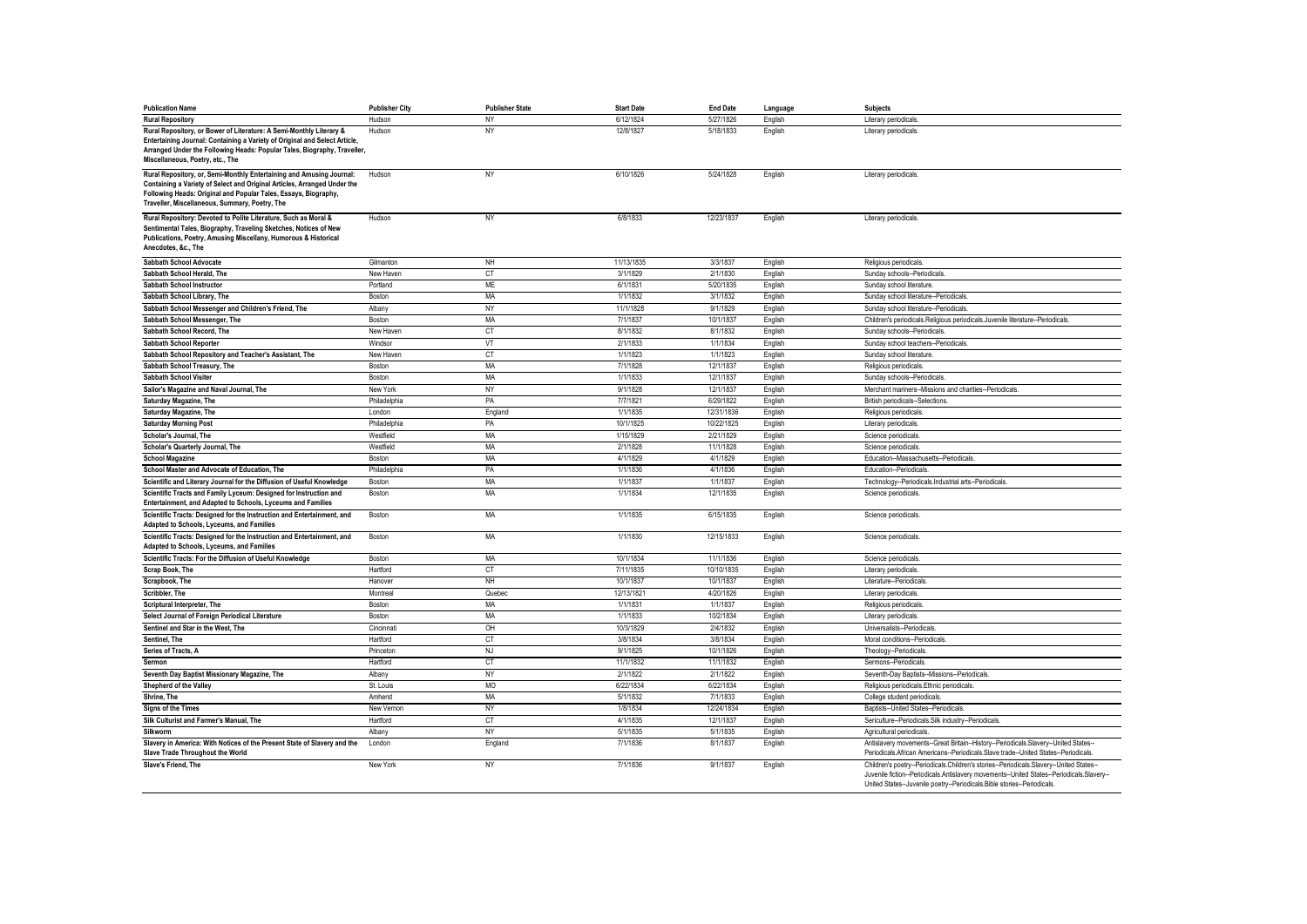| <b>Publication Name</b>                                                                     | <b>Publisher City</b> | <b>Publisher State</b> | <b>Start Date</b> | <b>End Date</b> | Language | Subjects                                                                                   |
|---------------------------------------------------------------------------------------------|-----------------------|------------------------|-------------------|-----------------|----------|--------------------------------------------------------------------------------------------|
| Slave's Friend. The                                                                         | New York              | NY                     | 1/1/1836          | 12/1/1837       | English  | Children's poetry--Periodicals.Children's stories--Periodicals.Slavery--United States--    |
|                                                                                             |                       |                        |                   |                 |          | Juvenile fiction--Periodicals.Antislavery movements--United States--Periodicals.Slavery--  |
|                                                                                             |                       |                        |                   |                 |          | United States--Juvenile poetry--Periodicals.Bible stories--Periodicals                     |
| Socialist. The                                                                              | North Adams           | MA                     | 5/21/1828         | 5/22/1829       | English  | Literary periodicals.                                                                      |
| <b>Something New</b>                                                                        | Exeter                | NH                     | 2/12/1830         | 8/1/1832        | English  | Literary periodicals.                                                                      |
| Southern Agriculturist, The                                                                 | Charleston            | SC                     | 1/1/1828          | 5/1/1832        | English  | Agriculture--Periodicals                                                                   |
| <b>Southern Baptist</b>                                                                     | Charleston            | SC                     | 1/17/1835         | 1/15/1836       | English  | Religious periodicals                                                                      |
| Southern Christian Herald                                                                   | Columbia              | SC                     | 4/15/1834         | 5/13/1834       | English  | Religious periodicals                                                                      |
| Southern Literary Journal                                                                   | Charleston            | SC                     | 12/1/1835         | 2/1/1837        | English  | Literature--Periodicals                                                                    |
| Southern Literary Journal and Monthly Review, The                                           | Charlestor            | <b>SC</b>              | 3/1/1837          | 4/1/1837        | English  | Literary periodicals.                                                                      |
| Southern Literary Messenger                                                                 | New York              | NY                     | 8/1/1834          | 9/1/1835        | English  | Literary periodicals.                                                                      |
| Southern Literary Messenger                                                                 | Richmond              | VA                     | 8/1/1834          | 12/1/1837       | English  | Literature--Periodicals                                                                    |
| Southern Pioneer and Evangelical Liberalist                                                 | Baltimore             | <b>MD</b>              | 9/3/1836          | 1/14/1837       | English  | Universalism--Periodicals.Universalists--Maryland--Periodicals                             |
| Southern Pioneer and Gospel Visiter, The                                                    | Baltimore             | <b>MD</b>              | 10/1/1831         | 10/1/1832       | English  | Universalism--Periodicals                                                                  |
| Southern Pioneer and Philadelphia Liberalist                                                | Baltimore             | <b>MD</b>              | 11/14/1835        | 11/14/1835      | English  | Universalism--Periodicals                                                                  |
| Southern Review. The                                                                        | Charleston            | SC                     | 2/1/1828          | 2/1/1832        | English  | Literary periodicals                                                                       |
| <b>Southern Rose Bud</b>                                                                    | Charleston            | <b>SC</b>              | 8/31/1833         | 8/22/1835       | English  | Women in the printing and publishing trades                                                |
| Southern Rose, The                                                                          | Charleston            | SC                     | 8/20/1836         | 10/14/1837      | English  | Literary periodicals                                                                       |
| Southern Temperance Star                                                                    | Richmond              | VA                     | 2/1/1836          | 2/1/1836        | English  | Temperance periodicals                                                                     |
| Souvenir, The                                                                               | Philadelphia          | PA                     | 7/4/1827          | 6/20/1829       | English  | Literary periodicals                                                                       |
| Souvenir, The                                                                               | Harrisburg            | PA                     | 6/30/1827         | 6/30/1827       | English  | Literary periodicals. Women's periodicals.                                                 |
| Spectator, The                                                                              | Pittsburgh            | PA                     | 6/26/1828         | 6/26/1828       | English  | Religious periodicals                                                                      |
| Spectator: In Twelve Volumes. The                                                           | Philadelphia          | PA                     | 1/1/1824          | 12/2/1824       | English  | English literature--Periodicals                                                            |
| Spectator: In Two Volumes, The                                                              | New York              | NY                     | 1/1/1826          | 7/1/1826        | English  | English literature--Periodicals                                                            |
| Spectator: With Notes and a General Index: Complete in Two Volumes:                         | Philadelphia          | PA                     | 1/1/1829          | 7/1/1829        | English  | English literature--Periodicals                                                            |
| Vol III: From the Last Improved London Edition Stereotyped, The                             |                       |                        |                   |                 |          |                                                                                            |
| Spectator: With Notes and a General Index: From the London Stereotype                       | Philadelphia          | PA                     | 1/1/1835          | 7/1/1835        | English  | English literature--Periodicals                                                            |
| Edition Two Volumes Complete in One With Engravings On Steel, The                           |                       |                        |                   |                 |          |                                                                                            |
| Spirit of Missions. The                                                                     | Burlington            | <b>NJ</b>              | 1/1/1836          | 12/1/1837       | English  | Religious periodicals                                                                      |
| Spirit of the English Magazines, The                                                        | Boston                | MA                     | 1/1/1821          | 9/15/1825       | English  | English periodicals--Selections.                                                           |
| Spirit of the Old Dominion. The                                                             | Richmond              | VA                     | 6/1/1827          | 7/1/1827        | English  | Literary periodicals.                                                                      |
| Spirit of the Pilgrims, The                                                                 | Boston                | MA                     | 1/1/1828          | 12/1/1833       | English  | Congregational churches--Periodicals.Congregationalism--Periodicals.Religion--Periodicals. |
| Spirit of the Times, The                                                                    | New York              | NY                     | 2/18/1837         | 12/30/1837      | English  | Sports--Periodicals.Theater--Periodicals.                                                  |
| Sprite, The                                                                                 | Amherst               | MA                     | 5/1/183           | 7/1/1833        | English  | College student periodicals                                                                |
| St. Joseph's College Minerva, The                                                           | Bardstown             | KY                     | 10/1/1834         | 10/1/1834       | English  | Literature-Periodicals                                                                     |
| St. Tammany's Magazine                                                                      | New York              | <b>NY</b>              | 12/17/1821        | 12/17/1821      | English  | Religious periodicals                                                                      |
| Star of Bethelehem, The                                                                     | Taunton               | MA                     | 12/1/1827         | 12/1/1827       | English  | Methodists--Periodicals                                                                    |
| Star. The                                                                                   | Lynn                  | MA                     | 7/30/1836         | 7/30/1836       | English  | Local news periodical -- Massachusetts. Advertising periodical.                            |
| Sunbeam: Devoted to Moral and Intellectual Development, The                                 | Penn Yan              | NY                     | 10/6/1833         | 10/6/1833       | English  | Religious periodicals                                                                      |
| <b>Sunday Scholar's Magazine</b>                                                            | Unknown               | <b>USA</b>             | 2/1/1826          | 2/1/1826        | English  | Religious periodicals.Children's periodicals.Juvenile literature--Periodicals.             |
| Sunday Scholars' Magazine or Monthly Reward Book, The                                       | Boston                | MA                     | 1/1/1821          | 7/1/1821        | English  | Children's periodicals. Religious periodicals. Juvenile literature--Periodicals.           |
| Sunday School Journal                                                                       | Philadelphia          | PA                     | 1/7/1835          | 12/20/1837      | English  | Sunday schools--Periodicals                                                                |
| Sunday School Journal and Advocate of Christian Education                                   | Philadelphia          | PA                     | 11/24/1830        | 6/25/1834       | English  | Sunday schools--Periodicals.                                                               |
| Sunday School Magazine, The                                                                 | New York              | NY                     | 1/1/1835          | 1/1/1837        | English  | Sunday school literature                                                                   |
| Sunday School Teacher and Children's Friend, The                                            | Boston                | MA                     | 1/1/1836          | 6/1/1837        | English  | Sunday schools--Periodicals                                                                |
| Sunday School Visiter, The                                                                  | New York              | NY                     | 1/1/1835          | 12/1/1837       | English  | Sunday school literature. Christian education--Periodicals                                 |
| Supplement to the Courant                                                                   | Hartford              | СT                     | 5/22/1826         | 5/22/1826       | English  | Literary periodicals                                                                       |
| Supplementary Number of the New York Mirror                                                 | New York              | NY                     | 7/9/1831          | 7/9/1831        | English  | Literary periodicals                                                                       |
| <b>Syracuse Porcupine</b>                                                                   | Syracuse              | NY                     | 3/1/1835          | 4/4/1835        | English  | Satire--Periodicals                                                                        |
| Talisman, The                                                                               | Worcester             | MA                     | 1/1/1829          | 10/15/1829      | English  | Literary periodicals                                                                       |
| <b>Talisman</b> . The                                                                       | Clinton               | <b>NY</b>              | 7/1/1833          | 7/1/1833        | English  | College student periodicals                                                                |
| Tatler With Notes and a General Index: One Line From Virgil: Complete in<br>One Volume, The | Philadelphia          | PA                     | 1/1/1837          | 1/1/1837        | English  | Literary periodicals.                                                                      |
|                                                                                             |                       |                        |                   |                 |          |                                                                                            |
| Tea Pot, The                                                                                | <b>Boston</b>         | <b>MA</b>              | 8/16/1823         | 8/30/1823       | English  | Literary periodical                                                                        |
| Teacher's Guide and Parent's Assistant. The                                                 | Portland              | <b>ME</b>              | 11/1/1826         | 12/1/1828       | English  | Education--Periodicals                                                                     |
| Teacher's Offering or The Sabbath Scholar's Magazine, The                                   | New Haven             | CT                     | 6/1/1824          | 6/1/1824        | English  | Sunday school literature                                                                   |
| Teacher's Offering or The Sunday School Monthly Visitor, The                                | London                | England                | 1/1/1828          | 12/1/1828       | English  | Sunday school literature--Periodicals                                                      |
| <b>Temperance Circular</b>                                                                  | New York              | NY                     | 2/17/1832         | 5/10/1832       | English  | Temperance periodicals                                                                     |
| <b>Temperance Herald</b>                                                                    | Concord               | NH                     | 1/1/1834          | 9/1/1836        | English  | Temperance periodicals                                                                     |
| <b>Temperance Journal</b>                                                                   | Boston                | <b>MA</b>              | 9/1/1833          | 1/1/1837        | English  | Temperance periodicals                                                                     |
| Temperance Journal, and Total Abstinence Gazette                                            | Boston                | MA                     | 6/1/1837          | 10/1/1837       | English  | Temperance periodicals                                                                     |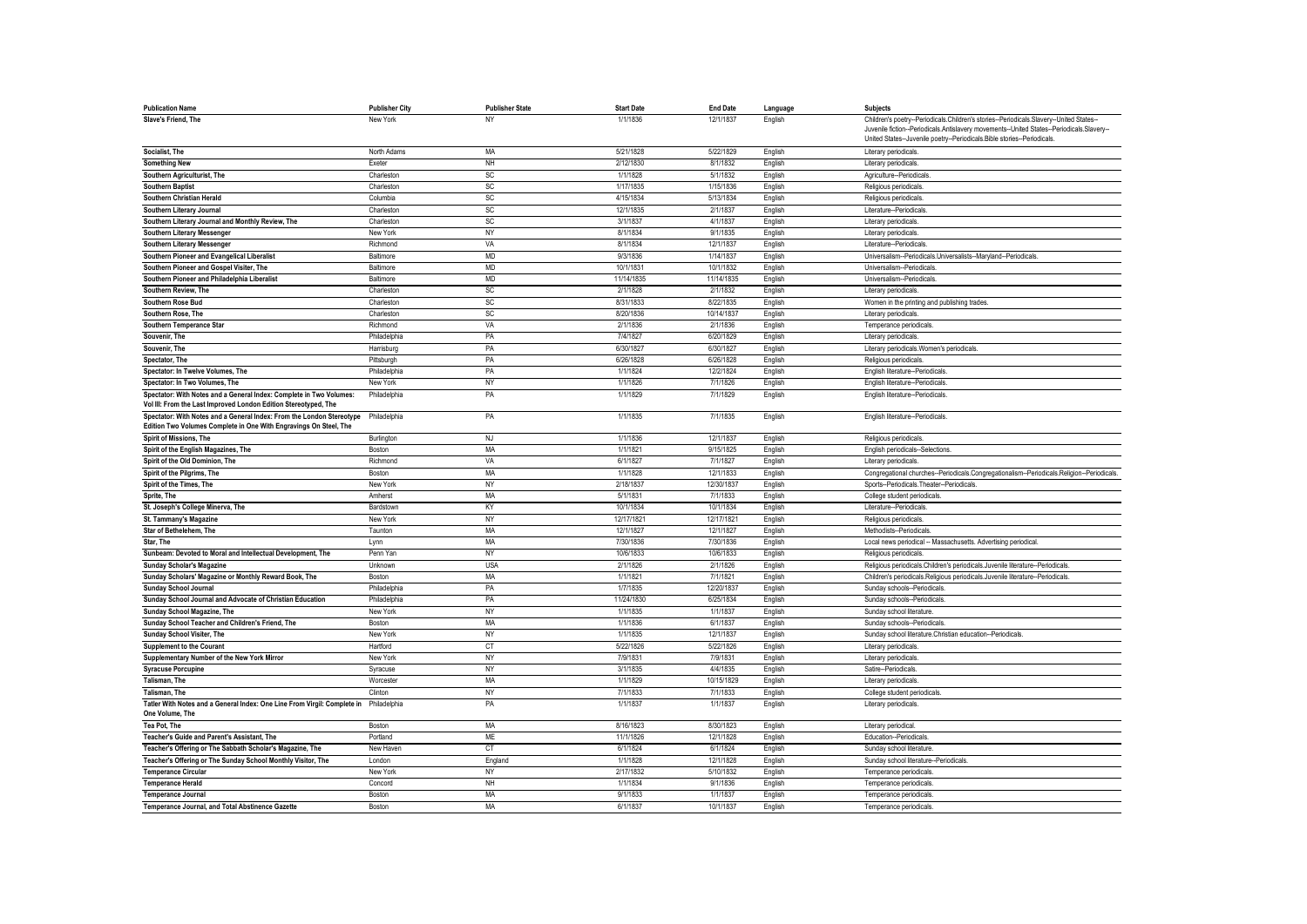| <b>Publication Name</b>                                                    | <b>Publisher City</b>        | <b>Publisher State</b> | <b>Start Date</b> | <b>End Date</b> | Language | <b>Subjects</b>                                                                  |
|----------------------------------------------------------------------------|------------------------------|------------------------|-------------------|-----------------|----------|----------------------------------------------------------------------------------|
| <b>Temperance Mirror</b>                                                   | Dover                        | NH                     | 9/1/1837          | 11/1/1837       | English  | Temperance periodicals                                                           |
| <b>Temperance Recorder</b>                                                 | Albany                       | NY                     | 3/6/1832          | 7/1/1835        | English  | Temperance periodicals                                                           |
| <b>Temple of Reason</b>                                                    | Philadelphia                 | PA                     | 7/18/1835         | 7/18/1835       | English  | Rationalism--Periodicals                                                         |
| <b>Tennessee Farmer, The</b>                                               | Jonesborough                 | TN                     | 12/1/1834         | 11/1/1836       | English  | Agriculture--Tennessee--Periodicals.Horticulture--Tennessee--Periodicals.        |
| The Journal of Health: Conducted by an Association of Physicians           | Philadelphia                 | PA                     | 9/9/1829          | 8/25/1830       | English  | Health periodicals.Medical periodicals.                                          |
| The Monthly and European magazine.                                         | London                       | England                | 9/1/1826          | 12/1/1826       | English  | Literary periodicals.                                                            |
| Theatrical Budget or Actor's Regalio, The                                  | New York                     | <b>NY</b>              | 1/1/1828          | 1/1/1828        | English  | Recitations--Periodicals                                                         |
| <b>Theatrical Budget, The</b>                                              | New York                     | <b>NY</b>              | 1/1/1828          | 1/1/1828        | English  | Recitations--Periodicals                                                         |
| Theological Repertory and Churchman's Guide, The                           | Washington D.C. (Georgetown) | <b>USA</b>             | 1/1/1829          | 12/1/1830       | English  | Religious periodicals                                                            |
| Theological Review and General Repository of Religious and Moral           | Baltimore                    | <b>MD</b>              | 1/1/1822          | 10/1/1822       | English  | Theology--Periodicals                                                            |
| Information, The                                                           |                              |                        |                   |                 |          |                                                                                  |
| Thistle, The                                                               | Cincinnati                   | OH                     | 11/18/1822        | 11/18/1822      | English  | Periodicals                                                                      |
| Thomsonian Recorder, The                                                   | Columbus                     | OH                     | 10/8/1826         | 9/23/1837       | English  | Medicine, Botanic--Periodicals                                                   |
| Toilet or Ladies' Cabinet of Literature, The                               | Providence                   | R <sub>l</sub>         | 1/10/1829         | 1/17/1829       | English  | Literature--Periodicals                                                          |
| <b>Transactions of the American Astronomical Society</b>                   | Milledgeville                | GA                     | 9/21/1823         | 9/21/1823       | English  | Science periodicals                                                              |
| Transylvania Journal of Medicine and the Associate Sciences, The           | Lexington                    | KY                     | 2/1/1829          | 7/1/1833        | English  | Medicine-Periodicals                                                             |
| Transylvanian or Lexington Literary Journal, The                           | Lexington                    | KY                     | 9/1/1829          | 9/1/1829        | English  | Literary periodicals                                                             |
| Traveller and Monthly Gazetteer, The                                       | Philadelphia                 | PA                     | 6/1/1828          | 6/1/1828        | English  | Gazetteers--Periodicals                                                          |
| Traveller, Family Journal, Spirit of the Times and Life in New York, The   | New York                     | NY                     | 2/2/1833          | 10/6/1833       | English  | Sports periodicals                                                               |
| Traveller: Spirit of the Times and Life in New York, The                   | New York                     | NY                     | 12/1/1832         | 1/26/1833       | English  | Sports periodicals                                                               |
| <b>Tricolor, The</b>                                                       | New York                     | NY                     | 9/13/1830         | 10/9/1830       | English  | France --History --July Revolution, 1830 --Periodicals                           |
| Trifler. The                                                               | Kingston                     | Jamaica                | 4/26/1823         | 5/3/1823        | English  | Jamaica -- Humor -- Periodicals.                                                 |
| Troy Review or Religious and Musical Repository, The                       | Troy                         | NY                     | 1/4/1826          | 10/11/1827      | English  | Music--Periodicals                                                               |
| U.S. Medical Advertiser: Devoted to the Interests of Families and Invalids | New York                     | <b>NY</b>              | 1/1/1833          | 1/1/1833        | English  | Advertising periodicals.Medical periodicals.Gratis periodicals                   |
| Undergraduate, The                                                         | Middlebury                   | VT                     | 10/28/1830        | 10/20/1831      | English  | American literature--Periodicals.American poetry--19th century--Periodicals      |
| Unitarian Advocate and Religious Miscellany, The                           | Boston                       | MA                     | 1/1/1830          | 12/1/1832       | English  | Unitarianism--Periodicals.Adventists--Periodicals                                |
| Unitarian Advocate, The                                                    | Boston                       | MA                     | 1/1/1828          | 12/1/1829       | English  | Unitarianism--Periodicals.Adventists--Periodicals                                |
| Unitarian Christian, The                                                   | Augusta                      | GA                     | 3/1/1831          | 3/1/1831        | English  | Unitarianism--Periodicals                                                        |
| <b>Unitarian Essavist</b>                                                  | Meadville                    | PA                     | 1/1/1831          | 12/1/1832       | English  | Unitarianism--Periodicals                                                        |
| Unitarian Miscellany and Christian Monitor, The                            | Baltimore                    | <b>MD</b>              | 1/1/1821          | 12/1/1824       | English  | Unitarianism--Periodicals.Adventists--Periodicals                                |
| <b>Unitarian Monitor</b>                                                   | Dover                        | NH                     | 4/28/1831         | 4/10/1833       | English  | Unitarianism--Periodicals.Unitarians--Periodicals.                               |
| Unitarian. The                                                             | Cambridge                    | MA                     | 1/1/1834          | 12/1/1834       | English  | Unitarianism--Periodicals                                                        |
| United Brethren's Missionary Intelligencer and Religious Miscellany, The   | Philadelphia                 | PA                     | 1/1/1822          | 10/1/1837       | English  | Moravians--Missions--Periodicals                                                 |
| United States' Agriculturist and Farmer's Reporter                         | Washington D.C.              | <b>USA</b>             | 1/1/1831          | 1/1/1831        | English  | Agriculture--Periodicals                                                         |
| <b>United States Catholic Intelligencer</b>                                | Boston                       | MA                     | 10/1/1831         | 9/21/1832       | English  | Religious periodicals                                                            |
| <b>United States Catholic Miscellany</b>                                   | Charleston                   | <b>SC</b>              | 6/5/1822          | 6/29/1825       | English  | Religious periodicals                                                            |
| United States Law Intelligencer and Review, The                            | Providence                   | $R_{\rm I}$            | 1/1/1829          | 1/1/1830        | English  | Law--Pennsylvania--Periodicals.Law--United States--Periodicals.                  |
| United States Law Intelligencer and Review, The                            | Philadelphia                 | PA                     | 1/1/1830          | 12/1/1831       | English  | Lawyers' periodicals                                                             |
| <b>United States Law Journal</b>                                           | New Haven                    | <b>CT</b>              | 6/30/1822         | 9/30/1822       | English  | Law--Connecticut--Periodicals.Law--United States--Periodicals                    |
| United States Literary Gazette, The                                        | Boston                       | MA                     | 4/1/1824          | 9/2/1826        | English  | Literature--Periodicals                                                          |
| United States Magazine and Democratic Review, The                          | Washington D.C.              | <b>USA</b>             | 10/1/1837         | 12/1/1837       | English  | United States -- Politics and government -- Periodicals                          |
| United States Magazine and Democratic Review, The                          | Washington D.C.              | <b>USA</b>             | 10/1/1837         | 10/1/1837       | English  | National politics periodical                                                     |
| United States Monthly Advertiser: Advertising Sheet of the United States   | Washington D.C.              | <b>USA</b>             | 10/1/1837         | 10/1/1837       | English  | Advertising--Books--Periodicals.Advertising--Type and type-founding--Periodicals |
| <b>Magazine and Democratic Review</b>                                      |                              |                        |                   |                 |          |                                                                                  |
| United States Review and Literary Gazette, The                             | Boston                       | MA                     | 10/1/1826         | 3/1/1827        | English  | American literature--Periodicals.                                                |
| <b>Universal Advertiser. The</b>                                           | Philadelphia                 | PA                     | 4/1/1831          | 4/1/1831        | English  | Periodicals, Cartoons,                                                           |
| <b>Universal Traveller</b>                                                 | Washington D.C               | <b>USA</b>             | 2/26/1825         | 2/26/1825       | English  | Geography. Travel writing. Cultural studies.                                     |
| Universal Traveller and Commercial and Manufacturing Directory, The        | Philadelphia                 | PA                     | 1/1/1832          | 12/1/1832       | English  | Business and financial periodicals                                               |
| Universal Traveller, The                                                   | Philadelphia                 | PA                     | 10/1/1829         | 1/2/1831        | English  | United States Gazetteers -- Periodicals                                          |
| <b>Universal Traveller, The</b>                                            | New York                     | <b>NY</b>              | 1/1/1837          | 10/1/1837       | English  | United States -- Gazetteers -- Periodicals                                       |
| Universalist and Ladies' Repository, The                                   | <b>Boston</b>                | MA                     | 6/7/1834          | 12/1/1837       | English  | Universalism--Periodicals                                                        |
| <b>Universalist Expositor, The</b>                                         | Boston                       | <b>MA</b>              | 3/1/1831          | 3/1/1831        | English  | Universalism--Periodicals                                                        |
| <b>Universalist Expositor. The</b>                                         | New York                     | <b>NY</b>              | 1/1/1830          | 1/1/1831        | English  | Universalism--Periodicals                                                        |
| <b>Universalist Magazine</b>                                               | Boston                       | MA                     | 1/6/1821          | 6/7/1828        | English  | Universalism--Periodicals                                                        |
| Universalist Preacher, The                                                 | New York                     | <b>NY</b>              | 1/1/1829          | 8/1/1830        | English  | Universalists--Sermons--Periodicals.Universalism--Periodicals.                   |
| <b>Universalist Union</b>                                                  | New York                     | <b>NY</b>              | 11/14/1835        | 12/30/1837      | English  | Universalism--Periodicals.Universalists--Periodicals                             |
| Universalist Watchman, Repository & Chronicle.                             | Woodstock                    | VT                     | 5/1/1830          | 4/19/1834       | English  | Religious periodicals                                                            |
| Universalist, The                                                          | Boston                       | MA                     | 5/19/1832         | 5/17/1834       | English  | Universalism--Periodicals                                                        |
| Universalist. The                                                          | Utica                        | <b>NY</b>              | 4/1/1825          | 9/1/1825        | English  | Universalism--Periodicals                                                        |
|                                                                            |                              |                        | 1/1/1823          | 12/1/1826       |          |                                                                                  |
| Utica Christian Repository, The                                            | Utica                        | NY<br><b>NY</b>        | 4/5/1828          | 3/21/1829       | English  | Religious periodicals                                                            |
| <b>Utica Evangelical Magazine</b>                                          | Utica                        |                        |                   |                 | English  | Universalism--Periodicals                                                        |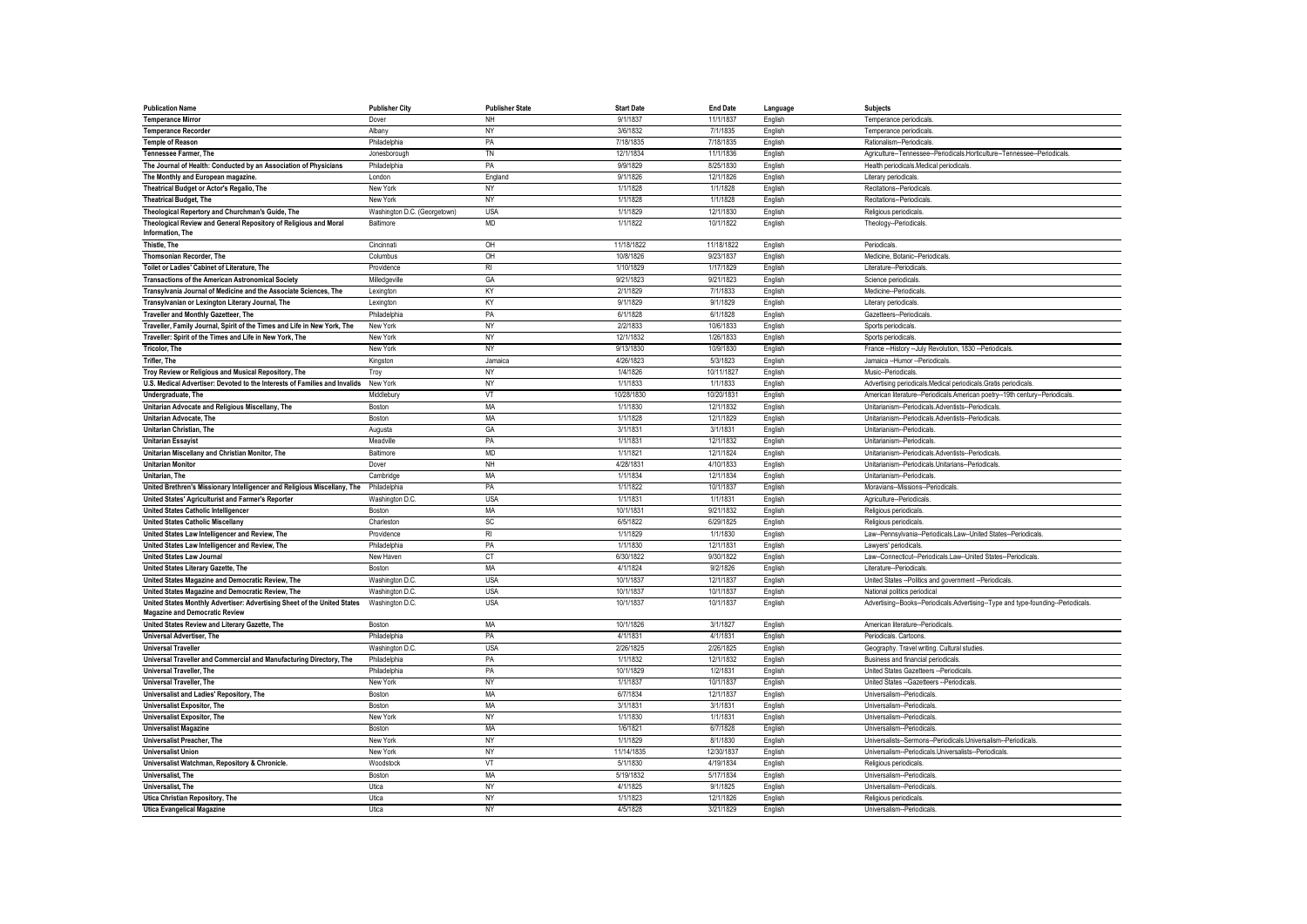| <b>Publication Name</b>                                                                                                                   | <b>Publisher City</b> | <b>Publisher State</b> | <b>Start Date</b> | <b>End Date</b> | Language | <b>Subjects</b>                                                                               |
|-------------------------------------------------------------------------------------------------------------------------------------------|-----------------------|------------------------|-------------------|-----------------|----------|-----------------------------------------------------------------------------------------------|
| Verse Herald and Advocate of the Bible, The                                                                                               | Oswego                | NY                     | 2/1/1833          | 10/1/1833       | English  | Religious periodicals                                                                         |
| <b>Views in Theology</b>                                                                                                                  | New York              | NY                     | 1/1/1824          | 11/1/1833       | English  | Theology--Periodicals                                                                         |
| <b>Village Fire Fly</b>                                                                                                                   | Taunton               | <b>MA</b>              | 3/28/1831         | 4/16/1832       | English  | Literary periodicals.                                                                         |
| Village Museum, The                                                                                                                       | York                  | PA                     | 1/1/1821          | 8/1/1821        | English  | Literary periodicals.                                                                         |
| Village Nosegay and Bouquet of Youthful Literature                                                                                        | Dedham                | <b>MA</b>              | 6/17/1834         | 9/17/1834       | English  | Literary periodicals.                                                                         |
| <b>Village Post, The</b>                                                                                                                  | Gill                  | <b>MA</b>              | 6/4/1833          | 4/29/1834       | English  | Amateur journalism--Massachusetts--Gill (Town)                                                |
| Virginia Literary Museum and Journal of Belles Lettres, Arts, &c                                                                          | Charlottesville       | VA                     | 6/17/1829         | 6/9/1830        | English  | Literary periodicals.                                                                         |
| Visiter, The                                                                                                                              | Harrisburg            | PA                     | 8/14/1824         | 1/29/1825       | English  | Religious periodicals                                                                         |
| Volunteer, The                                                                                                                            | Boston                | MA                     | 8/1/1831          | 7/1/1833        | English  | Evangelicalism--Periodicals                                                                   |
| <b>Waldie's Literary Advertiser</b>                                                                                                       | Philadelphia          | PA                     | 1/1/1836          | 1/1/1836        | English  | Publishers' catalogs--Pennsylvania--Philadelphia.Literary periodicals.                        |
| <b>Waldie's Literary Omnibus</b>                                                                                                          | Philadelphia          | PA                     | 10/12/1836        | 12/29/1837      | English  | Literary periodicals                                                                          |
| Waldie's Octavo Library: Furnishing the Best Popular Literature, Memoirs, Philadelphia<br>Biography, Novels, Tales, Travels, Voyages, &c. |                       | PA                     | 3/8/1836          | 3/8/1836        | English  | Literary periodicals                                                                          |
| Waldie's Port Folio and Companion to the Select Circulating Library                                                                       | Philadelphia          | PA                     | 1/3/1835          | 12/17/1836      | English  | Literary periodicals                                                                          |
| <b>Waldie's Select Circulating Library</b>                                                                                                | Philadelphia          | PA                     | 6/25/1832         | 12/26/1837      | English  | Literature-Periodicals                                                                        |
| <b>Waldie's Select Circulating Library</b>                                                                                                | Philadelphia          | PA                     | 1/15/1833         | 1/7/1834        | English  | Literature--Periodicals                                                                       |
| Washington Literary Gazette, The                                                                                                          | Washington D.C        | <b>USA</b>             | 9/20/1834         | 1/29/1835       | English  | Literary periodicals                                                                          |
| <b>Washington Quarterly Magazine</b>                                                                                                      | Washington D.C        | <b>USA</b>             | 4/1/1824          | 4/1/1824        | English  | Science periodicals.Industry periodicals.Canal periodicals                                    |
| Washington Theological Repertory and Churchman's Guide, The                                                                               | Washington D.C        | <b>USA</b>             | 8/1/1822          | 12/1/1828       | English  | Religious periodicals                                                                         |
| Washington Theological Repertory, The                                                                                                     | Washington D.C.       | <b>USA</b>             | 8/1/1821          | 12/1/1821       | English  | Religious periodicals                                                                         |
| Waste Book, The                                                                                                                           | Providence            | R <sub>l</sub>         | 2/1/1823          | 2/1/1823        | English  | Literary periodicals                                                                          |
| <b>Watchman &amp; Christian Repository</b>                                                                                                | Woodstock             | VT                     | 4/11/1829         | 4/24/1830       | English  | Religious periodicals                                                                         |
| Watchman of Liberty and Champion of Civil and Religious Rights, The                                                                       | New York              | NY                     | 1/22/1831         | 1/22/1831       | English  | Anti-clericalism--United States--Periodicals                                                  |
| Watchman, Impartialist, and Christian Repository                                                                                          | Lebanon               | NH                     | 11/14/1835        | 1/16/1836       | English  | Religious periodicals                                                                         |
| Watchman, The                                                                                                                             | Middletown            | <b>CT</b>              | 12/20/1834        | 12/20/1834      | English  | Religious periodicals                                                                         |
| Weekly Magazine and Ladies' Miscellany                                                                                                    | Boston                | <b>MA</b>              | 3/20/1824         | 12/25/1824      | English  | Women's periodicals                                                                           |
| Wesleyan Anti-Slavery Herald                                                                                                              | Concord               | NH                     | 1/1/1835          | 1/2/1835        | English  | Antislavery periodicals                                                                       |
| Wesleyan Extra, The                                                                                                                       | New York              | <b>NY</b>              | 4/1/1835          | 4/1/1835        | English  | Antislavery periodicals                                                                       |
| Wesleyan Journal                                                                                                                          | Charleston            | SC                     | 5/20/1826         | 5/20/1826       | English  | Religious periodicals                                                                         |
| West Jersey Evangelist, The                                                                                                               | Salem                 | NJ                     | 1/1/1828          | 12/1/1828       | English  | Evangelistic work--New Jersey--Periodicals.Evangelicalism--New Jersey--Periodicals            |
| Western Academician and Journal of Education and Science, The                                                                             | Cincinnati            | OH                     | 1/1/1837          | 12/1/1837       | English  | Education--Periodicals                                                                        |
| <b>Western Farmer</b>                                                                                                                     | Cincinnati            | OH                     | 2/1/1835          | 2/1/1836        | English  | Agriculture--Periodicals                                                                      |
| Western Farmer and Mechanick's Journal                                                                                                    | Rochester             | <b>NY</b>              | 11/6/1828         | 11/6/1828       | English  | Agriculture--Periodicals                                                                      |
| Western Journal of the Medical & Physical Sciences, The                                                                                   | Cincinnati            | OH                     | 6/1/1828          | 3/1/1837        | English  | Medicine--Periodicals.Surgery--Periodicals.                                                   |
| Western Literary Journal and Monthly Review, The                                                                                          | Cincinnati            | OH                     | 6/1/1836          | 10/1/1836       | English  | American literature--Periodicals                                                              |
| Western Luminary, The                                                                                                                     | Lexington             | KY                     | 12/26/1827        | 2/19/1834       | English  | Religious periodicals                                                                         |
| <b>Western Magazine</b>                                                                                                                   | Chicago               | $\mathbf{H}$           | 5/1/1827          | 7/1/1827        | English  | Literary periodicals                                                                          |
| <b>Western Magazine &amp; Review</b>                                                                                                      | Cincinnati            | OH                     | 5/1/1827          | 1/1/1828        | English  | Periodicals                                                                                   |
| Western Medical and Physical Journal, The                                                                                                 | Cincinnati            | OH                     | 5/1/1828          | 5/1/1828        | English  | Medicine--Periodicals.Surgery--Periodicals                                                    |
| Western Medical Reformer, The                                                                                                             | Worthington           | OH                     | 1/1/1836          | 12/1/1837       | English  | Medicine, Eclectic--Periodicals,                                                              |
| Western Messenger, The                                                                                                                    | Louisville            | KY                     | 6/1/1835          | 12/1/1837       | English  | Unitarianism--Periodicals                                                                     |
| Western Monthly Magazine and Literary Journal, The                                                                                        | Louisville            | KY                     | 2/1/1837          | 5/1/1837        | English  | Literary periodicals                                                                          |
| Western Monthly Magazine, The                                                                                                             | Cincinnati            | OH                     | 1/1/1833          | 12/1/1835       | English  | Literary periodicals                                                                          |
| Western Monthly Review, The                                                                                                               | Cincinnati            | OH                     | 6/1/1828          | 6/1/1830        | English  | Literary periodicals.                                                                         |
| Western New York Baptist Magazine, The                                                                                                    | Morrisville           | <b>NY</b>              | 2/1/1822          | 11/1/1822       | English  | Baptists--Periodicals.Baptists--Missions--Periodicals                                         |
| Western Pennsylvanian. The                                                                                                                | Washington            | PA                     | 7/1/1835          | 7/1/1835        | English  | Religious periodicals                                                                         |
| <b>Western People's Magazine</b>                                                                                                          | Cincinnati            | OH                     | 3/15/1834         | 12/5/1834       | English  | Literary periodicals                                                                          |
| Western Quarterly Reporter of Medical Surgical and Natural Science:                                                                       | Cincinnati            | OH                     | 3/1/1822          | 12/1/1822       | English  | Medicine--Periodicals.Surgery--Periodicals.Natural history--Periodicals.Science--Periodicals. |
| Supported by Physicians and Naturalists of the Western Country, The                                                                       |                       |                        |                   |                 |          |                                                                                               |
| Western Review and Miscellaneous Magazine, The                                                                                            | Lexington             | KY                     | 2/1/1821          | 7/1/1821        | English  | Literary periodicals.                                                                         |
| Western Sunday School Visitant and Christian Miscellany                                                                                   | Utica                 | NY                     | 3/1/1826          | 9/1/1827        | English  | Sunday school literature                                                                      |
| <b>Westminster Review, The</b>                                                                                                            | Philadelphia          | PA                     | 1/1/1833          | 10/1/1833       | English  | Literary periodicals                                                                          |
| Wisdom and the Aletheian Messenger                                                                                                        | Portsmouth            | <b>NH</b>              | 5/1/1827          | 5/1/1827        | English  | Religious periodicals                                                                         |
| Witness, The                                                                                                                              | Ithaca                | NY                     | 8/1/1837          | 9/23/1837       | English  | Perfection--Religious aspects--Periodicals.                                                   |
| Worcester Magazine and Historical Journal, The                                                                                            | Worcester             | <b>MA</b>              | 10/1/1825         | 10/1/1826       | English  | Literary periodicals                                                                          |
| Worcester Talisman, The                                                                                                                   | Worcester             | MA                     | 4/5/1828          | 3/21/1829       | English  | Literature-Periodicals                                                                        |
| Workingmen's Journal and Advocate of Equal Rights                                                                                         | Taunton               | <b>MA</b>              | 9/19/1837         | 9/19/1837       | English  | Mechanics' periodicals.Political periodicals.Labor periodicals.                               |
| World in a Nutshell, The                                                                                                                  | Portland              | ME                     | 10/29/1829        | 10/29/1829      | English  | Literary periodicals                                                                          |
| Wreath                                                                                                                                    | Portland              | <b>ME</b>              | 10/19/1824        | 10/19/1824      | English  | Literary periodicals.                                                                         |
| Wreath and Ladies Literary Repository, The                                                                                                | Seneca Falls          | <b>NY</b>              | 2/21/1831         | 2/21/1831       | English  | Women's periodicals.Literary periodicals                                                      |
| Wreath, The                                                                                                                               | Gettysburg            | PA                     | 8/29/1835         | 8/29/1835       | English  | Literary periodicals.                                                                         |
|                                                                                                                                           |                       |                        |                   |                 |          |                                                                                               |